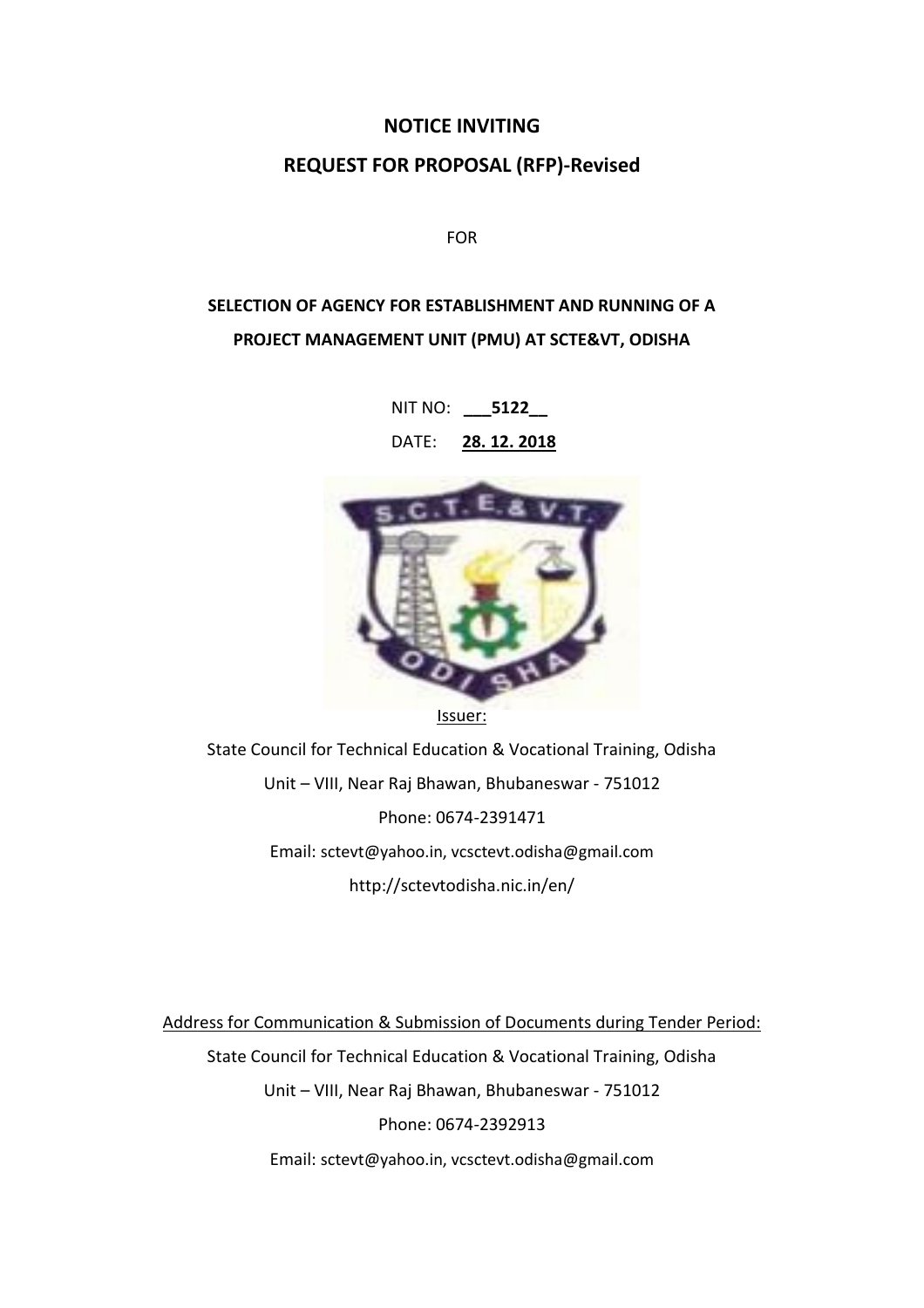# **Notice Inviting RFP for Selection of AGENCY for establishment and running of PROJECT MANAGEMENT UNIT (PMU) at State Council for Technical Education & Vocational Training, Odisha No : \_5122\_\_**

# **Bhubaneswar, Dated : 28.12.2018**

The State Council for Technical Education & Vocational Training, Odisha invites Technical and Financial Proposals from Agencies of national and international repute for the establishment and running of a Project Management Unit (PMU) for increasing the efficiency and effectiveness of the operations of SCTE&VT, Odisha as specified in this RFP Document

The Revised RFP document can be downloaded from the website link **sctevtodisha.nic.in/en/tender/** with effect from 29.01.2019 (11 AM) to 10.02.2019 (2 PM) and response to this tender shall be deemed to have been done after careful study and examination of this document with full understanding of its implications.

Interested agencies are requested to submit the details to the undersigned as per the schedule indicated in the Fact Sheet, by post (Registered / Speed) at the office of the State Council of Technical Education & Vocational Training, Odisha. Based on the eligibility criteria as mentioned in the RFP, the applicant agency will be selected.

For any further clarifications, please contact the State Council for Technical Education & Vocational Training, Odisha on Phone Number: 0674-2391471 during official working hours only (10 am to 5 pm).

**The earlier published RFP notice no. 3310 dtd. 20.07.2018 and corrigendum notice no. 4190 dtd. 01.10.2018 relating to the above mentioned subject stands cancelled.**

> Sd/ Vice Chairman, State Council for Technical Education & Vocational Training, Odisha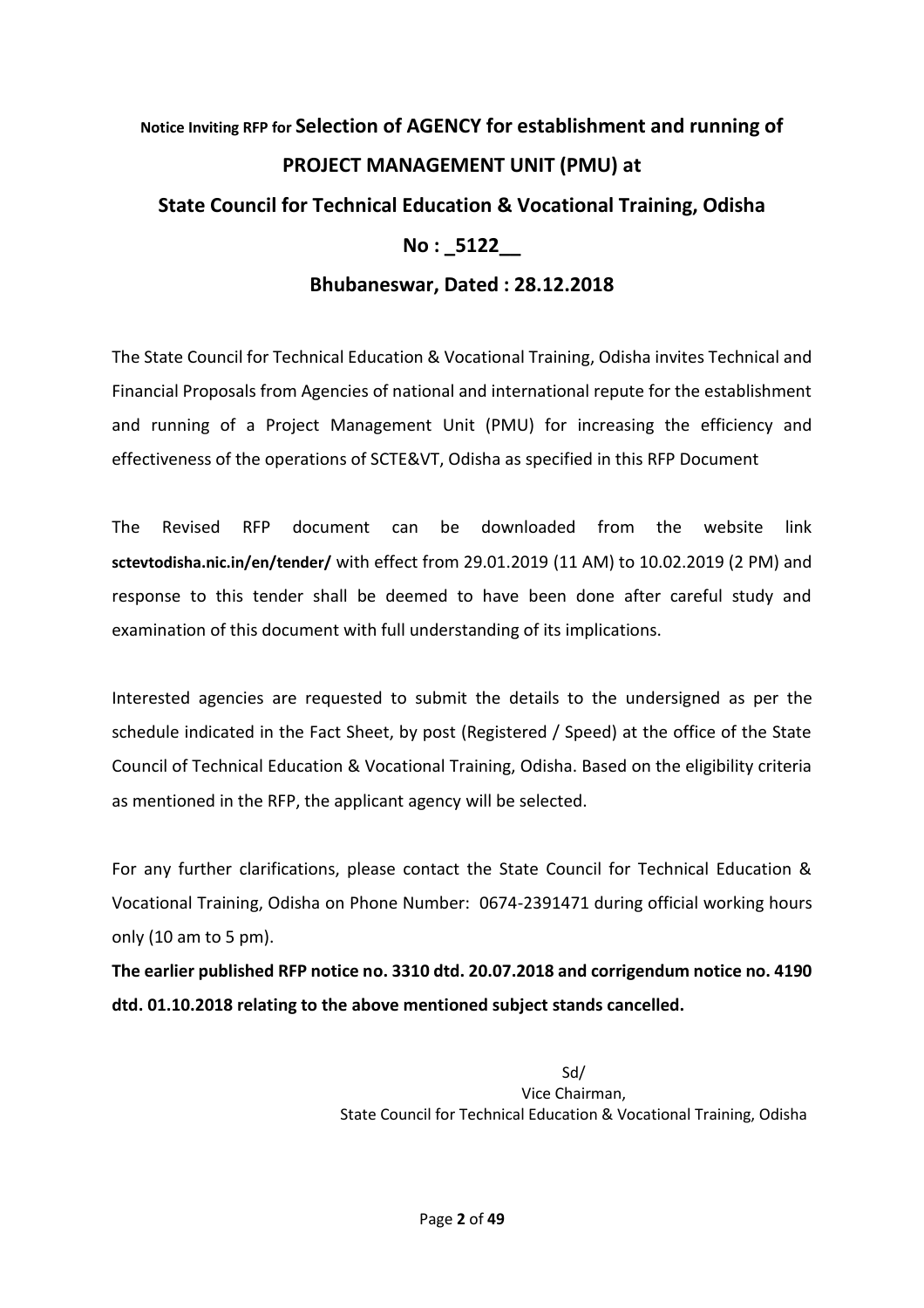#### **DISCLAIMER**

The information contained in this Request for Proposal (hereinafter referred to either as "TENDER") document provided to the Bidders, by the State Council for Technical Education & Vocational Training, Odisha, hereinafter referred to as SCTE&VT, or any of their employees or advisors, is provided to the Bidder(s) on the terms and conditions set out in this TENDER document and all other terms and conditions subject to which such information is provided.

The purpose of this TENDER document is to provide the Bidder(s) with information to set up a Project Management Unit for the SCTE&VT. This TENDER document may not be appropriate for all persons, and it is not possible for the SCTE&VT, their employees or advisors to consider the business/investment objectives, financial situation and particular needs of each Bidder who reads or uses this TENDER document.

Each Bidder should conduct its own investigations and analysis and should check the accuracy, reliability and completeness of the information in this TENDER document and wherever necessary obtain independent advice from appropriate sources. SCTE&VT, their employees and advisors make no representation or warranty and shall incur no liability under any law, statute, rules or regulations as to the accuracy, reliability or completeness of the TENDER document.

SCTE&VT may in its absolute discretion, but without being under any obligation to do so, update, amend or supplement the information in this TENDER document.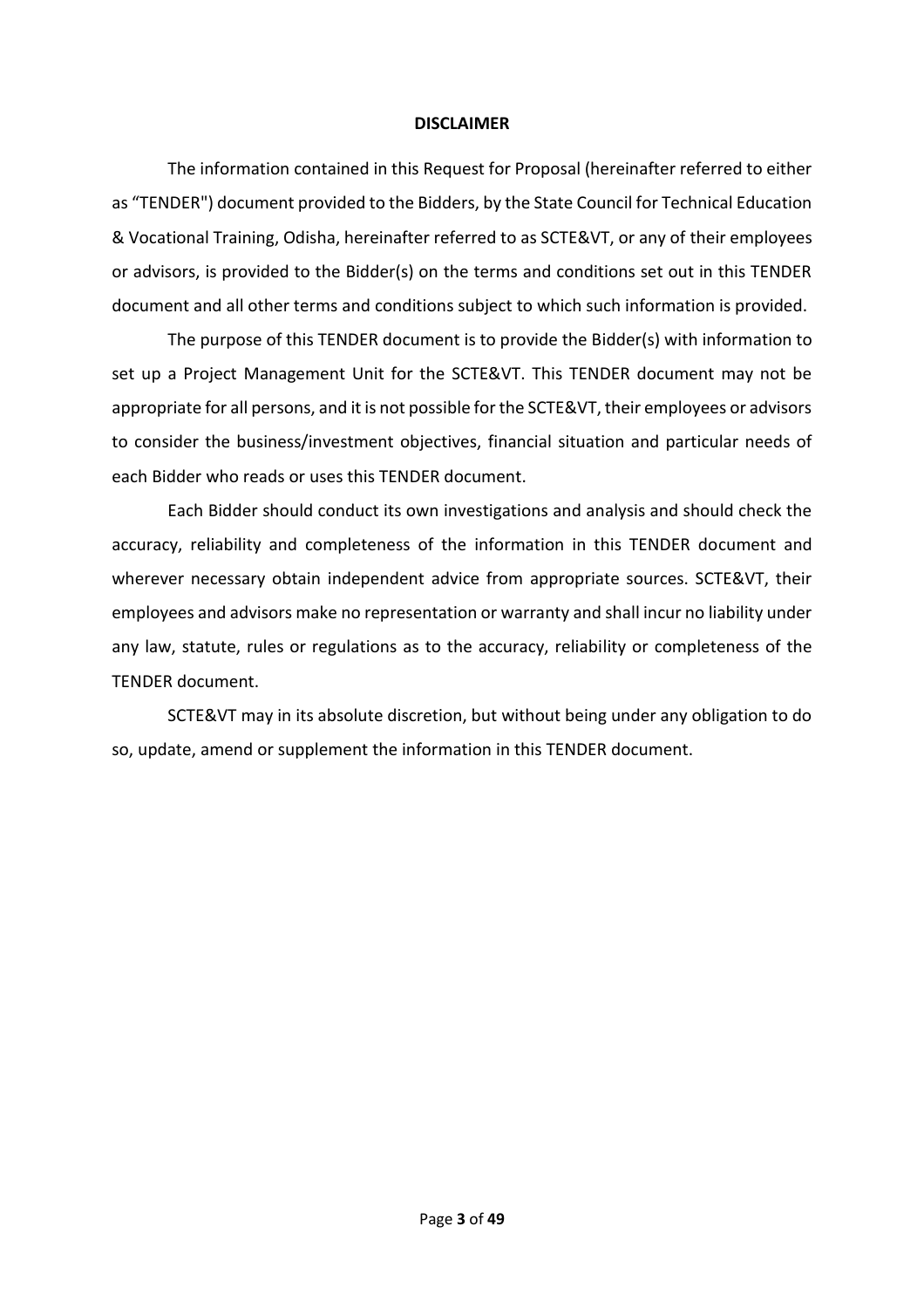# **Fact Sheet (Revised)**

| SI. No.        | <b>Milestone</b>                                                                                   | <b>Date</b>                                                                                                                                                                                             |
|----------------|----------------------------------------------------------------------------------------------------|---------------------------------------------------------------------------------------------------------------------------------------------------------------------------------------------------------|
| $\mathbf{1}$   | Request for Proposal (RFP) document made<br>available to the applicants                            | 28 <sup>th</sup> December 2018                                                                                                                                                                          |
| $\overline{2}$ | Last date for receiving queries                                                                    | 8 <sup>th</sup> January 2019                                                                                                                                                                            |
| 3              | Response to queries (Pre-Bid Discussion)                                                           | 10 <sup>th</sup> January 2019 at 11 AM in SCTE&VT,<br>Odisha                                                                                                                                            |
| 4              | Last date for receipt of Technical and Financial<br>proposals (Sealed Envelope)                    | 11 <sup>th</sup> February 2019 (2 PM)                                                                                                                                                                   |
| 5              | Opening of Technical proposals                                                                     | $11th$ February 2019 (4 PM)                                                                                                                                                                             |
| 6              | <b>Technical Presentation</b>                                                                      | 13 <sup>th</sup> February 2019 (11 AM)                                                                                                                                                                  |
| $\overline{7}$ | Opening of Financial proposals of applicants<br>who qualify pre-qualification (technical) criteria | 16 <sup>st</sup> February 2019 (11 AM)                                                                                                                                                                  |
| 8              | Letter of Award                                                                                    | To be intimated to selected Agency                                                                                                                                                                      |
| 9              | <b>Start Date</b>                                                                                  | To be intimated to selected Agency                                                                                                                                                                      |
| 10             | Cost of Tender (Demand Draft)                                                                      | INR 10,000 (Rupees Ten Thousand Only)                                                                                                                                                                   |
| 11             | Earnest Money Deposit (EMD) (Demand Draft)                                                         | INR 5,00,000(Rupees Five Lakhs Only)                                                                                                                                                                    |
| 12             | Performance Bank Guarantee                                                                         | 10% of Total Professional Fee                                                                                                                                                                           |
| 13             | <b>Method of Selection</b>                                                                         | QCBS 70:30                                                                                                                                                                                              |
| 14             | <b>Contact Details</b>                                                                             | State Council of Technical Education<br>୍ଷ<br>Vocational Training, Odisha,<br>Unit-VIII, Near Raj Bhawan, Bhubaneswar-12<br>Phone: 0674-2392913<br>Email: sctevt@yahoo.in,<br>vcsctevt.odisha@gmail.com |

Note:

1. SCTE&VT reserves the right to change any schedule. Please visit the website mentioned in the RFP document regularly for the same.

2. Proposals must be submitted before the date, time and venue mentioned in the Fact Sheet.

Proposals that are received after the deadline will not be considered.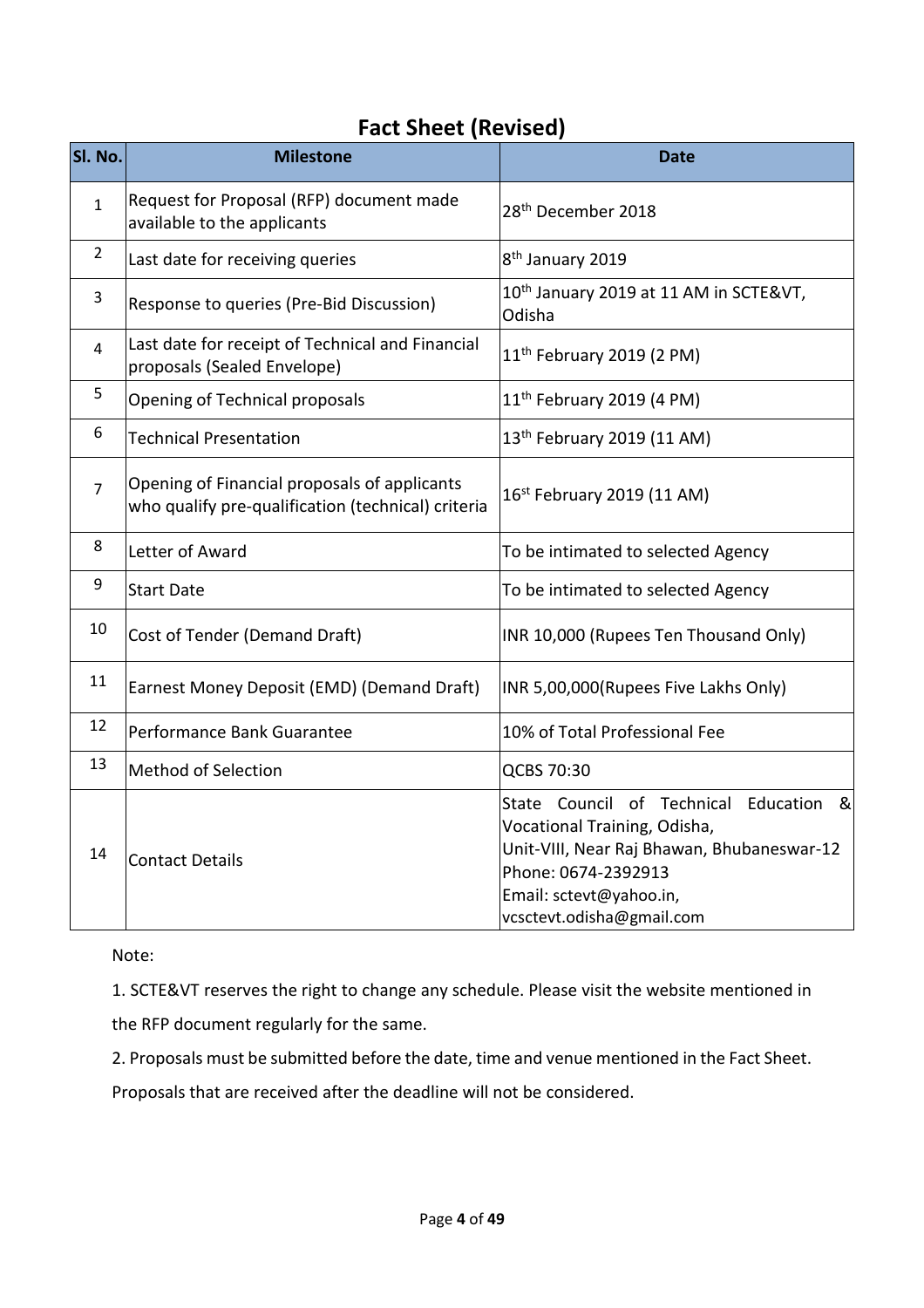# **CONTENTS**

<span id="page-4-0"></span>

| 1. | Background:                      | 6              |
|----|----------------------------------|----------------|
| 2. | Objective of the Proposal        | 6              |
| 3. | Scope of Work                    | $\overline{7}$ |
| 4. | Period of Execution              | 8              |
|    | 5. Eligibility Criteria          | 8              |
|    | 6. Instruction to the Applicants | 10             |
| 7. | Human Resource                   | 29             |
| 8. | Job Description                  | 29             |
| 9. | <b>Evaluation and Selection</b>  | 32             |
| 10 | Annexure                         | 36             |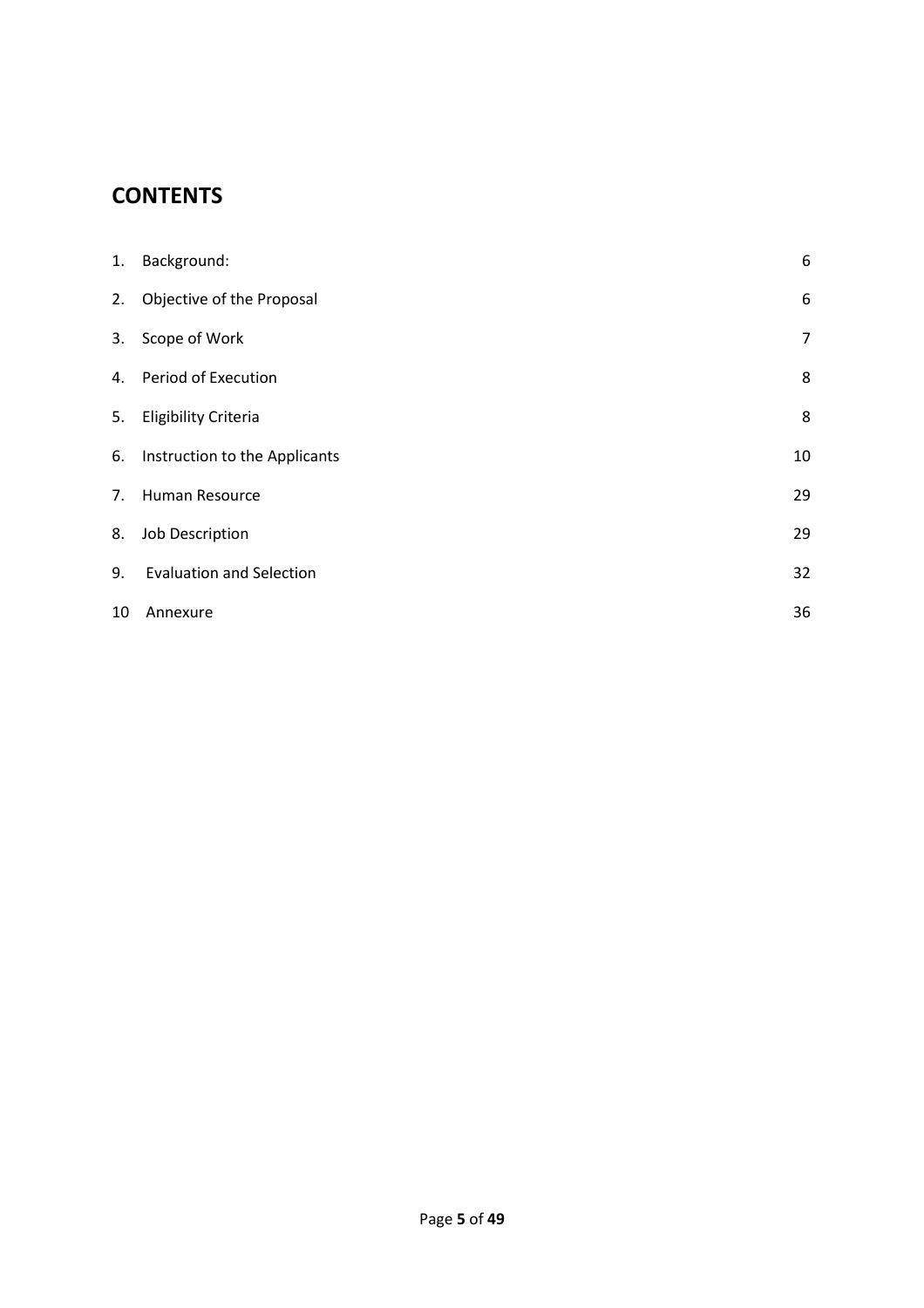# **1. Background:**

State Council for Technical Education & Vocational Training (SCTE&VT), Odisha is the examining & certifying body for Diploma, Post Diploma & ITI courses conducted in the State. There are about 156 Polytechnics (both Govt. & private) in the State offering Diploma courses in different branches of Engineering. Similarly there are 14 institutes in the State offering Post Diploma course in Industrial Safety. Further there are 573 ITIs (both Govt. & private) in the State offering craftsman training in various trades. All activities of Diploma stream starting from registration of newly admitted students, examination related activities like exam form fill up, submission of attendance & generation of packing slip, entry of IA, Sessional & Practical marks, processing & publication of result, issue of Diploma Certificate & Divisional Marksheets to passed out students is done online in Vidyarthi portal developed by NIC, Bhubaneswar. In addition 17 student centric online services relating to Diploma, Post-Diploma & ITI stream is offered through Common Application portal of CMGI under Odisha Right to Public Service Act-2012. Bio-Metric Attendance Monitoring system developed by NIC, Bhubaneswar is implemented in all Polytechnics (both Government & private) and all Government ITIs of the State. Evaluation of Diploma answer scripts is being done in online mode. Online delivery of Diploma Question papers to exam centers will be implemented from the forthcoming Winter 2018 exam. Passed out students are provided Certificate & Marksheets through DigiLocker facility. Further final Diploma Certificate & Divisional Marksheet with 14 inbuilt security features is provided to Diploma graduated students.

Similarly some exam related activities of ITI stream is performed in Vidyarthi portal while some activities in done in DGET MIS portal. OCAC, BBSR had finalized the service provider for conducting online exam for AITT. Govt. ITI trainees will be appearing the forthcoming AITT July 2018 in online mode. Presently pre & post examination activities of AITT are being done in Vidyarthi portal developed by NIC, Bhubaneswar. Apprenticeship exam activities is done in the Apprenticeship portal, Govt. of India and SCVT pattern exam activities is done in the SCVT portal developed by NIC, Bhubaneswar. In addition the software solution of implementing pre & post examination activities of PDIS (Post Diploma in Industrial Safety) course is being developed by NIC, Bhubaneswar.

# **2. Objectives of the Proposal**

The main objective of the PMU is to provide technical advisory and decision making support to the Council, monitoring and implementation of the activities with regard to different Information Technology (IT) and e-Governance Projects. The unit will also ensure that proper services are being delivered to the end users and various stakeholders.

The PMU shall be entrusted with the responsibility of Planning, Guiding, Executing and Monitoring of the State Level Solution & implementation of the projects of the Council in a timely manner.

The PMU is required to perform the following broader activities: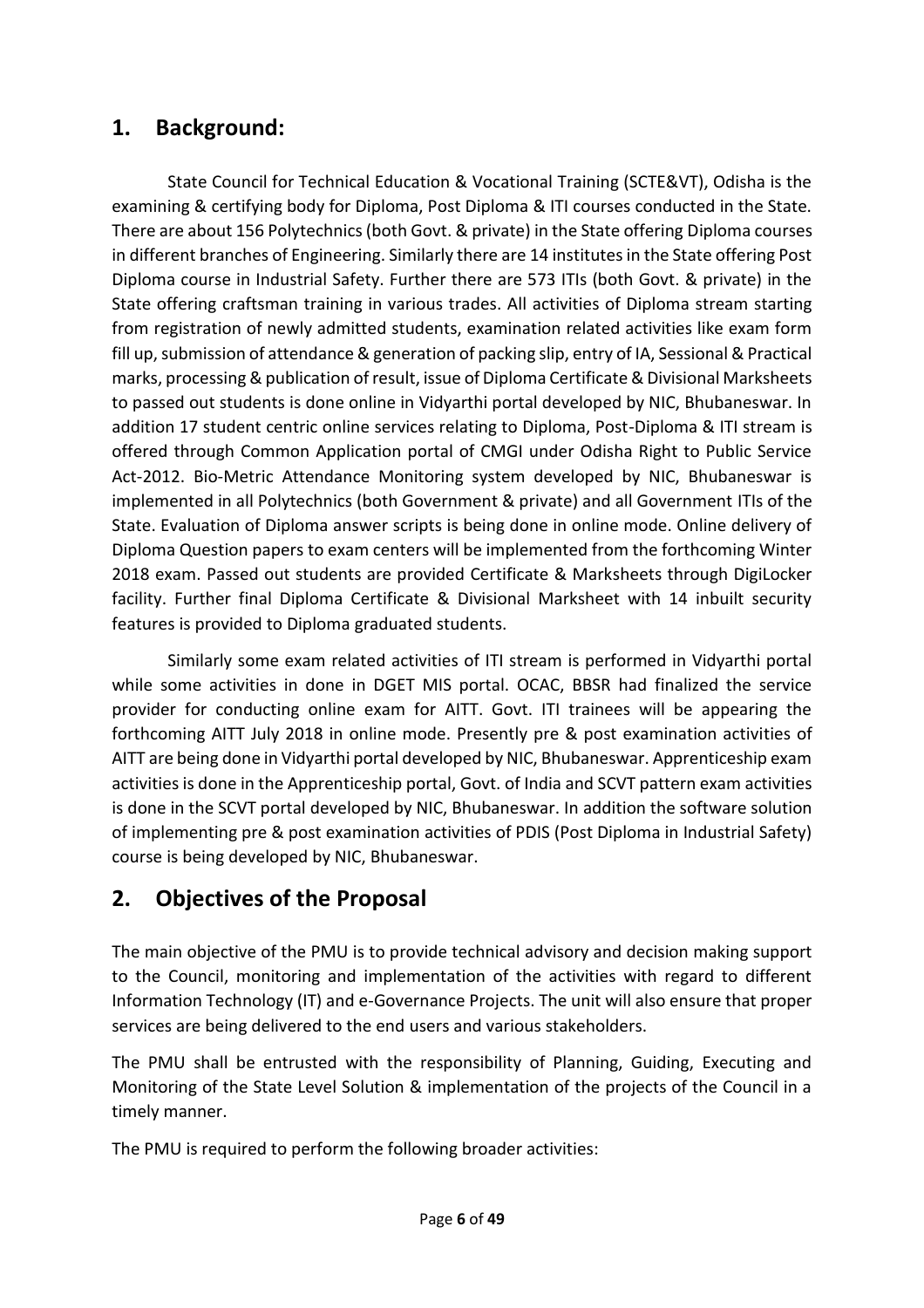- Detailed requirement study, Analyzing Process/ workflows, feasibility/Gap Analysis of existing infrastructure and come up with the Strategic roadmap for implementation of various e-Gov. Projects and IT Procurement.
- Coordinate with various stakeholders and/or partner institutions in case of any glitches, technical or otherwise, in the smooth functioning of the various operations of SCTE&VT, Odisha and work towards the immediate resolution of the issues.
- Prepare the Budgetary Estimation for various IT Procurement.
- Prepare Request for Proposal (RFP) / EOI for various IT Procurement.
- Manage the Bid Process for selection of vendor.
- Prepare the Contract Agreement, Master Service Agreement, Service Level Agreements, other frameworks etc.
- End-to-end project review and monitoring with a clear set of deliverables.
- <span id="page-6-0"></span>● Capacity Building and Change Management process for successful implementation of various e-Governance initiatives / schemes.

# **3. Scope of Work**

- Analysis of current state assessment (requirement study, Analyzing Process/ workflows, feasibility/ Gap study) from various sources of the Council.
- Prepare the Gap analysis report and come up with a "To-Be" solution framework for the said objective
- To prepare the Technology strategy solution for implementation of the above said objective.
- To prepare the Detailed Project Report (DPR) with budgetary estimates of the implementation and support of the system
- To prepare the Tender/RFP document for selection of the implementing agency (IA) for implementation and support of the system
- Support and advisory in the Tender process and contract management documents for IA
- To prepare the Project Management Plan for implementation and support of the system
- To review and monitor the IA major work as listed below:
	- User requirement specifications
	- Software requirements specifications
	- Hardware requirements specifications
	- Network requirements specifications
	- Database requirements specifications
	- Technical Standards to be used for developing the application
	- Security standards to be used for developing the application
	- High level and low level design of the application
	- Test Methodologies of the application
	- User Acceptance Testing
	- Go Live of the data bank application
	- Training to the users
	- Hand-holding & Exit Management and Further Improvements in the Application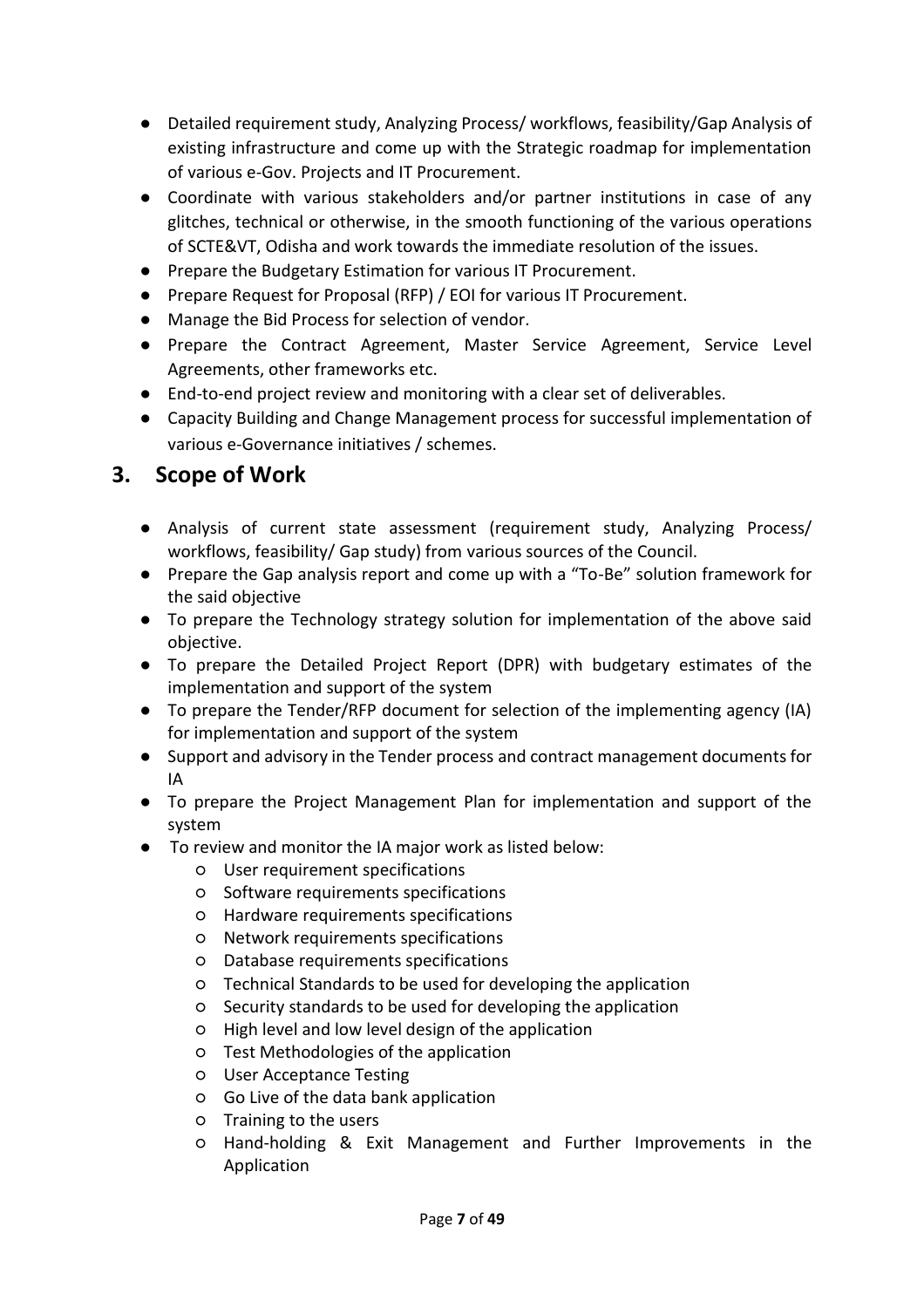# **4. Period of Execution**

The selected Agency will establish and run the Project Management Unit (PMU) for a period of 2 years from the date of signing the agreement, which can be extended for a maximum period of 1 year, based on satisfactory performance as determined by SCTE&VT Odisha.

# **5. Eligibility Criteria**

# 5.1 Eligibility requirements for the Agency:

The applicant must possess the requisite experience, strength and capability in providing the services necessary to meet the requirements as described in the RFP document. The applicant must also possess the technical know-how and the financial wherewithal that would be required to successfully provide the services for setting up and running the Program Management Unit (PMU) under SCTE&VT. The proposals must be complete in all respect and should cover the entire scope of work as stipulated in the RFP document. The invitation to Proposal is open to all applicants who qualify the eligibility criteria as given below:

|           | <b>Conditions of Eligibility</b> |                                                                                                                                                                                                                                                                                                                                                                                                                                                                                                                                                                                                                                      |                                                                                           |  |  |
|-----------|----------------------------------|--------------------------------------------------------------------------------------------------------------------------------------------------------------------------------------------------------------------------------------------------------------------------------------------------------------------------------------------------------------------------------------------------------------------------------------------------------------------------------------------------------------------------------------------------------------------------------------------------------------------------------------|-------------------------------------------------------------------------------------------|--|--|
| S.<br>No. | <b>Basic</b><br>Requirement      | <b>Specific Requirement</b>                                                                                                                                                                                                                                                                                                                                                                                                                                                                                                                                                                                                          | <b>Documents Required</b>                                                                 |  |  |
| 1.        | Legal Entity                     | Applicants eligible for participating in the $\vert$ -<br>assignment should be a single Legal Entity<br>registered in India.<br>a) A company registered under the<br>Companies Act 1956, or a partnership<br>firm registered under the relevant and<br>prevailing law relating to partnership in<br>India<br>b) An Agency registered under the Indian<br>Trusts Act 1882<br>c) An Agency registered under the<br>Societies' Registration Act 1860.<br>It must be in operation, continuously for the<br>last 10 years in the field of Software<br>Development / IT Advisory / IT Consultancy as<br>on 31 <sup>st</sup> December 2018. | Certificate of<br>incorporation<br><b>GST</b> registration<br>PAN number of the<br>Agency |  |  |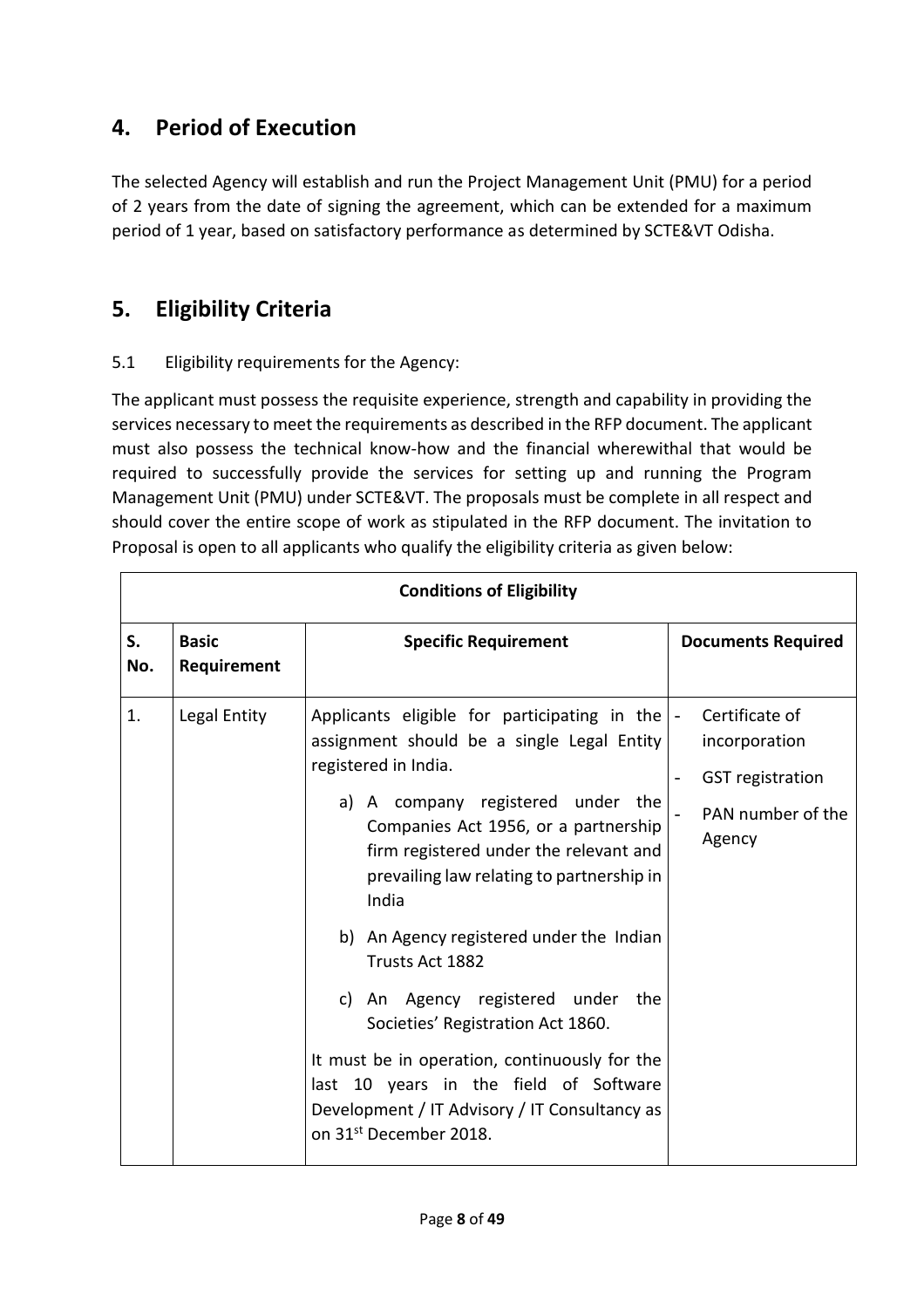|    | Applicant<br>Turnover                          | The applicant should have a minimum average<br>Development<br>from<br>annual<br>turnover<br>Consultancy/Advisory of Rs 50 Crores from<br>Indian operations over the latest three FYs<br>(FY14-15, FY15-16, FY16-17 & FY17-18)                                           | Audited Balance sheet<br>Profit<br>and<br>&<br>Loss<br>Statement<br><b>OR</b><br>Certificate<br>from<br>the<br>statutory auditor                                                                                                                                                                                                                     |  |
|----|------------------------------------------------|-------------------------------------------------------------------------------------------------------------------------------------------------------------------------------------------------------------------------------------------------------------------------|------------------------------------------------------------------------------------------------------------------------------------------------------------------------------------------------------------------------------------------------------------------------------------------------------------------------------------------------------|--|
| 3. | Capacity                                       | The applicant agency must have at least 100<br>full time professionals on its rolls as on 31 <sup>st</sup><br>December 2018.                                                                                                                                            | duly<br>Certificate<br>attested<br>by<br>appropriate authority                                                                                                                                                                                                                                                                                       |  |
| 4. | <b>Earnest Money</b><br>Deposit (EMD)          | The applicant should submit, as part of its Original Demand Draft<br>proposal, an Earnest Money Deposit EMD of<br>INR 500,000 (Rupees Five Lakh only), in the<br>form of Demand Draft drawn in favour of Vice<br>Chairman, SCTE&VT, Odisha & payable at<br>Bhubaneswar. |                                                                                                                                                                                                                                                                                                                                                      |  |
| 5. | Applicant's<br>Experience                      | The applicant agency must have experience of<br>providing IT/consultancy services to reputed<br>Govt. organizations of National/ International<br>repute                                                                                                                | The<br>applicant<br>must<br>have<br>experience<br>of<br>providing at least 2<br>IT/Consultancy<br>projects of minimum<br>value of Rs 50 lakhs to<br>Govt organisations in<br>the last 5 years and is<br>required<br>to<br>submit<br>proof of engagement<br>such as MoU/ Work<br>Order/<br>Engagement<br>Completion<br>Letter/<br>Certificate/LoA etc |  |
| 6. | Authorized<br>Representative<br>from applicant | A Power of Attorney / Board Resolution in the<br>name of the person signing the proposal.                                                                                                                                                                               | Original<br>Power<br>of<br>Attorney<br>$\prime$<br>Board<br><b>Resolution Copy</b>                                                                                                                                                                                                                                                                   |  |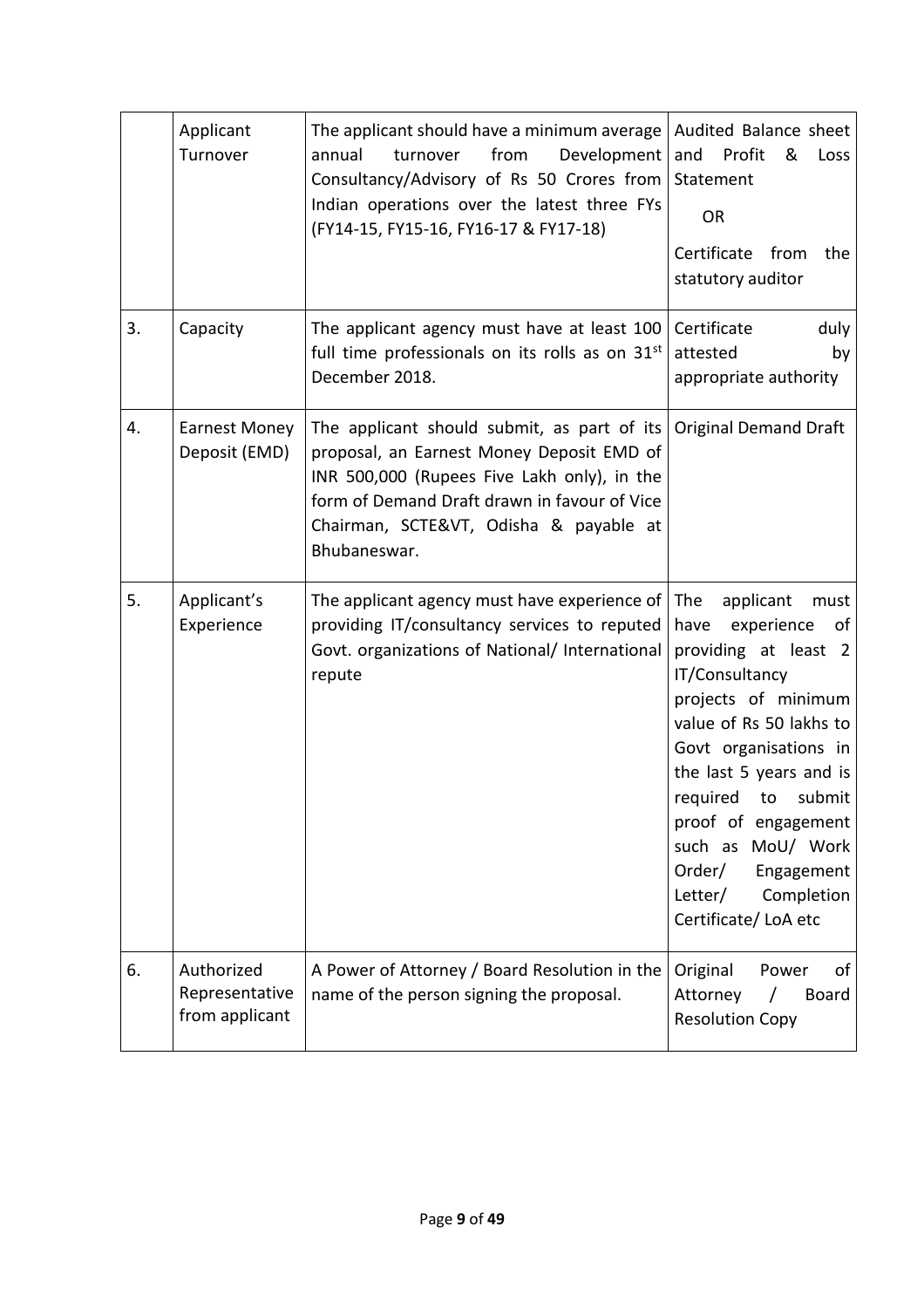# **6. Instruction to the Applicants**

# 6.1 General Conditions of Contract

a. All information supplied by Applicants may be treated as contractually binding on the Applicants, on successful award of the assignment by SCTE&VT, Odisha on the basis of this RFP.

b. No commitment of any kind, contractual or otherwise shall exist unless and until a formal written contract has been executed between SCTE&VT and the selected agency. Any notification of preferred Applicant status by SCTE&VT shall not give rise to any enforceable rights by the Applicant. SCTE&VT may cancel the process at any time prior to a formal written contract being executed by SCTE&VT.

c. This RFP supersedes and replaces any previous public documentation & communications done in this regard, and Applicants should place no reliance on such communications.

# **6.2 Definitions**

Unless the context otherwise requires, the following terms whenever used in this RFP and Contract have the following meaning:

a. "Applicant" means Agency which submits proposal in response to this Request for Proposal document

b. "Consultant" or "Advisor" means the Agency, selected through competitive process in pursuance of this RFP, for providing the services under the Contract

c. "Contract" means the Contract entered into by the parties for setting up and running the Project Management Unit (PMU) under the SCTE&VT

d. "Personnel" means professional and support staff provided by the Consultant/ Advisor to perform Services to execute an assignment and any part thereof

e. "Proposal" means proposal submitted by Applicants in response to the RFP issued by SCTE&VT, Odisha for selection of Consultant

f. "Services" means the work to be performed by the Consultant/ Advisor pursuant to this RFP and to the Contract to be signed by the parties in pursuance of any specific assignment awarded by the SCTE&VT, Odisha

g. Resources deployed by Agency may be allowed 20 (Twenty) leaves per year on pro-rata basis, however the resource must make sure that the functioning of the organisation is not affected because of the absence.

# **6.3 Compliance / Completeness of Response**

a. Applicants are advised to study all instructions, forms, terms, requirements, appendices and other information in the RFP documents carefully. Submission of the Proposal shall be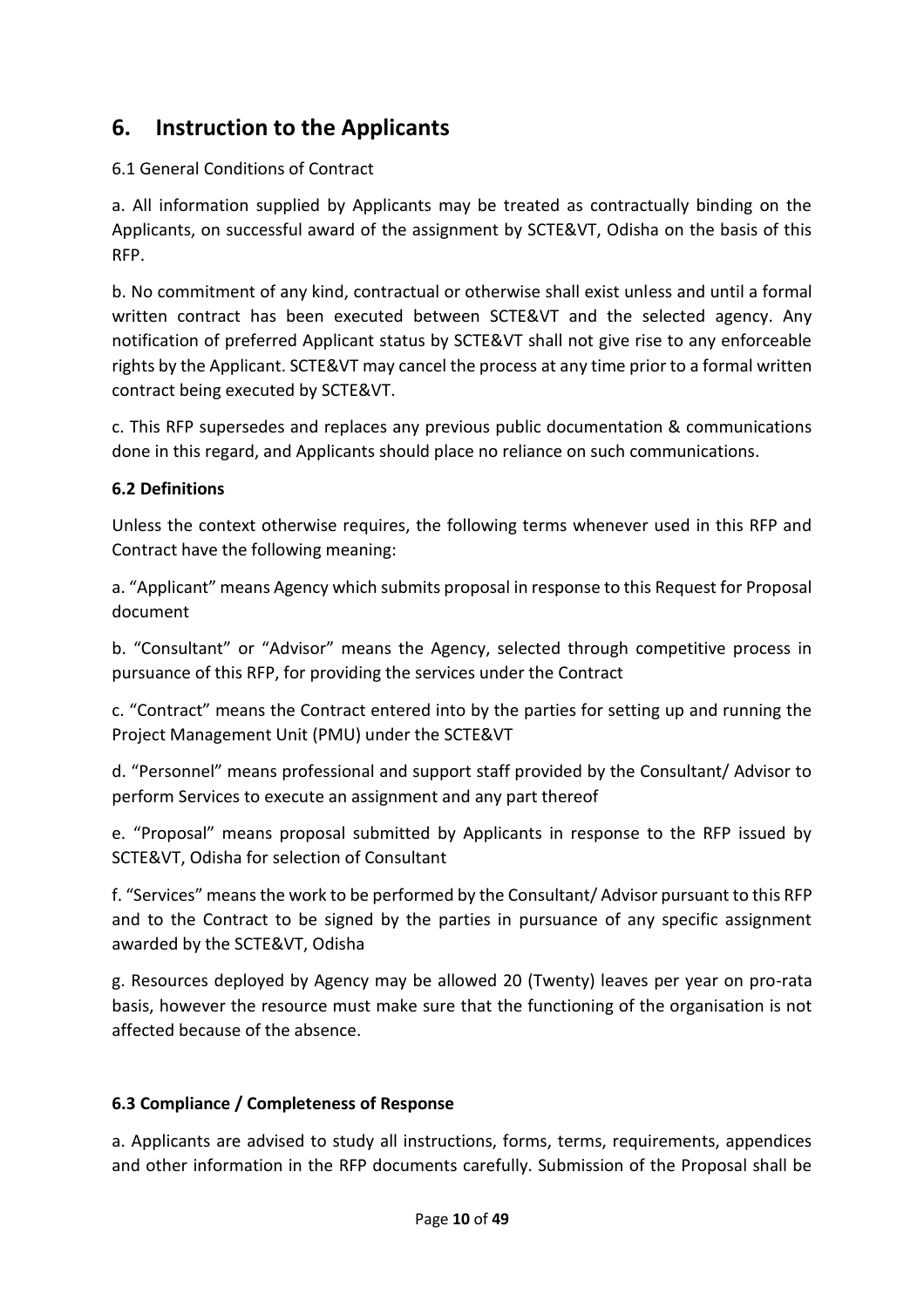deemed to have been done after careful study and examination of the RFP document with full understanding of its implications.

b. Failure to comply with the requirements of this paragraph may render the Proposal noncompliant and the Proposal may be rejected. Applicants must:

- i. Comply with all requirements as set out within this RFP.
- ii. Submit the forms as specified in this RFP and respond to each element in the order as set out in this RFP.
- iii. Include all supporting documentations specified in this RFP.

c. The Proposals must be complete in all respects, Indexed and Hard Bound. The page numbers must be clearly marked on each page and cross reference be indicated on the Index Page.

# **6.4 Applicant Clarifications (Pre-Bid Discussion):**

a. SCTE&VT, Odisha invites queries from Applicants on any section/ requirement mentioned in this RFP.

b. The Applicants will have to ensure that their queries should reach SCTE&VT, Odisha, as per the communication address provided on or before the specified date for Pre-Bid Discussion. The queries should either be sent to the specified e-mail or through authorized representative of the Applicant. The queries should necessarily be submitted in the following format:

| <b>Section/Page No.</b> | <b>Content of RFP</b><br>requiring clarifications | <b>Change/Clarification</b><br>requested | Remarks |
|-------------------------|---------------------------------------------------|------------------------------------------|---------|
|                         |                                                   |                                          |         |
|                         |                                                   |                                          |         |
|                         |                                                   |                                          |         |

c. A Pre-Bid discussion will be held on the specified date & time to explain briefly about the requirements as well as the terms & conditions mentioned in this RFP. The queries submitted by the Applicants will also be taken up for discussion in the Pre-Bid Discussion. Applicants who have submitted queries are informed to send their authorized representative to participate in the Pre-Bid Discussion.

d. The purpose of Pre-Bid discussion is to provide the Applicants with information regarding the RFP, project requirements, and opportunity to seek clarification regarding any aspect of the RFP and the project. However, SCTE&VT Odisha, reserves the right to hold or to reschedule the Pre-Bid Discussion.

e. SCTE&VT Odisha shall not be responsible for ensuring that the Applicant's queries have been received by them. Any requests for clarifications received after Pre-Bid Discussion will not be entertained.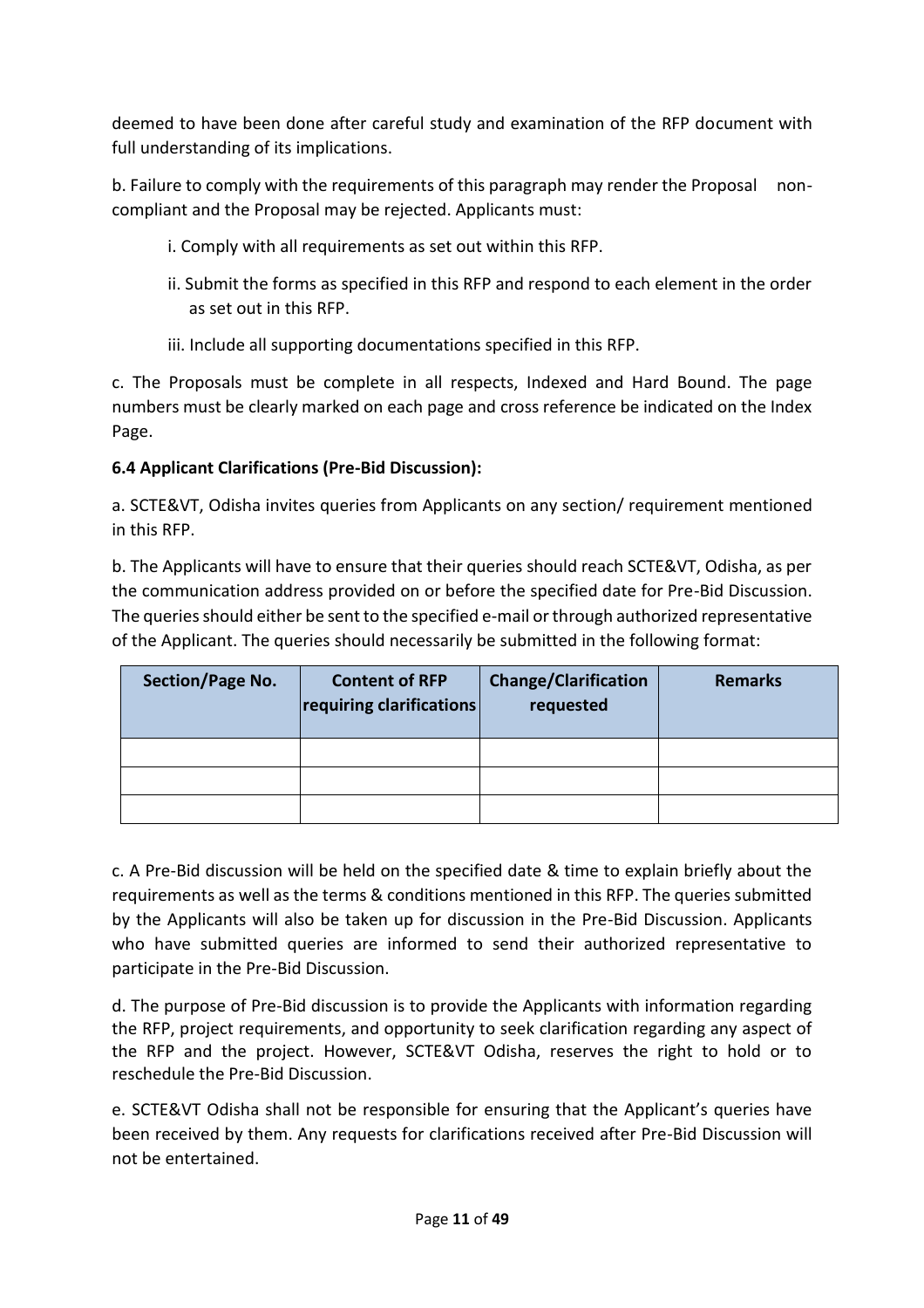# 6.4.2 Responses to Queries and Issue of Corrigendum

a. SCTE&VT Odisha will endeavor to provide response to all the queries during Pre-Bid Discussion. However, SCTE&VT Odisha makes no representation or warranty as to the completeness or accuracy of any response made in good faith, nor does it undertake to answer all the queries that have been submitted by the Applicants.

b. SCTE&VT at any time prior to the last date for receipts of Proposals, may for any reason, modify the RFP Document by a corrigendum.

c. The Corrigendum (if any) will be uploaded on the website http://sctevtodisha.nic.in/en/

d. Any such corrigendum shall be deemed to be incorporated into this RFP and binding on all applicants.

e. In order to provide prospective Applicants reasonable time for taking the corrigendum into account, SCTE&VT Odisha may, at its discretion, extend the last date for receipt of Proposals which will be notified in the website http://sctevtodisha.nic.in/en/.

# **6.5 Key Requirements of the Bid**

# 6.5.1. Rights to terminate the process

a. SCTE&VT Odisha may terminate the RFP process at any time and without assigning any reason. SCTE&VT Odisha makes no commitments, express or implied, that this process will result in a business transaction with anyone.

b. This RFP does not constitute an offer by SCTE&VT Odisha. The Applicants' participation in this process may result in engaging the Applicant towards execution of the Contract.

#### 6.5.2 RFP Document Fees

a. RFP document can be downloaded from the website [http://sctevtodisha.nic.in/en/.](http://sctevtodisha.nic.in/en/) RFP document fees in form of demand draft of INR 10,000/- drawn in favour of Vice Chairman, SCTE&VT, Odisha, payable at Bhubaneswar from any nationalized bank/ scheduled bank to be submitted along with the proposal.

b. Proposals received without or with inadequate RFP Document fees shall be rejected.

#### 6.5.3 Earnest Money Deposit

a. Applicants shall submit, along with their Proposals, EMD of INR 5,00,000/- (Rupees Five Lakh Only), in the form of a Demand Draft/Bank Guarantee issued in favour of Vice Chairman, SCTE&VT,, Odisha payable at Bhubaneswar, and should be valid for 180 Days from the due date of the RFP.

b. EMD of all unsuccessful Applicants would be refunded within 60 Days of the Applicant being notified as being unsuccessful. The EMD, for the amount mentioned above, of the successful Applicant would be returned only after submission of Performance Bank Guarantee as per the format provided in Annexure IV.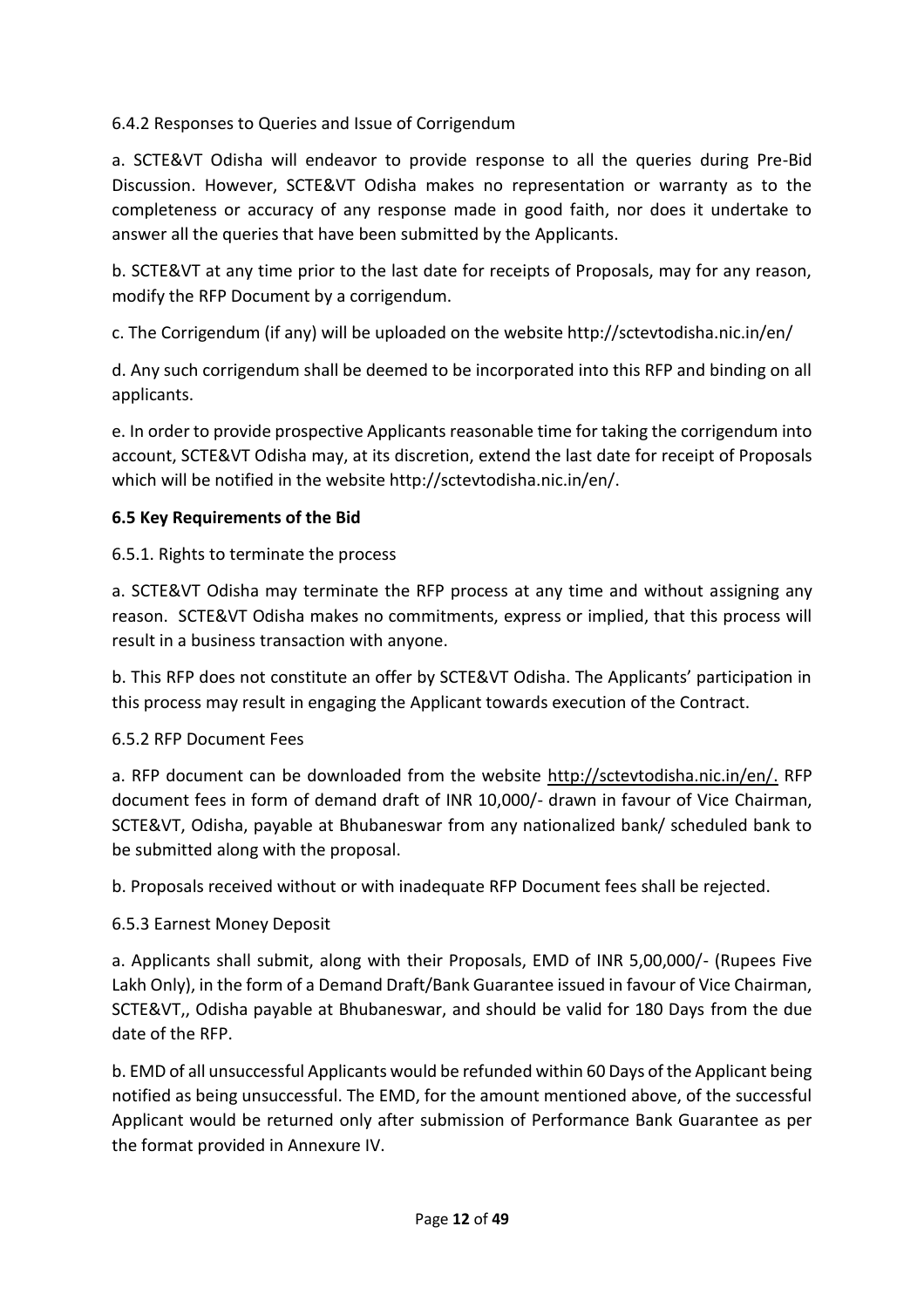c. EMD amount is interest free and will be refundable to the unsuccessful Applicant without any accrued interest on it.

d. The Proposal submitted without EMD, mentioned above, will be summarily rejected.

e. The EMD may be forfeited:

- i. If an Applicant withdraws its Proposal during the period of validity.
- ii. In case of a successful Applicant, if the Applicant fails to sign the Contract in accordance with this RFP.

#### 6.5.4 Submission of Responses

a. Technical Proposal (in sealed envelope containing)

i. EMD, Power of Attorney and RFP document fees (in a separate sealed envelope)

ii. Cover letter and Eligibility Criteria mentioned in Section 3 (in a separate sealed envelope)

iii. Technical Evaluation Matrix in Section 9 with supporting documents (in a separate sealed envelope)

#### b. Financial Proposal (in sealed envelope containing)

- i. Cover Letter
- ii. Financial Proposal

#### 6.5.5 Authentication of Proposals

The Proposal should be accompanied by a Board Resolution/Power-of-attorney in the name of the signatory of the Proposal as per Annexure-II mentioned in this RFP. The Proposal shall be sent by Registered Post/Speed Post/Courier only. It is desirable but not mandatory that agencies send their representatives during the opening of the bids.

#### 6.6 Preparation and Submission of Proposal

#### 6.6.1 Proposal Preparation Costs

The Applicant shall be responsible for all costs incurred in connection with participation of the RFP process, including, but not limited to, costs incurred in conduct of informative and other diligence activities, participation in meetings/ discussions/ presentations, preparation of Proposal, in providing any additional information required by to facilitate the evaluation process, and in negotiating a definitive Contract or all such activities related to the process. Will in no case be responsible or liable for those costs, regardless of the conduct or outcome of the process.

#### 6.6.2 Language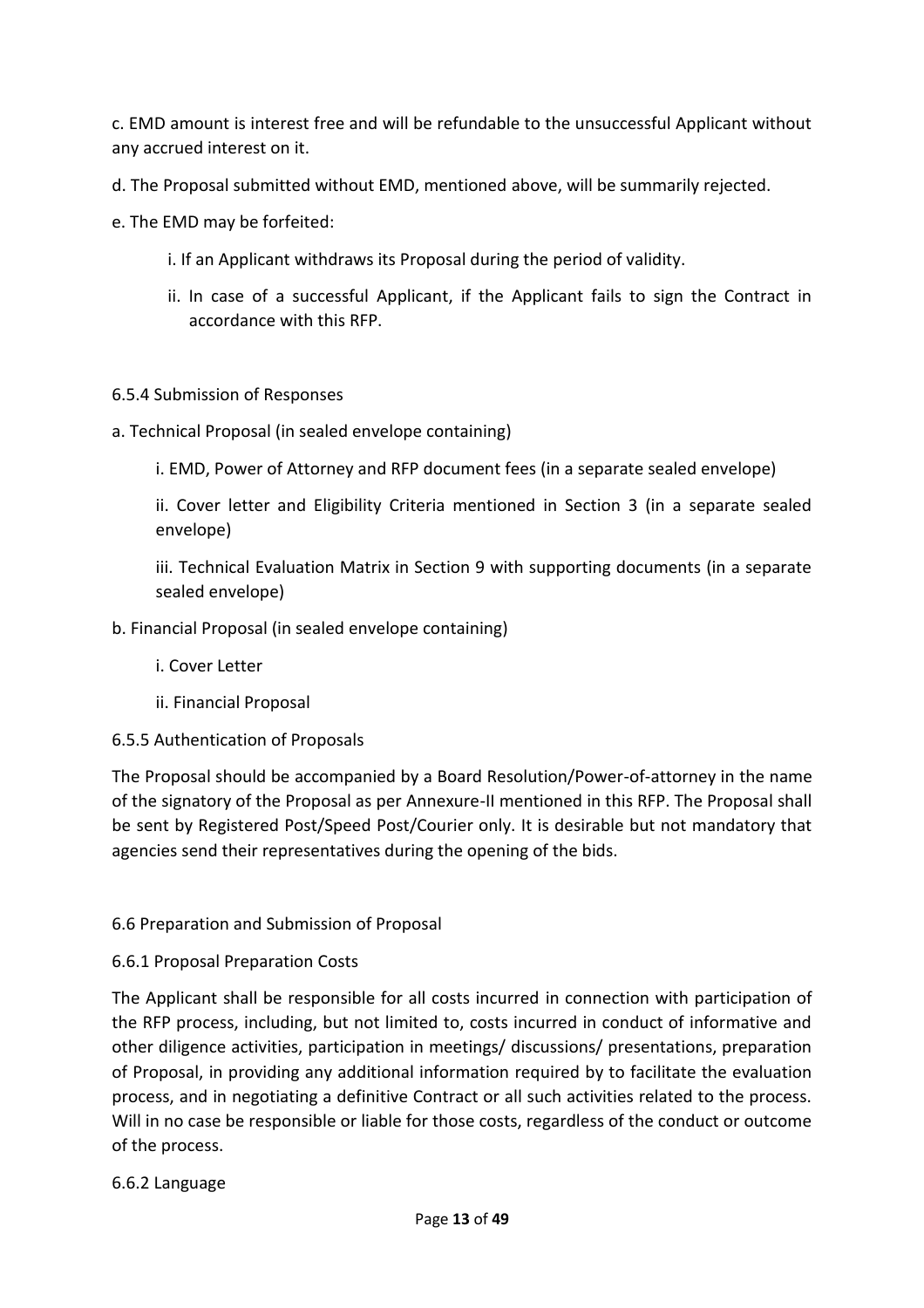The Proposal should be filled by the Applicants in English language only. If any supporting documents submitted are in any language other than English, translation of the same in English language is to be duly attested by the Applicants. For purposes of interpretation of the documents, the English translation shall govern.

# 6.6.3 Late Proposals

a. Original hard copy of the tender document, fees and EMD received after the due date and the specified time (including the extended period if any) for any reason whatsoever, shall not be entertained and shall be returned unopened.

b. The Proposals submitted by telex/ telegram/ fax/ e-mail etc. shall not be considered. No correspondence will be entertained on this matter.

c. SCTE&VT Odisha shall not be responsible for any postal delay or non-receipt/ non-delivery of the documents. No further correspondence on the subject will be entertained.

d. SCTE&VT Odisha reserves the right to modify and amend any of the above-stipulated condition/ criterion depending upon project priorities vis-à-vis urgent commitments.

# 6.7 Evaluation Process

a. The Chairman/Vice Chairman of SCTE&VT Odisha will constitute a Technical Evaluation Committee to evaluate the proposals of the Applicants.

b. The Technical Evaluation Committee constituted by SCTE&VT, Odisha, shall evaluate the responses to the RFP and all supporting documents/ documentary evidence. Inability to submit requisite supporting documents/ documentary evidence, may lead to rejection.

c. The decision of the Technical Evaluation Committee in the evaluation of responses to the RFP shall be final. No correspondence will be entertained outside the process of evaluation with the Committee.

d. The Technical Evaluation Committee may ask for meetings with the Applicants to seek clarifications on their Proposals.

e. The Technical Evaluation Committee reserves the right to reject any or all Proposals on the basis of any deviations.

f. Each of the responses shall be evaluated as per the criterions and requirements specified in this RFP under the 'Evaluation and Selection' section.

#### 6.7.1 Tender Opening

The Proposals submitted within due date and time mentioned in this RFP document will be opened by Technical Evaluation Committee duly constituted by SCTE&VT, Odisha, in the presence of the Applicants or their authorized representatives who may be present at the time of opening. The representatives of the Applicants should submit a letter of authorization from the Applicant agencies to participate in the opening of the Proposal.

#### 6.7.2 Proposal Validity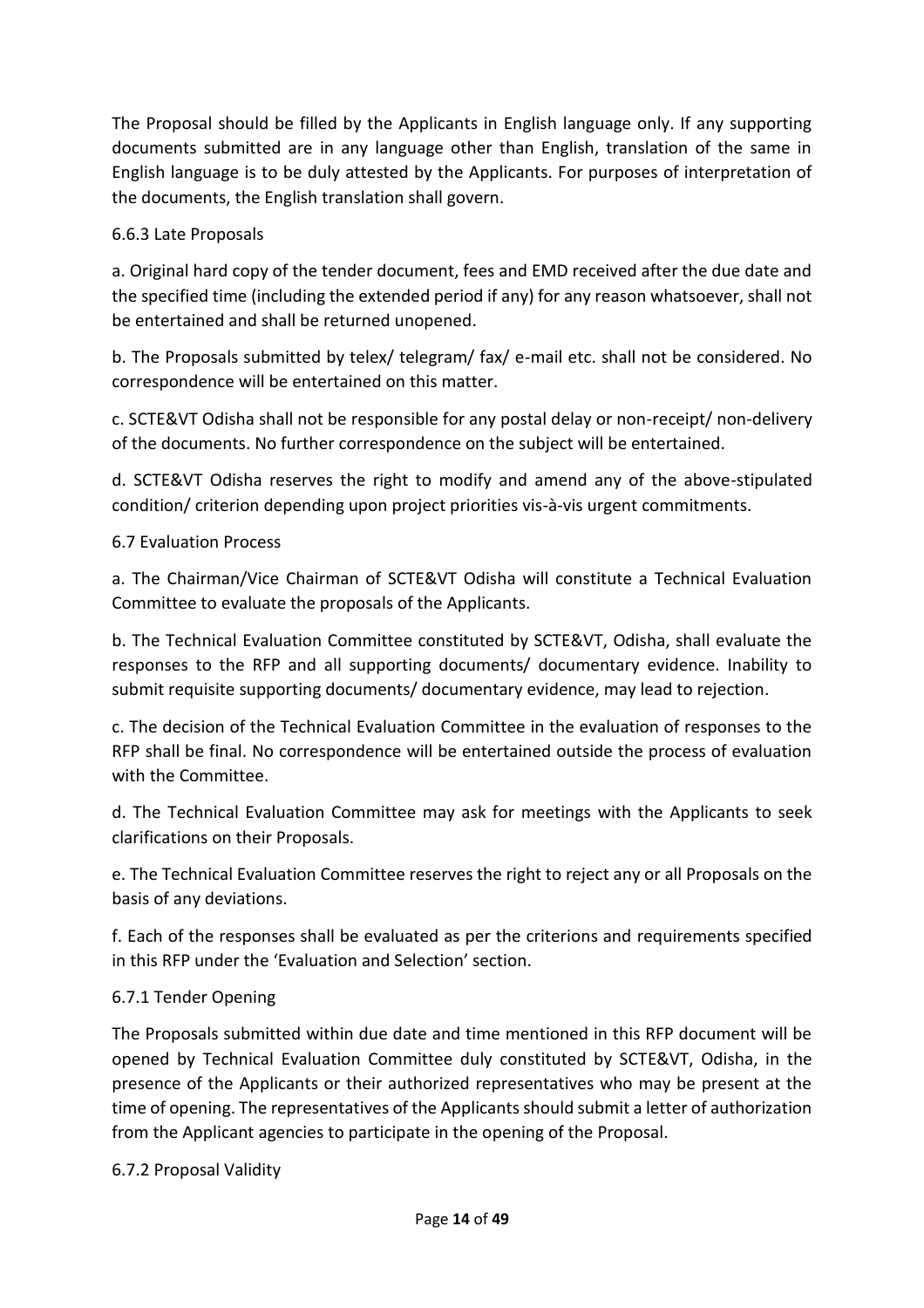The offer submitted by the Applicants shall be valid for a minimum period of 180 days from the date of submission of Proposal.

# 6.7.3 Proposal Evaluation

Proposal evaluation and Selection will be carried out as per the specifications mentioned in the Section on 'Evaluation and Selection'.

# 6.8 Proposal Forms

Wherever a specific form is prescribed in this Request for Proposal (RFP) document, the Applicant shall use the form to provide relevant information. If the form does not provide space for any required information, space at the end of the form or additional sheets shall be used to convey the required information. For all other cases, the Applicant shall design a form to hold the required information. The additional sheets attached should be properly annexed.

# 6.9 Local Conditions

a. Each Applicant is expected to become fully acquainted with the local conditions and factors, which may affect the performance of the Contract and/ or the cost.

b. The Applicant is expected to know all conditions and factors, which may have any effect on the execution of the Contract after issue of letter of Award. The SCTE&VT, Odisha, shall not entertain any request for clarification from the Applicant regarding such local conditions.

c. It is the Applicant's responsibility that such factors have been properly investigated and considered before submitting the Proposal. No claim, whatsoever, including that for financial adjustment to the Contract awarded under the bidding document will be entertained by SCTE&VT Odisha. Neither any change in the time schedule of the Contract nor any financial adjustments arising thereof shall be permitted by the SCTE&VT Odisha on account of failure of the Applicant to know the local laws/ conditions. The Applicant is expected to visit and examine and study the location of Govt. offices and its surroundings and obtain all information that may be necessary for preparing the Proposal at its own interest and cost.

6.10 Contacting SCTE&VT Odisha or any of the bodies related to SCTE&VT Odisha

Any effort by an Applicant to influence the Proposal evaluation, Proposal comparison or Contract award decisions may result in the rejection of the Proposal.

Applicant shall not approach any SCTE&VT officer after office hours and/ or outside office premises, from the time of the Proposal opening till the time the Contract is awarded.

# 6.11 Eligibility Criteria

The Applicant shall meet the criteria for eligibility mentioned in the Request for Proposal (RFP) document. The Applicant must have proper registration certificate, registration under Labour Laws Contract Act, valid sales tax registration certificate, valid service tax registration certificate and valid GST registration certificate whichever is applicable, for this Proposal.

6.12 Tentative Schedule of Events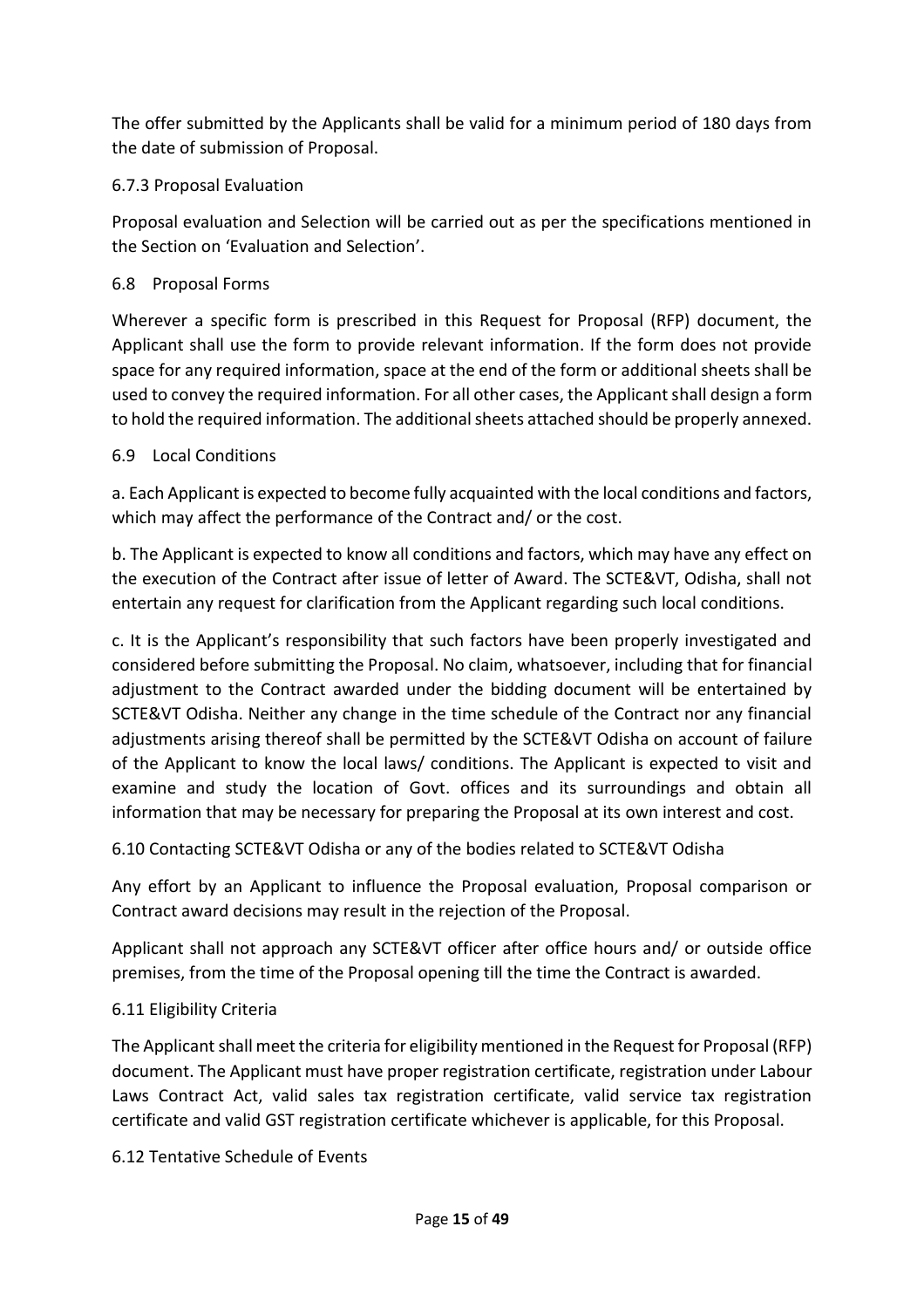Tentative schedule of events shall be as per the dates and time given in the Fact Sheet.

6.13 Opening of Proposal

First, The Technical cover will be opened and evaluated. The Financial Proposal of the technically qualified bidders will only be opened in the presence of the technically qualified bidders or their authorized representatives. The Technical Evaluation Committee will open the Proposals. Sequence of opening is as follows:

a. Technical Cover

b. Financial Cover

# 6.14 Deciding Award of Contract

a. SCTE&VT Odisha reserves the right to ask for a technical elaboration/clarification in the form of a technical presentation from the Applicant on the already submitted Technical Proposal at any point of time before opening the Financial Proposal by providing at least 7 working days of advance notice.

b. SCTE&VT Odisha shall inform those Applicants whose Proposals did not meet the eligibility criteria or were considered non-responsive, informing that their Financial Proposals will be not opened after completing the selection process. SCTE&VT Odisha shall simultaneously notify those Applicants who qualify for the Evaluation process as described in this Request For Proposal (RFP) Document, informing the date and time set for opening of Financial Proposals.

c. The Applicant's name, the Proposal Price, the total amount of each Proposal and other such details, will be announced and recorded by the SCTE&VT Odisha at the opening of Proposal.

d. After acceptance of LoA, Performance Security has to be deposited as specified in this document for signing an Agreement with SCTE&VT Odisha.

e. Special Condition for Awarding the Agreement:

i. SCTE&VT Odisha will sign the Agreement with the successful Applicant for a period as mentioned in 'Duration of Contract' in the document.

ii. SCTE&VT Odisha may extend the Agreement for a time period beyond what has been specified in 'Duration of Contract' in the document.

iii. SCTE&VT Odisha will also have the right to provide extension/ increase in the scope of work as per the mutually agreed terms and conditions between both the parties.

# 6.15 Confidentiality:

a. As used herein, the term "Confidential Information" means any information, including information created by or for the other party, whether written or oral, which relates to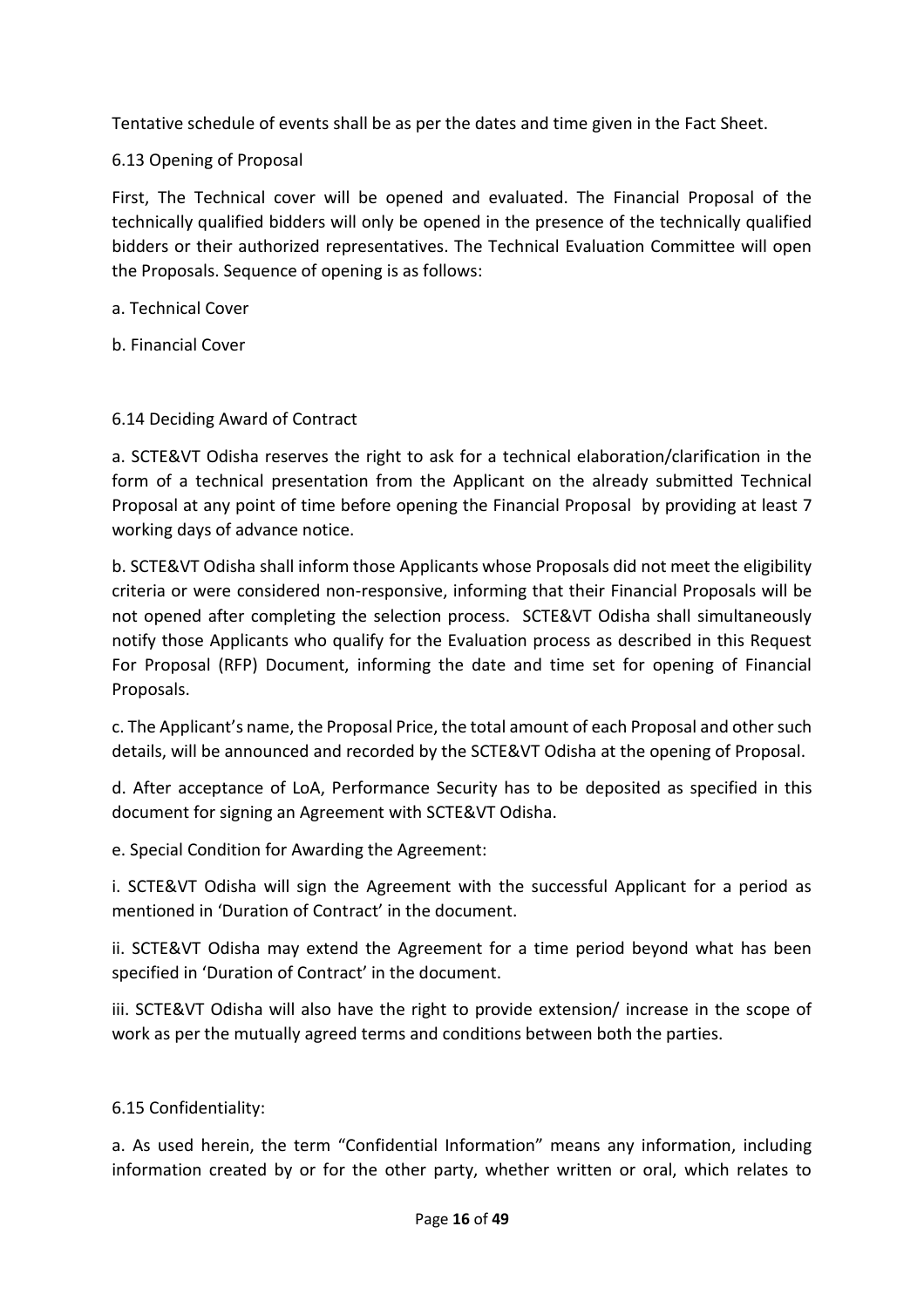internal controls, computer or data processing programs, algorithms, electronic data processing applications, routines, subroutines, techniques or systems, or information concerning the business or financial affairs and methods of operation or proposed methods of operation, accounts, transactions, proposed transactions or security procedures of either party or any of its affiliates, or any client of either party, except such information which is in the public domain at the time of its disclosure or thereafter enters the public domain other than as a result of a breach of duty on the part of the party receiving such information. It is the express intent of the parties that all the business process and methods used by the Applicant in rendering the Services hereunder are the Confidential Information of the Applicant.

b. The Applicants shall keep confidential, any information related to this RFP, with the same degree of care as it would treat its own confidential information. The Applicants shall note that the confidential information will be used only for the purposes of this RFP and shall not be disclosed to any third party for any reason whatsoever.

c. At all-time of the performance of the Services, the Applicant shall abide by all applicable security rules, policies, standards, guidelines and procedures. The Applicant should note that before any of its employees or assignees is given access to the Confidential Information, each such employee and assignees shall agree to be bound by the terms no less onerous than those contained under this RFP and such rules, policies, standards, guidelines and procedures by its employees or agents.

d. The obligations of confidentiality under this section shall survive rejection of the Contract.

# 6.16 Publicity

Any publicity by the Applicant containing the name of SCTE&VT Odisha should be done only with the explicit written permission from SCTE&VT Odisha.

# 6.17 Execution of the Agreement

After acknowledgement of the LoA by the selected Applicant, a performance guarantee amounting to 10% of Total Professional Fee has to deposited in the form of FDR/TDR/DD/BG of any nationalized/ scheduled bank drawn in the name of SCTE&VT Odisha, the performance guarantee shall be valid for a period of 2 months beyond the duration of Contract as specified in the RFP document. The selected Applicant shall sign the Agreement within twenty one days from the issue of LoA.

Agreement is mutually extendable post the completion of the initial term.

# 6.17.1 Performance Guarantee

The successful Applicant firm shall furnish the Performance Guarantee as stipulated in the section 'Contract Performance Guarantee' in this document.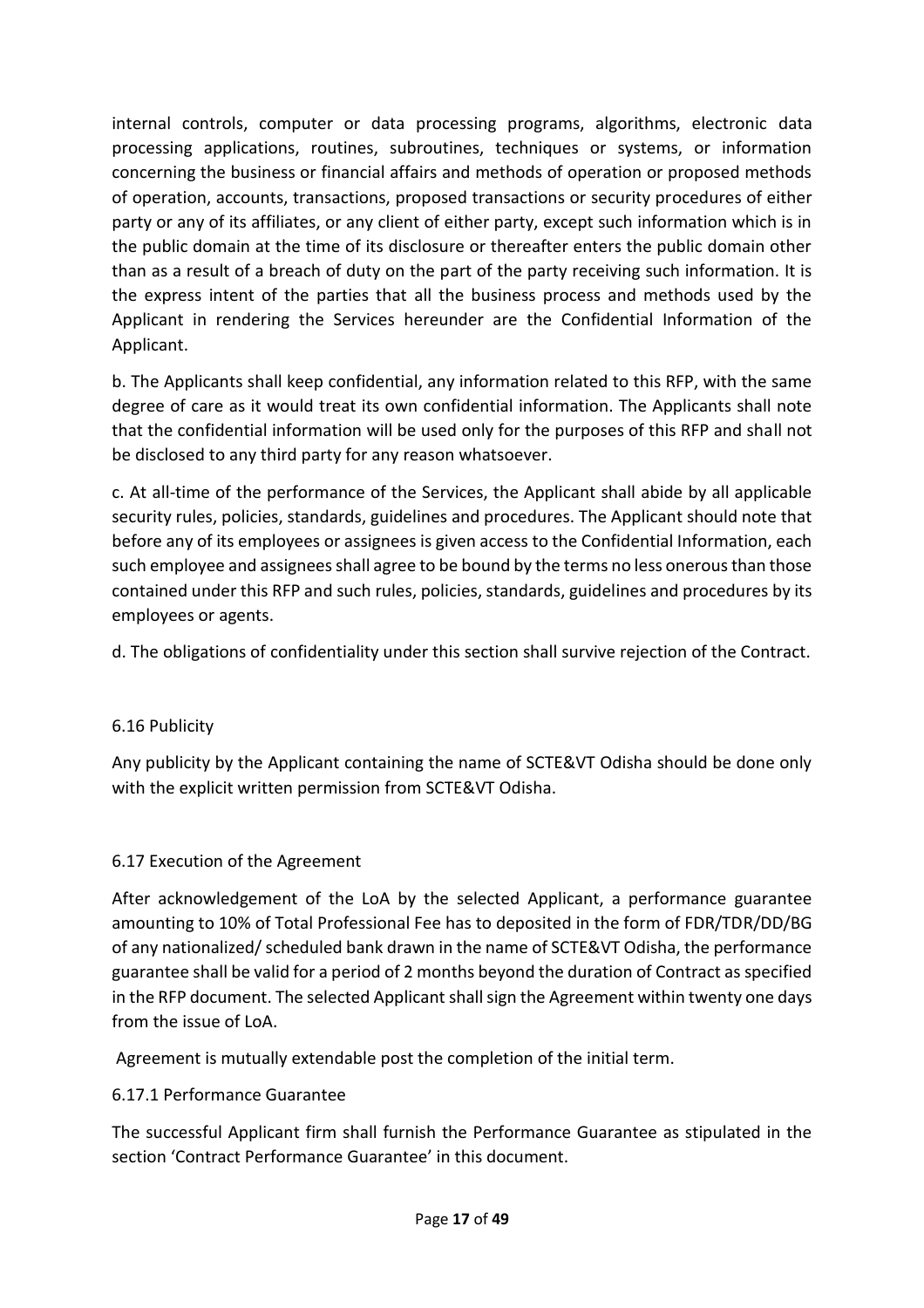# 6.18 Duration of Contract

The assignment of the work shall be valid initially for a period of 2 years. The duration of contract can be mutually extended by a maximum period of 1 year, depending on the requirements of the project and on the terms mutually agreed by both the parties, based on the satisfactory performance of the Applicant, as determined by the SCTE&VT Odisha.

# 6.19 Terms and Conditions: Applicable Post Award of Contract

# 6.19.1 Termination Clause

# 6.19.1.1 Termination for Default

SCTE&VT Odisha may, without prejudice to any other remedy for breach of contract, by a written notice of default of at least 30 days sent to the selected Applicant, terminate the Contract in whole or in part (provided a cure period of not less than 90 days is given to the selected Applicant to rectify the breach):

i. If the selected Applicant fails to deliver any or all quantities of the Service within the time period specified in the Contract, or any extension thereof granted by ; or

ii. If the selected Applicant fails to perform any other obligation under the Contract within the specified period of delivery of service or any extension granted thereof; or

iii. If the selected Applicant, in the judgment of SCTE&VT Odisha, is found to be engaged in corrupt, fraudulent, collusive, or coercive practices in competing for or in executing the Contract.

iv. If the selected Applicant commits breach of any condition of the Contract

If SCTE&VT Odisha terminates the Contract in whole or in part, the amount of Performance Guarantee shall be forfeited. Notwithstanding anything contrary elsewhere contained in the document, Applicant shall be entitled for all the payments accrued on account of services rendered till the date of such termination.

# 6.19.1.2 Termination for Insolvency

SCTE&VT, Odisha, may at any time terminate the Contract by giving a written notice of at least 30 days to the selected Applicant, if the selected Applicant becomes bankrupt or otherwise insolvent. In such event, termination will be without compensation to the selected Applicant, provided that such termination will not prejudice or affect any right of action or remedy that has accrued or will accrue thereafter to SCTE&VT Odisha.

#### 6.19.1.3 Termination for Convenience

a. SCTE&VT Odisha by a written notice of at least 30 days sent to the selected Applicant may terminate the Contract, in whole or in part, at any time for its convenience. The Notice of termination shall specify that termination is for SCTE&VT Odisha's convenience, the extent to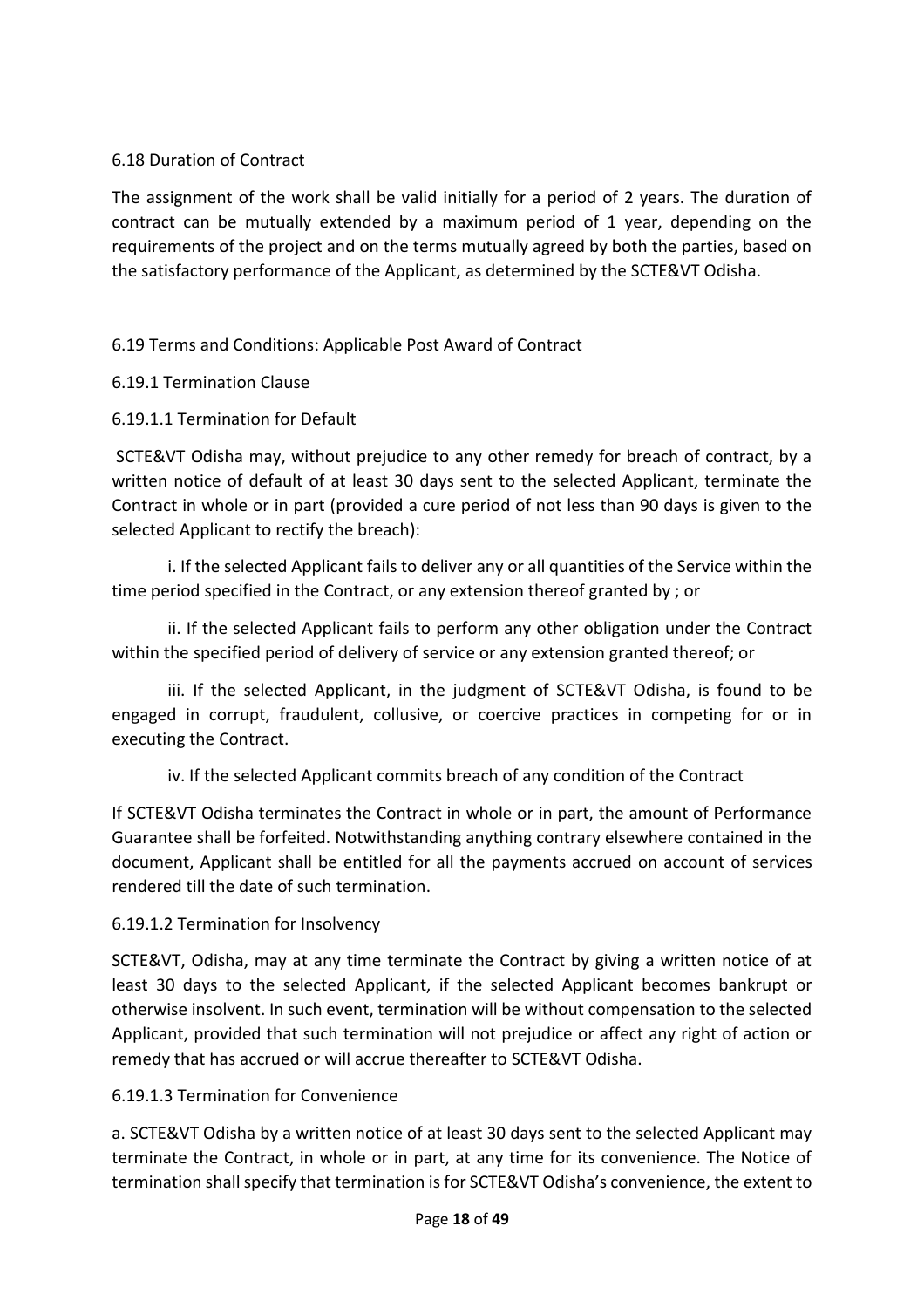which performance of the selected Applicant under the Contract is terminated, and the date upon which such termination becomes effective.

b. In such cases, SCTE&VT Odisha will pay for all the pending invoices as well as the work done till that date by the Applicant.

c. Depending on merits of the case the selected Applicant may be appropriately compensated on mutually agreed terms for the loss incurred by the Contract if any, due to such termination.

d. Limitation of Liability: In no event shall either party be liable for consequential, incidental, indirect, or punitive loss, damage or expenses (including lost profits). Notwithstanding anything to contrary elsewhere mentioned in the contract, the selected Applicant shall not be liable to the other hereunder or in relation hereto (whether in contract, tort, strict liability or otherwise) for more than the value of the fees to be paid (including any amounts invoiced but not yet paid) under this Agreement.

# 6.19.1.4 Termination by SCTE&VT Odisha

a. The SCTE&VT Odisha may, by not less than 30 days written notice of termination to the Applicant, such notice to be given after the occurrence of any of the events, terminate this Agreement if:

i. The selected Applicant fails to remedy any breach hereof or any failure in the performance of its obligations hereunder, as specified in a notice of suspension, within thirty (30) days of receipt of such notice of suspension or within such further period as the may have subsequently granted in writing;

ii. The selected Applicant becomes insolvent or bankrupt or enters into any agreement with its creditors for relief of debt or take advantage of any law for the benefit of debtors or goes into liquidation or receivership whether compulsory or voluntary;

iii. The selected Applicant fails to comply with any final decision reached as a result of the Dispute Resolution mechanism/proceedings.

iv. The selected Applicant submits to the SCTE&VT Odisha a statement which has a material effect on the rights, obligations or interests of SCTE&VT Odisha and which the selected Applicant knows to be false.

b. Any document, information, data or statement submitted by the Applicant in its Proposals, based on which the selected Applicant was considered eligible or successful, is found to be false, incorrect or misleading; or as the result of Force Majeure, the selected Applicant is unable to perform a material portion of the Services for a period of not less than sixty (60) days

c. If the SCTE&VT Odisha would like to terminate the Contract for reasons not attributable to the selected Applicant's performance, they will need to clear all invoices for the Services up to the date of their notice.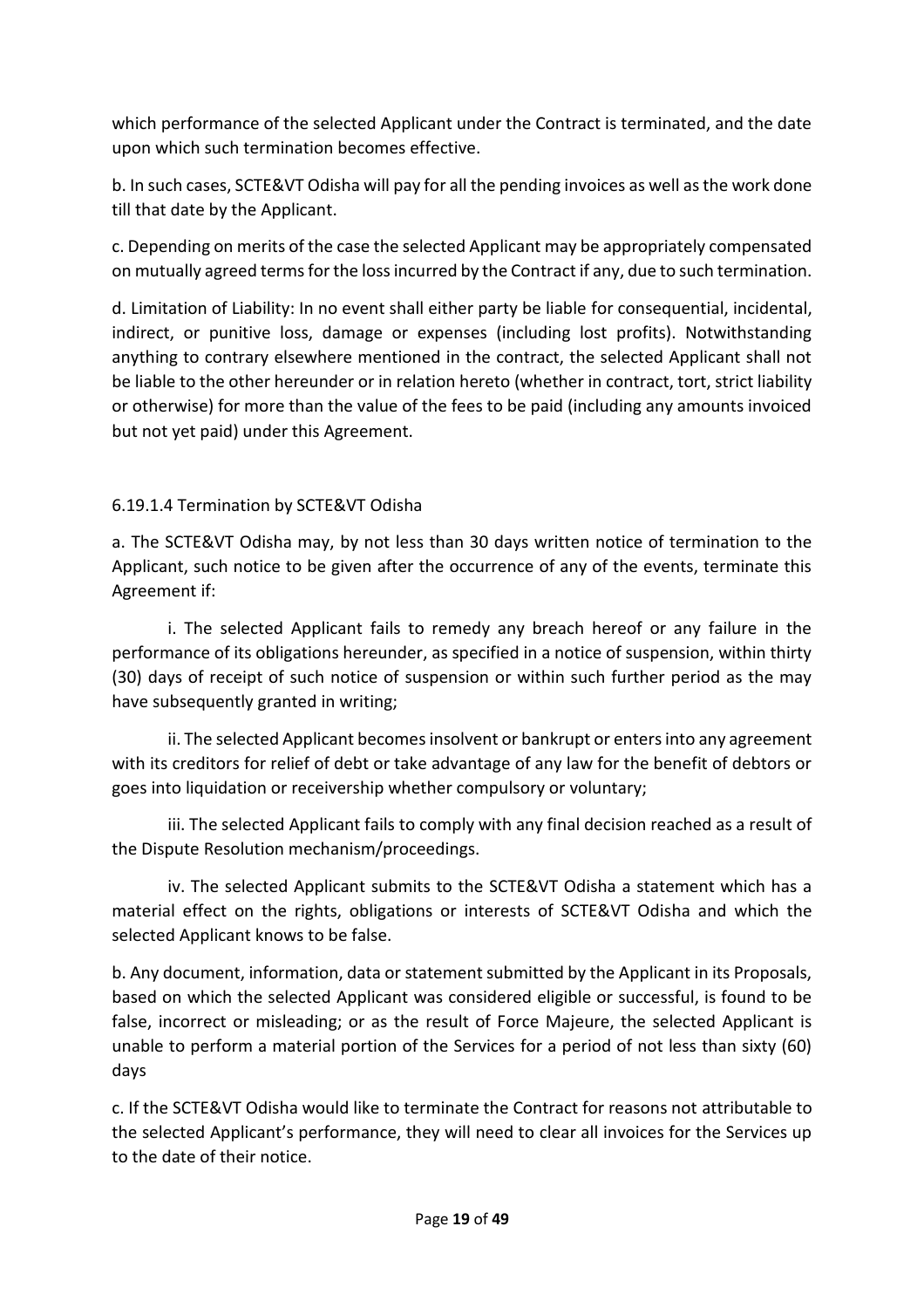d. If the SCTE&VT Odisha would like to terminate the Contract for reasons attributable related to the selected Applicant's performance, the SCTE&VT will give a rectification notice for 3 months to the Applicant in writing with specific observations and instructions.

# 6.19.1.5 Termination by the selected Applicant

a. The selected Applicant may, by not less than 60 days written notice to SCTE&VT Odisha, (such notice to be given after the occurrence of any of the events), terminate this Agreement if:

i. SCTE&VT, Odisha is in material breach of its obligations pursuant to this Agreement and has not remedied the same within forty-five (45) days (or such longer period as the Consultant may have subsequently agreed in writing) following the receipt of the selected Applicant's notice specifying such breach.

ii. If there are more than 2 unpaid invoices and SCTE&VT Odisha fails to remedy the same within 45 days of the submission of the last unpaid invoice

iii. The SCTE&VT Odisha fails to comply with any final decision reached as a result of the Dispute Resolution mechanism/proceedings.

b. Upon termination of this Agreement all pending payments due till the date of the termination of the Contract will be made by SCTE&VT Odisha to the selected Applicant within 30 days of the Contract termination

# 6.19.1.6 Consequences of Termination

a. In the event of termination of the Contract due to any cause whatsoever, [whether consequent to the stipulated term of the Contract or otherwise], SCTE&VT Odisha shall be entitled to impose any such obligations and conditions and issue any clarifications as may be necessary to ensure an efficient transition and effective business continuity of the Service(s) which the Vendor shall be obliged to comply with and take all available steps to minimize loss resulting from that termination/ breach, and further allow the next successor Vendor to take over the obligations of the erstwhile Vendor in relation to the execution/ continued execution of the scope of the Contract.

b. Nothing herein shall restrict the right of SCTE&VT Odisha to invoke guarantees, securities furnished, enforce the Deed of Indemnity and pursue such other rights and/ or remedies that may be available to the under law or otherwise.

c. The termination hereof shall not affect any accrued right or liability of either Party nor affect the operation of the provisions of the Contract that are expressly or by implication intended to come into or continue in force on or after such termination.

# 6.19.2 Liquidated Damages

a. Notwithstanding the right of SCTE&VT Odisha to cancel the order, Liquidated Damages (LD) for late delivery at 1% (One percent) of the undelivered portion of order value per week will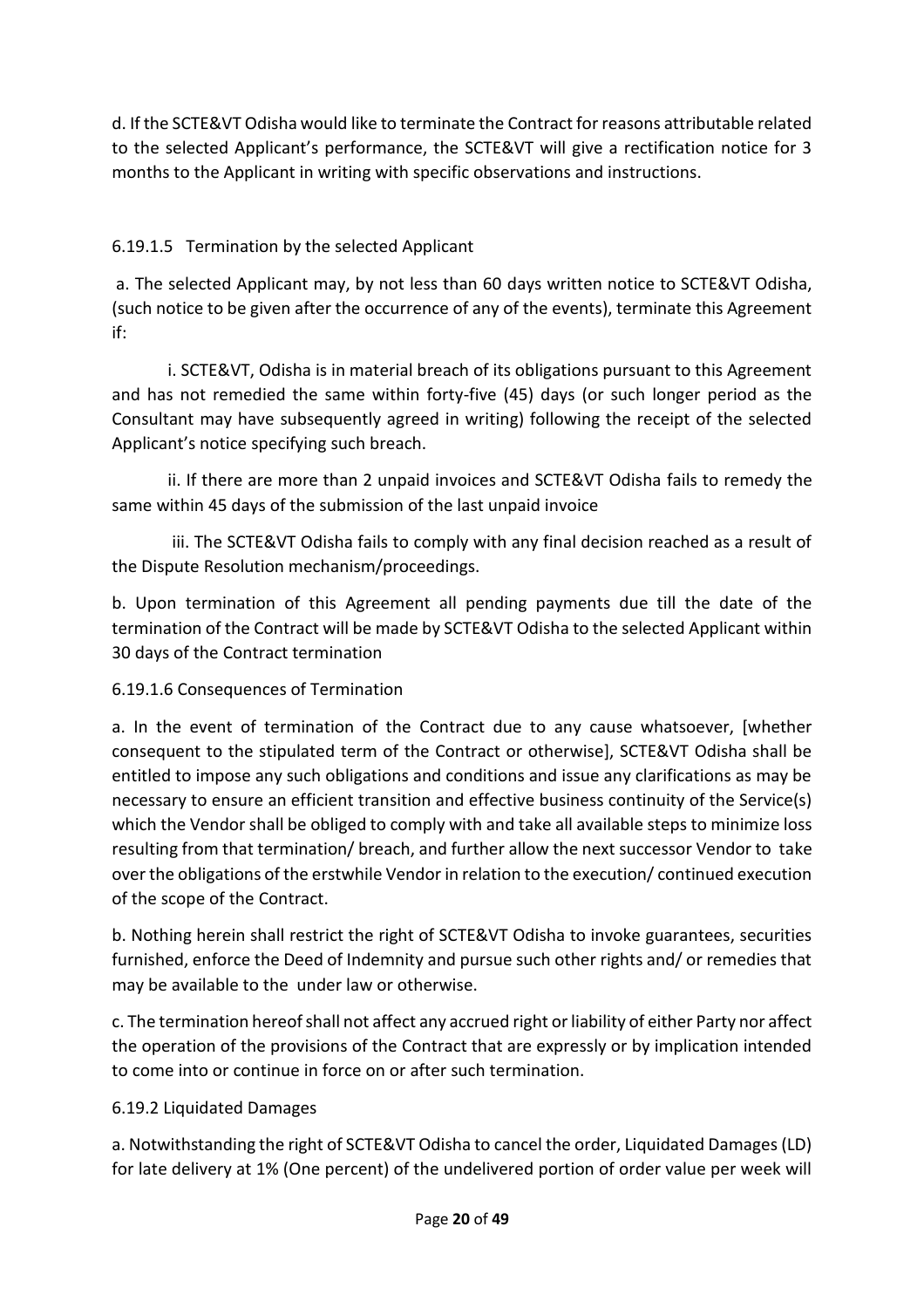be charged for every week's delay in the specified delivery schedule subject to a maximum of 10% of the value of the contract. No Damage will be charged in case of circumstances beyond control of the Consultant/Advisor.

b. Please note that the above LD for delay in delivery and delay in commissioning are independent of each other and shall be levied as the case may be.

c. SCTE&VT Odisha reserve its right to recover these amounts by any mode such as adjusting from any payments to be made by SCTE&VT Odisha to the Consultant/Advisor. Liquidated damages will be calculated on per week basis.

d. The cumulative and aggregate limit of LD for delay in delivery and LD for delay in commissioning would be limited to maximum of 10% of the total Professional Fee. The aggregate liability of the Consultant/ Advisor shall in no event exceed the total value of the fee received under this Contract.

# 6.19.3 Dispute Resolution Mechanism

- a. The SCTE&VT Odisha and the selected Applicant shall make every effort to resolve amicably by direct negotiations, any disagreement or dispute, arising between them under supply order.
- b. All claims and disputes arising under or relating to this Agreement are to be settled by binding arbitration in the state of Odisha. An award of arbitration may be confirmed in a court of competent jurisdiction. Arbitration shall be as per Indian Arbitration Act, 1996.
- c. The SCTE&VT Odisha may terminate this contract, by giving a written notice of termination of minimum 30 days, to the selected Applicant, if the selected Applicant fails to comply with any decision delivered by SCTE&VT, Odisha.

# 6.19.4 Notices

Notice or other communications given or required to be given under the Contract shall be in writing and shall be e-mailed followed by hand-delivery with acknowledgement thereof, or transmitted by prepaid registered post or courier. Any notice or other communication shall be deemed to have been validly given on date of delivery if hand delivered & if sent by registered post than on expiry of seven days from the date of posting.

#### 6.19.5 Force Majeure

Force Majeure is herein defined as any cause, which is beyond the control of the selected Applicant or SCTE&VT Odisha as the case may be which they could not foresee or with a reasonable amount of diligence could not have foreseen and which substantially affect the performance of the Contract, such as:

a. Natural phenomenon, including but not limited to floods, droughts, earthquakes and epidemics.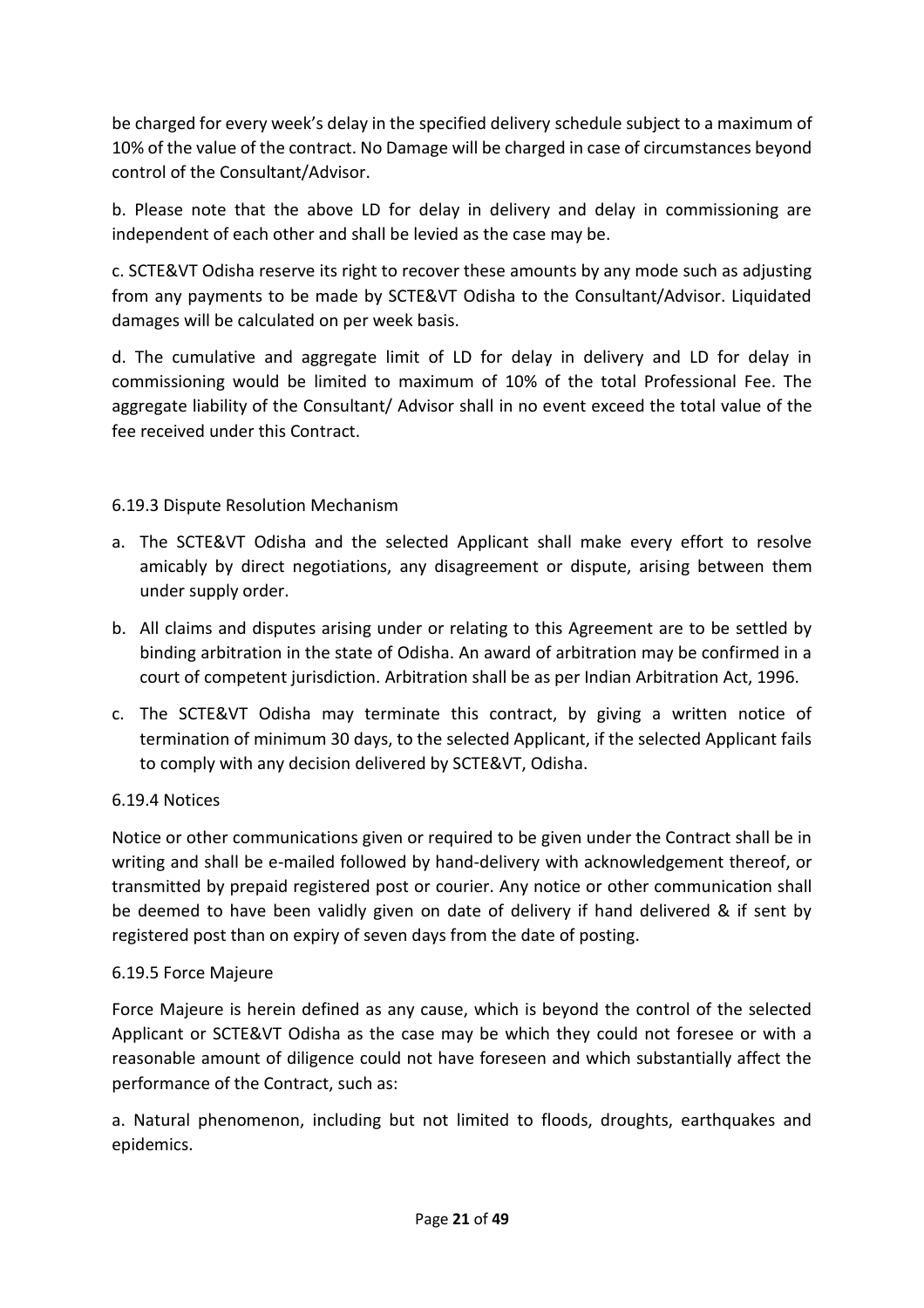b. Acts of any government, including but not limited to war, declared or undeclared priorities, quarantines and embargo.

c. Terrorist attack, public unrest in work area provided either party shall within 10 days from occurrence of such a cause, notifies the other in writing of such causes.

The selected Applicant or SCTE&VT Odisha shall not be liable for delay in performing his/ her obligations resulting from any force majeure cause as referred to and/ or defined above.

Force Majeure shall not include any events caused due to acts/ omissions of such Party or result from a breach/ contravention of any of the terms of the Contract, Proposal and/ or the Request for Proposal (RFP). It shall also not include any default on the part of a party due to its negligence or failure to implement the stipulated/ proposed precautions, as were required to be taken under the Contract. The failure or occurrence of a delay in performance of any of the obligations of either party shall constitute a Force Majeure event only where such failure or delay could not have reasonably been foreseen, or where despite the presence of adequate and stipulated safeguards the failure to perform obligations has occurred. In such an event, the affected party shall inform the other party in writing within five days of the occurrence of such event. The SCTE&VT Odisha will make the payments due for Services rendered till the occurrence of Force Majeure. However, any failure or lapse on the part of the Selected Applicant in performing any obligation as is necessary and proper, to negate the damage due to projected force majeure events or to mitigate the damage that may be caused due to the above mentioned events or the failure to provide adequate disaster management/ recovery or any failure in setting up a contingency mechanism would not constitute force majeure, as set out above.

In case of a Force Majeure, all Parties will endeavor to agree on an alternate mode of performance in order to ensure the continuity of Service and implementation of the obligations of a party under the Contract and to minimize any adverse consequences of Force Majeure.

# 6.19.6 Failure to agree with Terms and Conditions of the RFP

Failure of the successful Applicant to agree with the Terms & Conditions of the RFP shall constitute sufficient grounds for the annulment of the award, in which event may invoke the PBG of the successful applicant and award the contract to the next best value Applicant or call for new Proposals from the interested Applicants.

# 6.20 Deployment

The proposed team is required to work in close coordination with the SCTE&VT Odisha and the Diploma and ITI institutes under Government of Odisha. The proposed team has to follow the working hours, working days and Holidays of Odisha State Government.

#### 6.21 Contract Performance Guarantee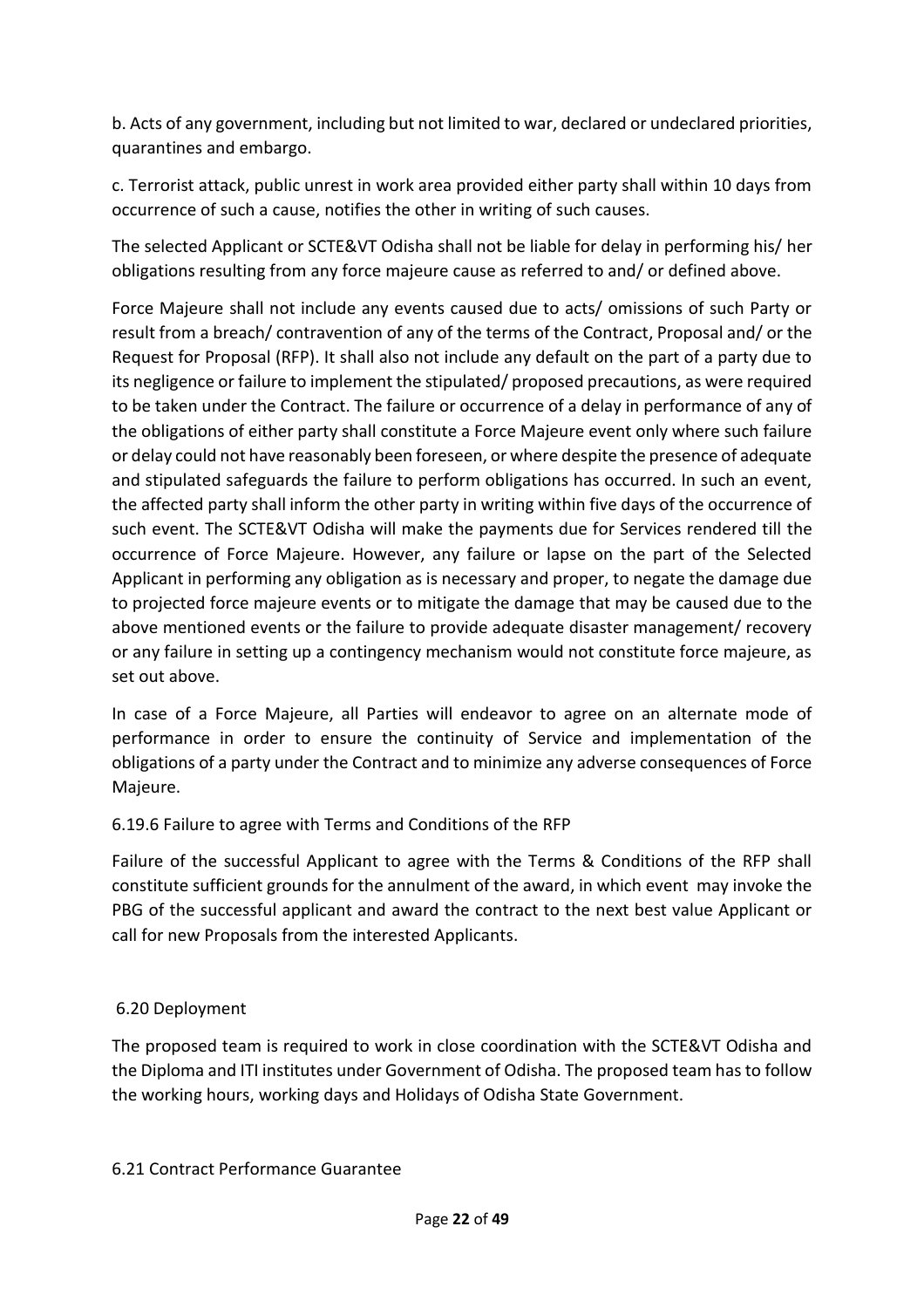a. Within 21 days after the receipt of notification of award of the Contract from, the successful Applicant shall furnish Contract Performance Guarantee to the SCTE&VT Odisha which shall be equal to 10% of Total Professional Fee and shall be in the form of a Bank Guarantee Bond from any Nationalized Bank/ Scheduled bank in the Performa given here-in-after in this document valid for period of 2 months beyond the duration of Contract as specified in the document.

b. The proceeds of the performance guarantees shall be payable to the SCTE&VT Odisha as compensation for any loss/ penalties resulting from the Selected Applicants failure to complete its obligations under the Contract.

c. The performance guarantee will be discharged by SCTE&VT Odisha and returned to the Selected Applicant within 60 days following the date of completion of the Selected Applicant's performance obligations, including any warranty obligations under the Contract.

# 6.22 Statutory Requirements

During the tenure of this Contract, nothing shall be done by the Selected Applicant in contravention of any law, act and/ or rules/ regulations, thereunder or any amendment thereof governing inter-alia customs, stowaways, foreign exchange etc. and shall keep indemnified in this regard.

# 6.23 Contract administration

a. Either party may appoint any individual/ Agency as its authorized representative through a written notice to the other party. Each Representative shall have the authority to:

i. Exercise all of the powers and functions of his/ her Party under this Contract, other than the power to amend this Contract and ensure proper administration and performance of the terms hereof; and

ii. Bind his or her Party in relation to any matter arising out of or in connection with this Contract.

iii. The Selected Applicant shall be bound by all undertakings and representations made by the authorized representative of the Selected Applicant and any covenants stipulated hereunder, with respect to this Contract, for and on their behalf.

iv. For the purpose of execution or performance of the obligations under this Contract, the SCTE&VT, Odisha's, representative would act as an interface with the nominated representative of the Selected Applicant. The Selected Applicant shall comply with any instructions that are given by the representative during the course of this Contract in relation to the performance of its obligations under the terms of the Contract.

v. A committee comprising of representatives from the SCTE&VT Odisha and the Selected Applicant shall meet on a quarterly basis to discuss any issues/ bottlenecks being encountered. The Selected Applicant shall draw the minutes of these meetings and circulate to the SCTE&VT Odisha.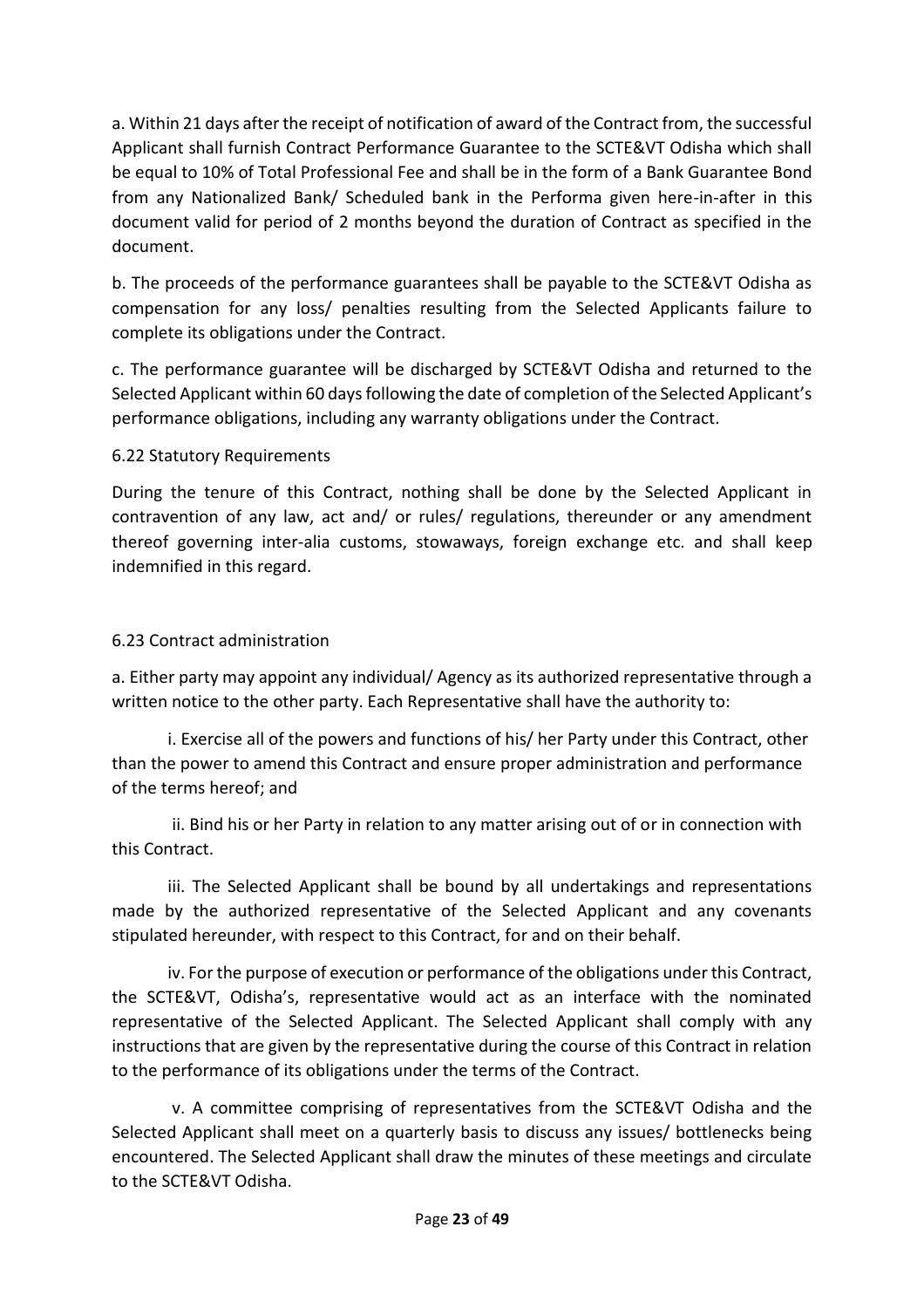# 6.24 Right of Monitoring, Inspection and Periodic Audit

The SCTE&VT Odisha reserves the right to inspect and monitor/ assess the progress/ performance at any time during the course of the Contract, after providing due notice to the Selected Applicant. SCTE&VT Odisha may demand, and upon such demand being made, the selected Applicant shall provide with any document, data, material or any other information required to assess the progress of the project. SCTE&VT Odisha shall also have the right to conduct, either itself or through any another consultant/ advisor as it may deem fit, an audit to monitor the performance by the Selected Applicant of its obligations/ functions in accordance with the standards committed to or required by SCTE&VT Odisha and the Selected Applicant undertakes to cooperate with and provide to SCTE&VT Odisha/ any other Consultant/ Advisor/ Agency appointed by SCTE&VT Odisha, all documents and other details as may be required by them for this purpose. Any deviations or contravention identified as a result of such audit/ assessment would need to be rectified by the Selected Applicant failing which SCTE&VT Odisha may, without prejudice to any other rights that it may have, issue a notice of default.

# 6.25 SCTE&VT Odisha's Obligations

SCTE&VT Odisha shall interface with the Selected Applicant, to provide the required information, clarifications, and to resolve any issues as may arise during the execution of the Contract.

SCTE&VT Odisha shall ensure that timely approval is provided to the selected Applicant, where deemed necessary, which should include diagram/ plans and all specifications related to Services required to be provided as part of the Scope of Work.

#### 6.26 Information Security

The selected Applicant would sign a Non-Disclosure Agreement with the SCTE&VT Odisha to ensure information security and confidentiality of processes, information and the various projects and activities taken up during the period of the agreement.

The Selected Applicant shall not carry and/ or transmit any material, information, layouts, diagrams, storage media or any other goods/ material in physical or electronic form, which are proprietary to or owned by SCTE&VT Odisha, out of premises, without prior written permission from the SCTE&VT Odisha.

The Selected Applicant shall, upon termination of this agreement for any reason, or upon demand by SCTE&VT Odisha, whichever is earliest, return any and all information provided to the Selected Applicant, including any copies or reproductions, both hard copy and electronic.

#### 6.27 Indemnity

The Selected Applicant shall execute and furnish a Deed of Indemnity in favor of the SCTE&VT Odisha, in a form and manner acceptable to the, indemnifying from and against any costs, loss, damages, expense, claims including those from third parties or liabilities of any kind howso-ever suffered including patent, copyright, trademark and trade secret, arising or incurred inter-alia during and after the Contract period out of: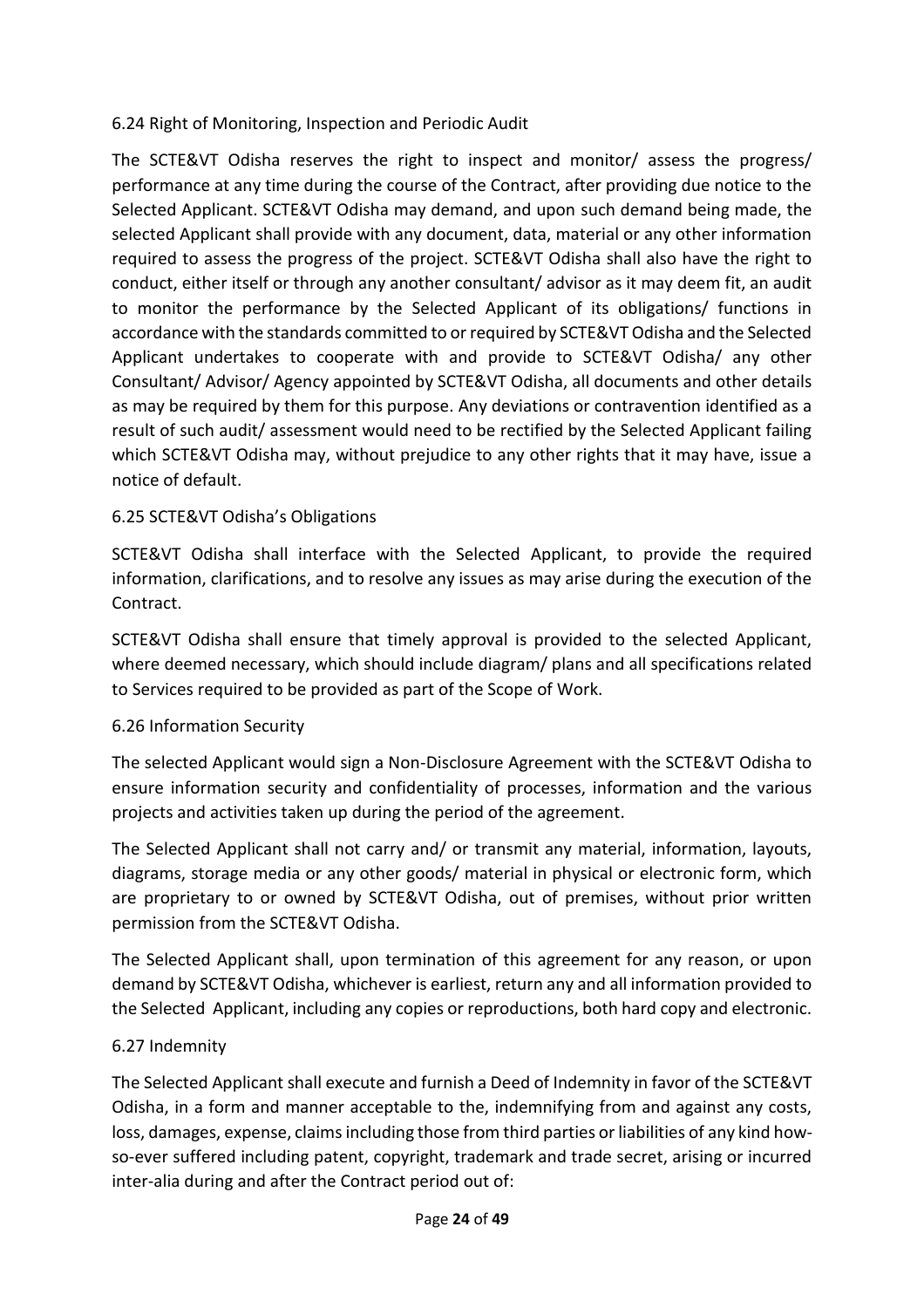a. Negligence or wrongful act or omission by the Selected Applicant or its team or any Agency/ Third Party in connection with or incidental to this Contract; or

b. Any breach of any of the terms the Selected Applicant's Proposal as agreed, the Tender and this Contract by the Selected Applicant, its Team or any Agency/ Third Party.

c. The indemnity shall be to the extent of Total Professional Fee.

#### 6.28 Prices

Prices quoted must be firm and shall not be subject to any upward revision on any account what-so-ever throughout the period of the engagement.

#### 6.29 Payment Schedule

The payment as specified in financial format at Annexure-3 as submitted by the Selected Consultant shall be made as per deliverables.

TA/ DA and expense related to travel outside Bhubaneswar for official purpose only, shall be reimbursed by the Council in such cases where arrangements are not being made by the Council.

a. To claim reimbursement, onsite resources need to submit the Travel Expense Claim to the Council along with the relevant bills/ vouchers, boarding passes, tickets and hotel bills and approval from the authorized approving authority within two weeks from the date of return from the trip.

b. Submission of hotel bills is mandatory with the Travel Expense Claim.

c. For local travel during official visit within Bhubaneswar, Consultants will have to make their own arrangements.

d. Team members should have their own laptops and other peripherals including mobile phone.

The Invoice will be submitted after every Month for fixed resources. The payment will be made within 15 days after submission of Invoice. The Selected Applicant shall satisfactorily perform work as specified under the contract to the SCTE&VT Odisha.

For additional resources (deployed during the project), payment shall be made on monthly basis

6.30 Continuance of the Contract:

Notwithstanding the fact that settlement of dispute(s) (if any) may be pending, the parties hereto shall continue to be governed by and perform the work in accordance with the provisions under the Scope of Work to ensure continuity of operations.

6.31 Conflict of interest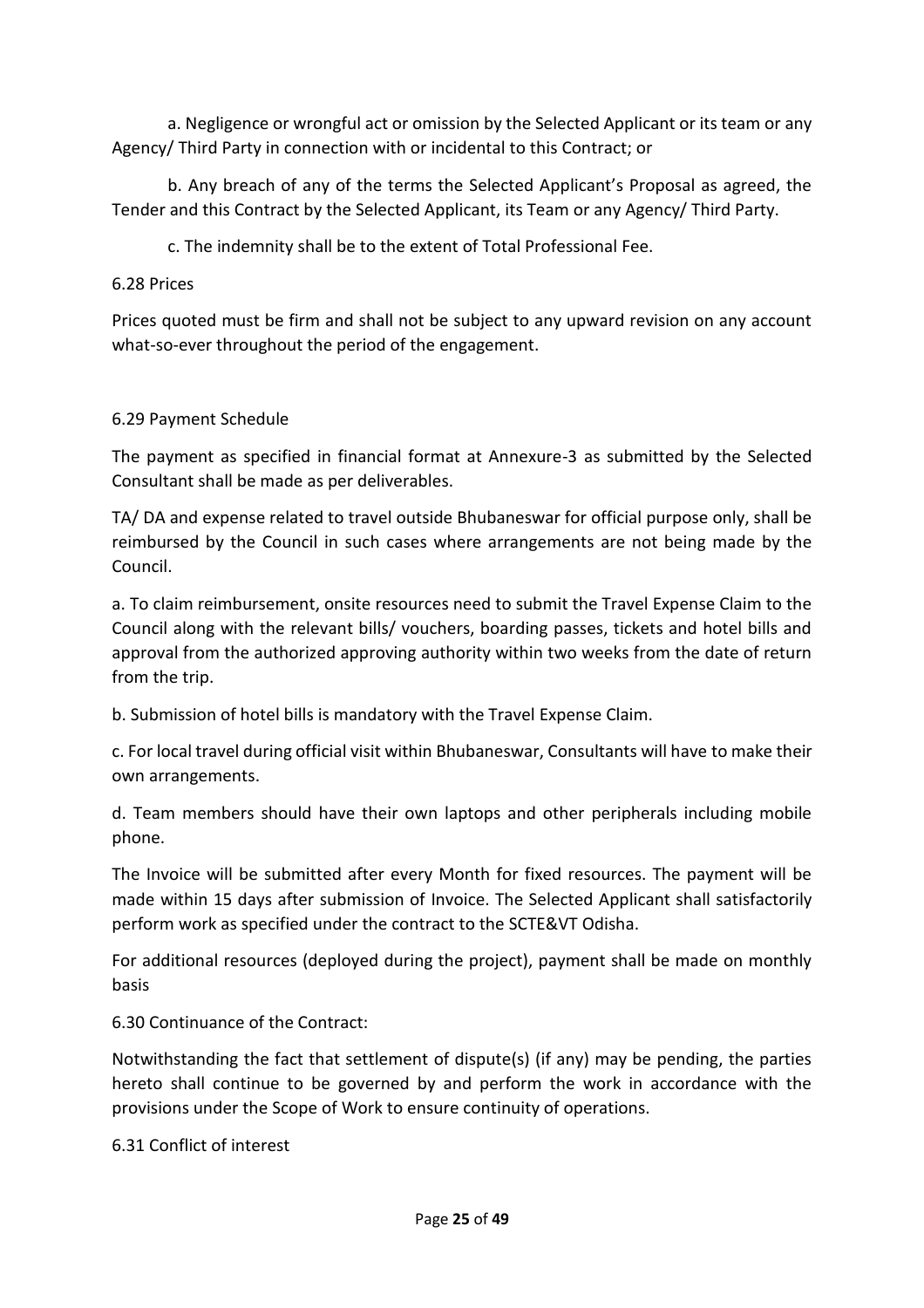The Applicant shall disclose to SCTE&VT Odisha in writing, all actual and potential conflicts of interest that exist, arise or may arise in the course of performing the Service(s) as soon as practical after it becomes aware of that conflict.

# 6.32 Severance

In the event any provision of the Contract is held to be invalid or unenforceable under the applicable law, the remaining provisions of this Contract shall remain in full force and effect.

# 6.33 Governing Language

The Agreement shall be written in English language. Subject to below Clause, such language versions of the Agreement shall govern its interpretation. All correspondence and other documents pertaining to the Contract that are exchanged by parties shall be written in English language only.

# 6.34 "No Claim" Certificate

The Selected Applicant shall not be entitled to make any claim, whatsoever against, under or by virtue of or arising out of, the Contract, nor shall entertain or consider any such claim, if made by the Selected Applicant after it has signed a "No claim" certificate in favor of SCTE&VT Odisha in such form as shall be required by it after the work is finally accepted.

#### 6.35 Publicity

The Selected Applicant shall not make or permit to be made a public announcement or media release about any aspect of this Contract unless SCTE&VT Odisha first gives its written consent to the selected Applicant.

#### 6.36 General

#### 6.36.1 Relationship between the Parties

Nothing in the Contract constitutes any fiduciary relationship between the SCTE&VT, Odisha, and Selected Applicant/ Applicant's Team or any relationship of employer employee, principal and agent, or partnership, between SCTE&VT Odisha and Selected Applicant.

No Party has any authority to bind the other Party in any manner whatsoever except as agreed under the terms of the Contract.

SCTE&VT Odisha will not be under any obligation to the Implementing Consultant's/ Advisor's Team except as agreed under the terms of the Contract.

#### 6.36.2 No Assignment

The Selected Applicant shall not transfer any interest, right, benefit or obligation under the Contract without the prior written consent of the SCTE&VT Odisha.

#### 6.36.3 Survival

The provisions of the clauses of the Contract in relation to documents, data, processes, property, Intellectual Property Rights, indemnity, publicity and confidentiality and ownership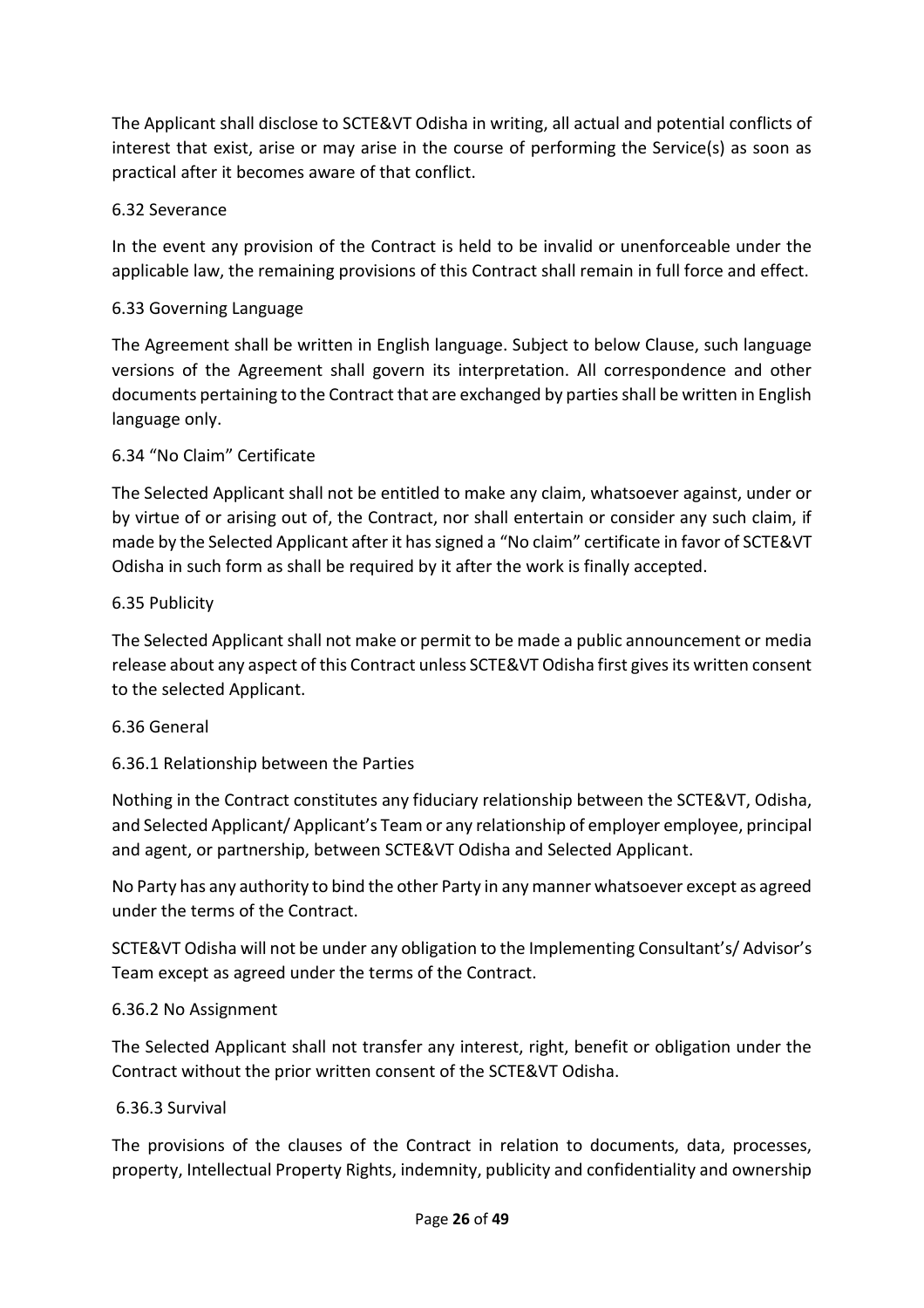survive the expiry or termination of this Contract and in relation to confidentiality, the obligations continue to apply unless notifies the Selected Applicant of its release from those obligations.

# 6.36.4 Entire Contract

The terms and conditions laid down in the Request for Proposal (RFP) and all annexure thereto as also the Proposal and any attachments/ annexes thereto shall be read in consonance with and form an integral part of the Contract. The Contract supersedes any prior contract, understanding or representation of the Parties on the subject matter.

#### 6.36.5 Governing Law

This Contract shall be governed in accordance with the laws of India.

#### 6.36.6 Jurisdiction of Courts

The High Court of Odisha at Cuttack, has exclusive jurisdiction to determine any proceeding in relation to the Contract.

#### 6.36.7 Compliance with Laws

The Selected Applicant shall comply with the laws in force in India in the course of performing the Contract.

#### 6.36.8 Notices

A "notice" means:

- i. A Notice; or
- ii. A consent, approval or other communication required to be in writing under the Contract.

All notices, requests or consent provided for or permitted to be given under this Contract shall be in writing and shall be deemed effectively given when personally delivered or mailed by prepaid certified/ registered mail, return receipt requested, addressed as follows and shall be deemed received within two days after mailing or on the date of delivery if personally delivered:

To,

The Vice Chairman, SCTE&VT, Odisha, Unit-VIII, Near Raj Bhawan, Bhubaneswar– 751012 Phone: 0674-2392913 Email: sctevt@yahoo.in, vcsctevt.odisha@gmail.com

Any Party may change the address to which notices are to be directed, by giving a notice to the other party in the manner specified above. A notice served on a Representative is taken to be notice to that Representative's Party.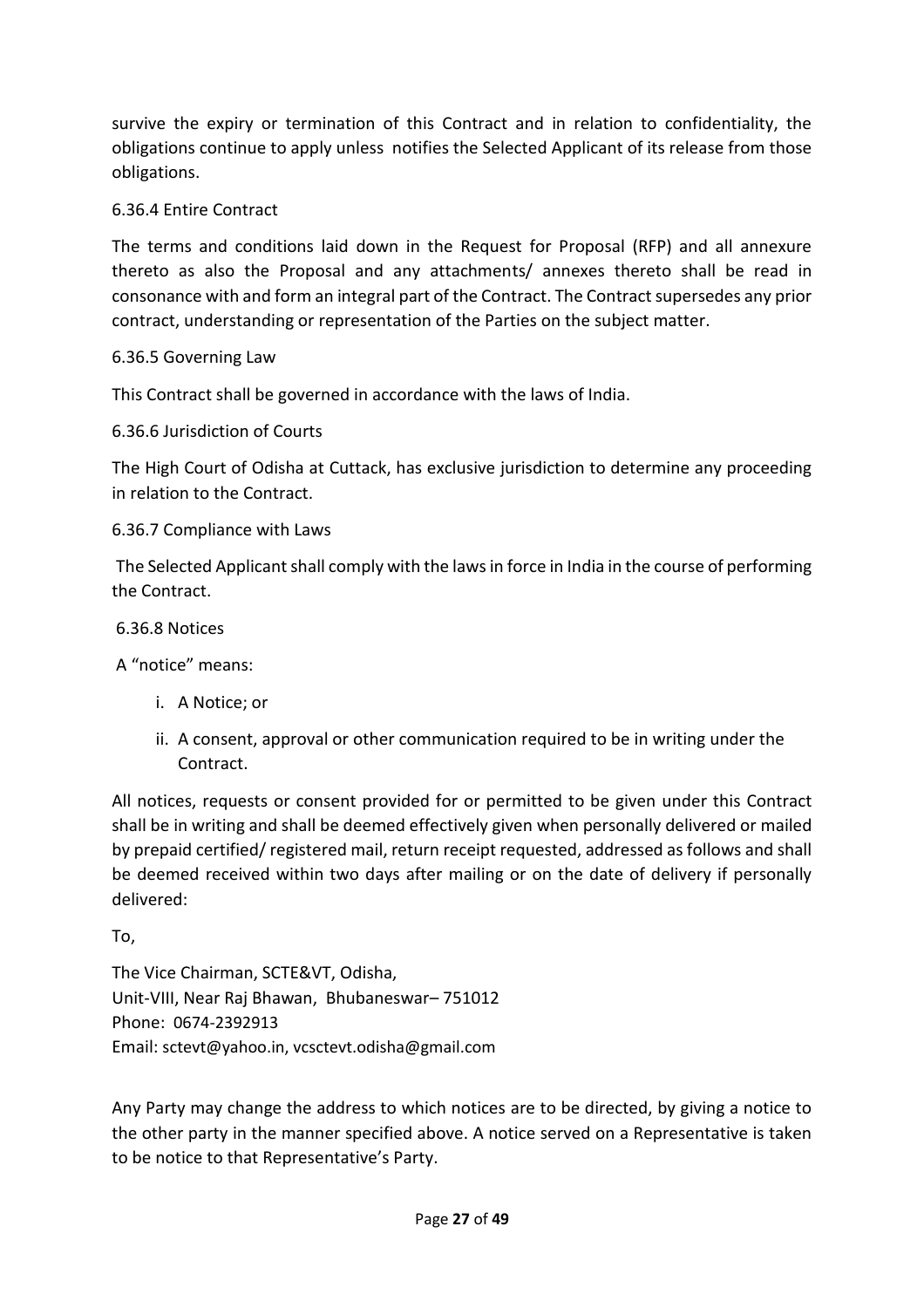#### 6.36.9 Waiver

Any waiver of any provision of this Contract is ineffective unless it is in writing and signed by the Party waiving its rights.

A waiver by either Party in respect of a breach of a provision of this Contract by the other Party is not a waiver in respect of any other breach of that or any other provision.

The failure of either Party to enforce at any time any of the provisions of this Contract shall not be interpreted as a waiver of such provision.

#### 6.36.10 Modification

Any modification of the Contract shall be in writing and signed by an authorized representative of each Party.

#### 6.36.11 Taxes

The Applicant shall pay service and other applicable taxes, if any, imposed on the Services under this Contract. Any variation to statutory duties/taxes shall be borne by SCTE&VT.

#### 6.36.12 Application

These General Conditions shall apply to the extent that provisions in other parts of the Contract do not supersede them.

#### 6.37 Fraud and Corrupt Practices

#### 6.37.1 Fraud and Corrupt Practices

a. The Applicants and their respective officers, employees, agents and advisers shall observe the highest standard of ethics during the Selection Process. Notwithstanding anything to the contrary contained in this RFP, SCTE&VT Odisha shall reject a Proposal without being liable in any manner whatsoever to the Applicant, if it determines that the Applicant has, directly or indirectly or through an agent, engaged in corrupt practice, fraudulent practice, coercive practice, undesirable practice or restrictive practice (collectively the "Prohibited Practices") in the Selection Process. In such an event, SCTE&VT Odisha shall, without prejudice to its any other rights or remedies, appropriate the Bid Security or Performance Security, as the case maybe, as mutually agreed genuine pre-estimated compensation and damages payable to SCTE&VT Odisha for, inter alia, time, cost and effort of SCTE&VT, Odisha, in regard to the RFP, including consideration and evaluation of such Applicant's Proposal.

b. Without prejudice to the rights of SCTE&VT Odisha under Clause above and the rights and remedies which SCTE&VT Odisha may have under the LoA or the Agreement, if an Applicant, is found by SCTE&VT Odisha to have directly or indirectly or through an agent, engaged or indulged in any corrupt practice, fraudulent practice, coercive practice, undesirable practice or restrictive practice during the Selection Process, or after the issue of the LoA or the execution of the Agreement, such Applicant shall not be eligible to participate in any tender or RFP issued by SCTE&VT Odisha during a period of 2 (two) years.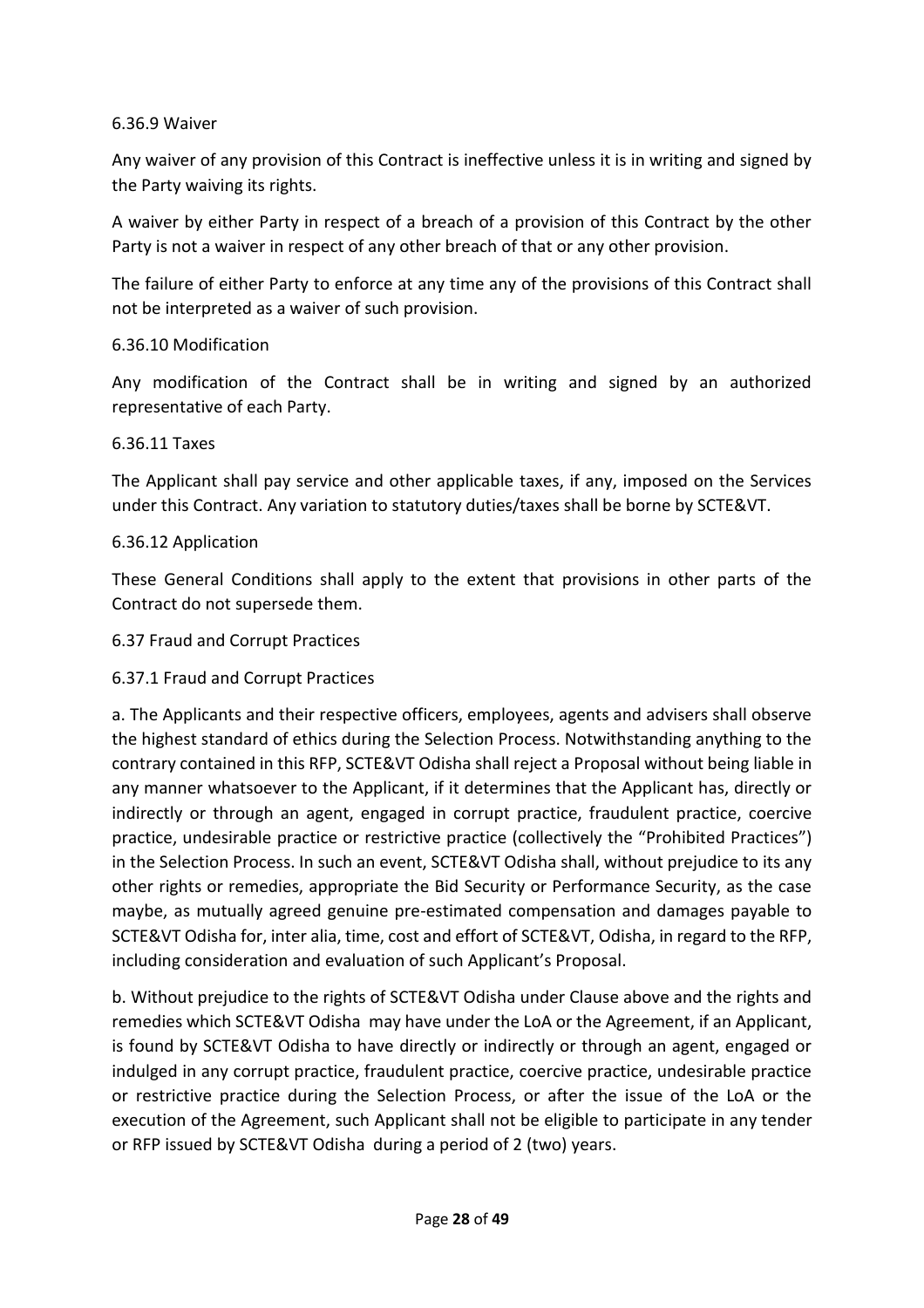c. For the purposes of this Section, the following terms shall have the meaning hereinafter respectively assigned to them:

i. "corrupt practice" means the offering, giving, receiving, or soliciting, directly or indirectly, of anything of value to influence the action of any person connected with the Selection Process

ii. "Fraudulent practice" means a misrepresentation or omission of facts or disclosure of incomplete facts, in order to influence the Selection Process;

iii. "Coercive practice" means impairing or harming or threatening to impair or harm, directly or indirectly, any persons or property to influence any person's participation or action in the Selection Process;

iv. "undesirable practice" means (i) establishing contact with any person connected with or employed or engaged by with the objective of canvassing, lobbying or in any manner influencing or attempting to influence the Selection Process; or(ii) having a Conflict of Interest; and

v. "Restrictive practice" means forming a cartel or arriving at any understanding or arrangement among Applicants with the objective of restricting or manipulating a full and fair competition in the Selection Process.

| SI. No. | <b>Human Resource</b>                                                                                    | Unit |
|---------|----------------------------------------------------------------------------------------------------------|------|
| 1.      | Senior Consultant - Technology Management<br>(Technical Project Leader Level)                            |      |
| 2.      | <b>Consultant-Faculty Development</b><br>(Training Leader Level)                                         |      |
| 3.      | <b>Consultant-Financial Management</b><br>(Chartered Accountant level)                                   |      |
| 4.      | <b>Consultant-Business Process Re-Engineering</b><br>(Business Analyst/Architect/System Architect Level) |      |

# **7. Human Resource**

# **8. Job Description**

# **I. Senior Consultant (Technology Management)**

**Job Requirement:**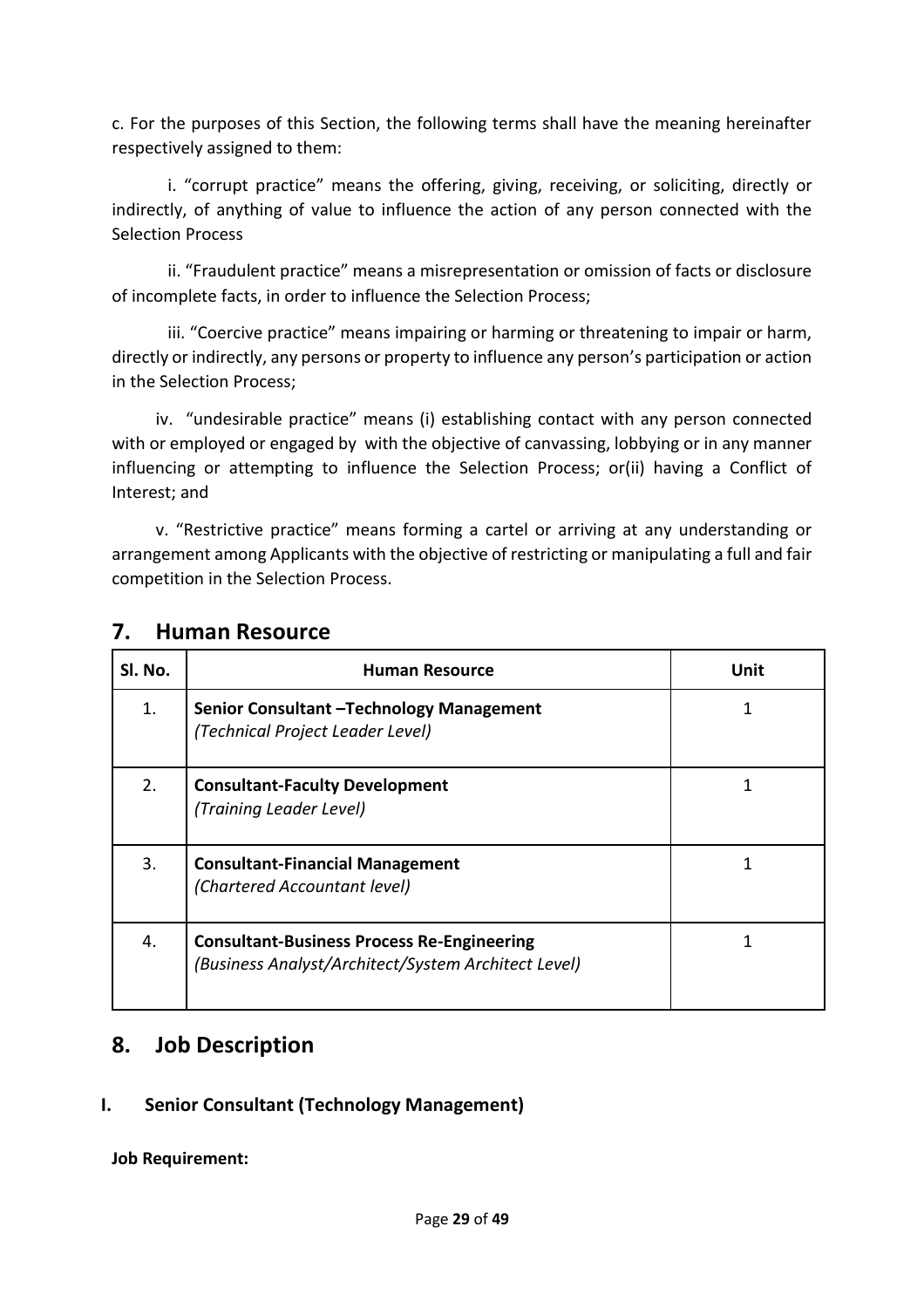- Improve the performance of the organization through analyzing existing operational problems and developing plans to solve them.
- Work on improving the organization's information systems or developing information technology solutions to general operational challenges.
- Analyze relevant data available and make relevant recommendations, utilizing project management skills to plan strategies and schedule project deliverables.
- Manage project staff, bringing leadership skills into play. Depending on the need, identify and analyze gaps between current processes and the desired objective, design new processes, develop performance measures and plan transitions to new processes.
- Prepare Status reports, quality reviews and process documentation and present findings through written reports or presentations.
- Addressing process gaps at various stages and developing user friendly application

# **Qualification and Experience:**

- B.E/B.Tech/MCA with MBA/PGDM in related specialization from reputed institutes.
- Minimum 8 years of experience in Software Development, Software Project Management and Enterprise-Wide systems integration at senior level in leading software firms
- Comprehensive knowledge of hardware, software, application, database and networks.
- Experience in preparation and monitoring project plans and knowledge of understanding project viability.
- Should have experience in application of UML, Design Patterns in design and architecting of solutions.
- Minimum 4 year experience in managing large scale e-Governance projects.
- Should have experience in the use of software development best practices, tools and technologies.
- Should have at least a couple of certifications in the area of solution architecture/Networking/ Hardware & storage/Database/SDLC etc.

# **II. Consultant (Faculty Development)**

#### **Job Requirement:**

- Registration of Faculties of all Polytechnics & ITI's with unique Faculty-Id
- Creating and maintaining detailed Faculty database
- Identifying Skill Gap mapping and additional training requirement of faculties
- Preparation of Training Need Gap Analysis by collecting information from faculties.
- Identifying Training Institutes and partners including Industries for conducting training programmes
- Preparation of Training calendar
- Conducting the training sessions for faculties at training centers and industries.
- Keeping track of different training programmes conducted and its impact on faculties
- Periodical review of the curriculum and suggestions for upgradation.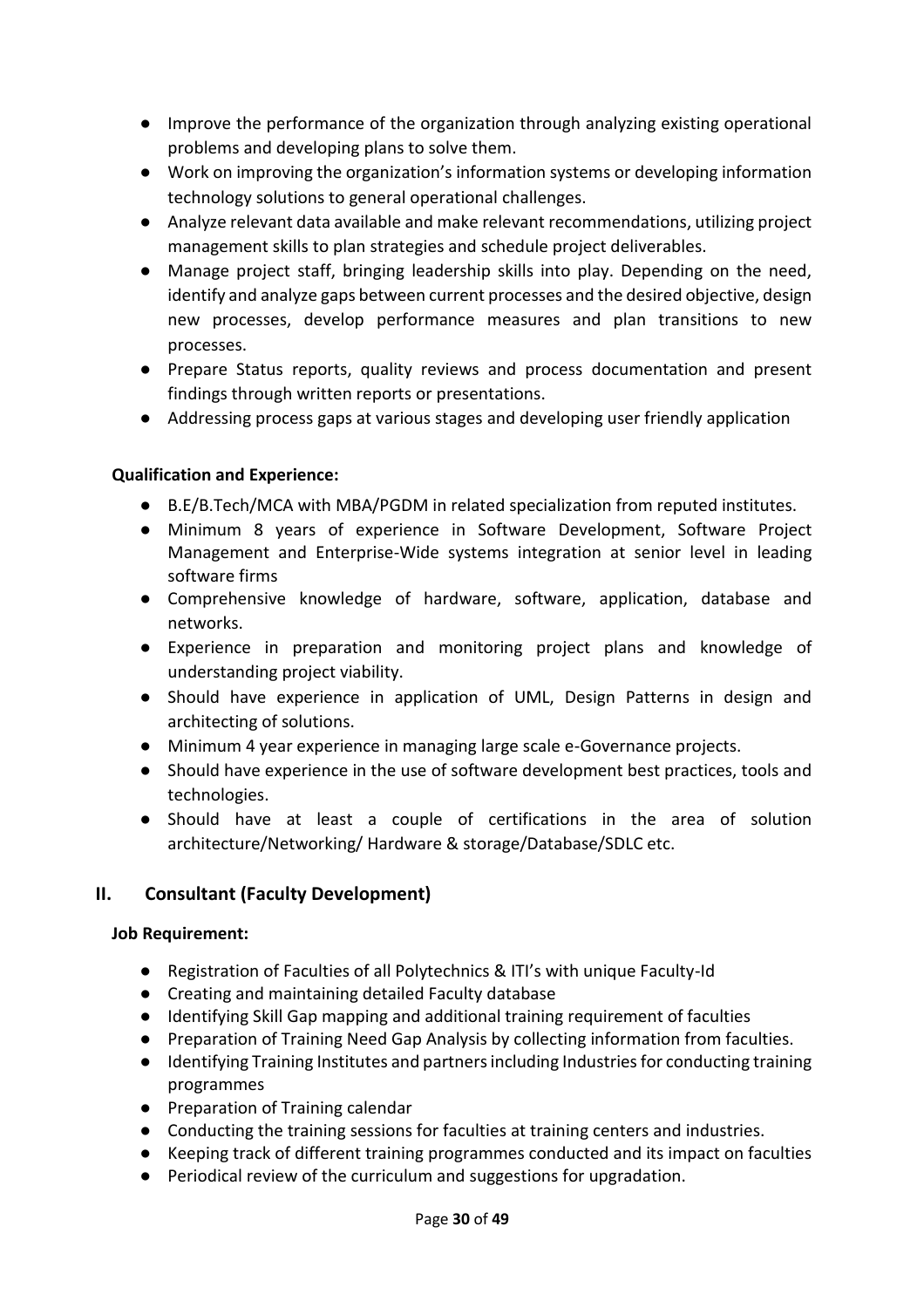- Identifying suitable e-learning mode of training faculties
- Preparation of Digital contents of learning materials
- Preparation of various MIS reports for administration
- Co-ordination and liaising with industries and training organizations for the purpose

#### **Qualification and Experience:**

- B.E/B.Tech preferably with MBA/PGDM in HR/ PMIR from reputed institutes.
- Minimum 6 years of experience in Change Management and HR in e-Governance projects, with minimum 2 years experience in Change Management.
- Experience in managing training & development activities.
- Experience in conducting Skill development Training programmes.
- Experience in Managing various HR systems like resource planning, Performance Management System, training, capacity building planning, change management planning etc.

# **III. Consultant (Financial Management)**

#### **Job Requirement:**

- Project Financing and Appraisal, Business Modeling, PPP and Risk Management
- Financial Modeling, Cash Flow Analysis, Ratio Analysis, Preparation of Financial Feasibility Report
- Financial Auditing
- Implementation of General Financial Rules of GoI/ OGFR/ CVC guidelines
- Procurement process Management (pre-bid, technical evaluation, financial evaluation)
- Implement end-to-end automation of accounts.
- Manage Auditing process
- Monthly Analysis of Cash Book & settlement of discrepancies

#### **Qualification and Experience:**

- B. Com/CA/ MBA/ PGDM in Finance from reputed institutes. It is desirable to have a B.Com degree.
- Minimum 6 years of varied experience in accounting/ finance function/ Contracts & procurement function
- Smooth Financial Management Skills (including Financial Modeling, Cash Flow Analysis, Ratio Analysis, Preparation of Financial Feasibility Report etc.)
- Exposure to General Financial Rules of Govt. of India and Govt. of Odisha
- Exposure to CVC guideline related to procurement issued time to time
- Experience in Project Financing and Appraisal, Business Modeling, PPP and Risk Management
- Experience in IT projects related procurement & vendor management
- Expertise in Financial management/Accounting software.

#### **IV. Consultant (Business Process Re-Engineering)**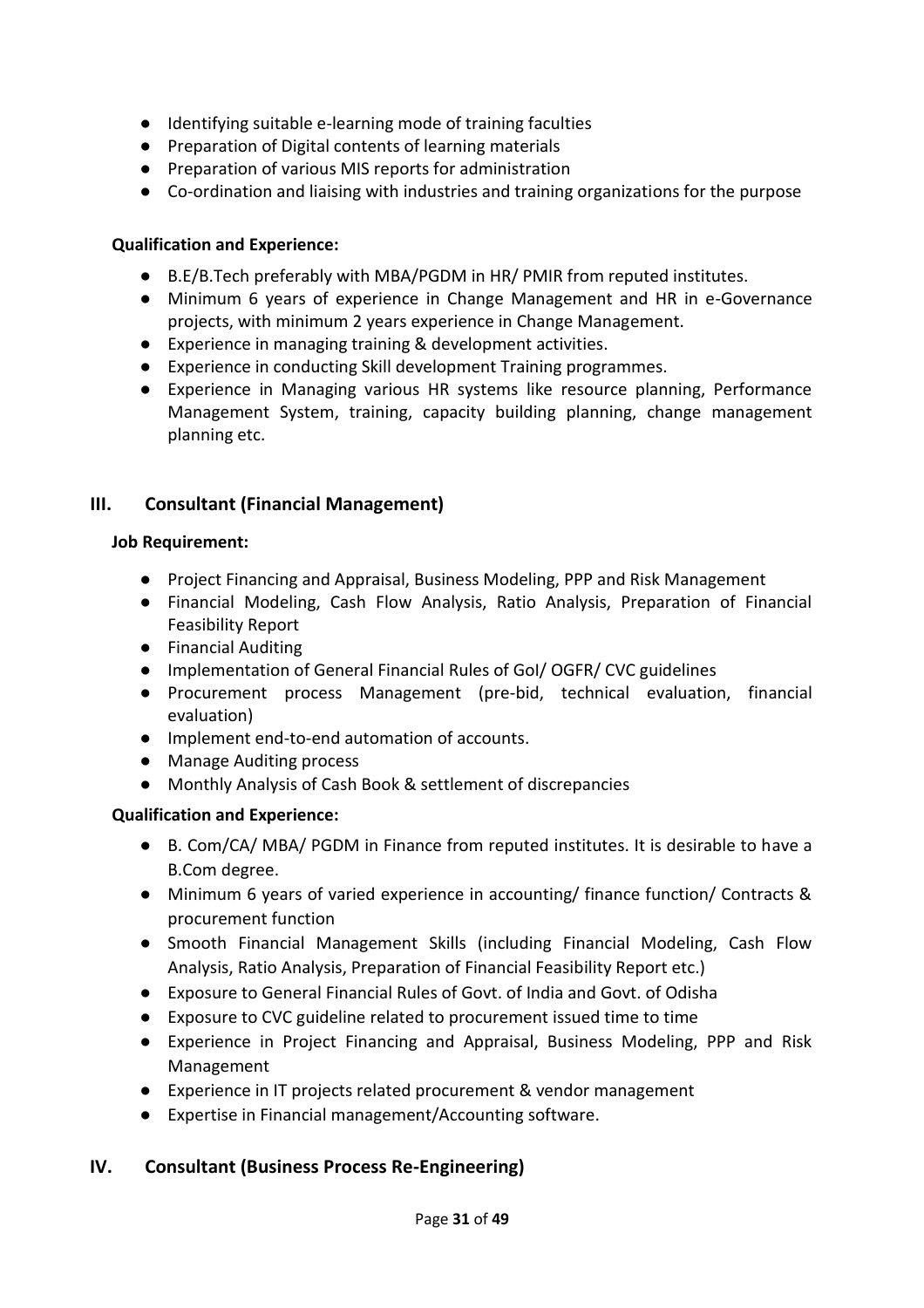#### **Job Requirement:**

- Preparation of SCTE&VT Act and restructuring of SCTE&VT Bye-Law
- Decentralization of Council activities
- Implementation of e-Office application
- Redeveloping the organization's goals so improvement plans are consistent
- Taking a department-specific process and assigning it to coordinate and integrate cross-functionally
- Organizing tasks around the outcome and coordinating all of the steps involved in completing the task.
- Those closest to the process should perform the process.
- Streamline the outcome of the information gathered into useable data. Have Controlled decision points to enable employees perform better with self-discipline which in turn will create a supportive environment than a directive one
- Analyze the work flows and increase flexibilities by cutting down redundancies.
- Integrate activities not based on results but based on content cohesiveness. Device ways to reduce gaps and miscommunication
- Create infrastructure for group facilitation, interviewing, training and additional forms of knowledge transfer.
- Identifying skill gap mapping and additional training requirement for the faculties. Periodically review the usefulness of the curriculum and provide suggestion for up gradation
- Key coordinator between multiple project teams to ensure organization-wide integration of reengineering efforts.

# **Qualification and Experience:**

- B.E/B.Tech along with MBA/PGDM from reputed institutes
- Minimum 6 years of experience in leading business re-engineering/ process improvement engagements
- Experience with executing & delivering process improvements
- Experience in executing BPR exercise for Government / Quasi-Government/ PSU's
- Strong Analytical Skills

#### Note:

If at any point of time, SCTE&VT, Odisha, feels that a resource is not up to the mark, a replacement will be demanded in written and will need to be obliged within 2 weeks.

The Consultants/ Advisors are not expected to change the team from what is proposed as a part of the response to this RFP. However if a resource needs to be changed due to unforeseen circumstances, the Consultant/ Advisor need to give it in writing to SCTE&VT Odisha and only upon agreement, the replacement may be carried out.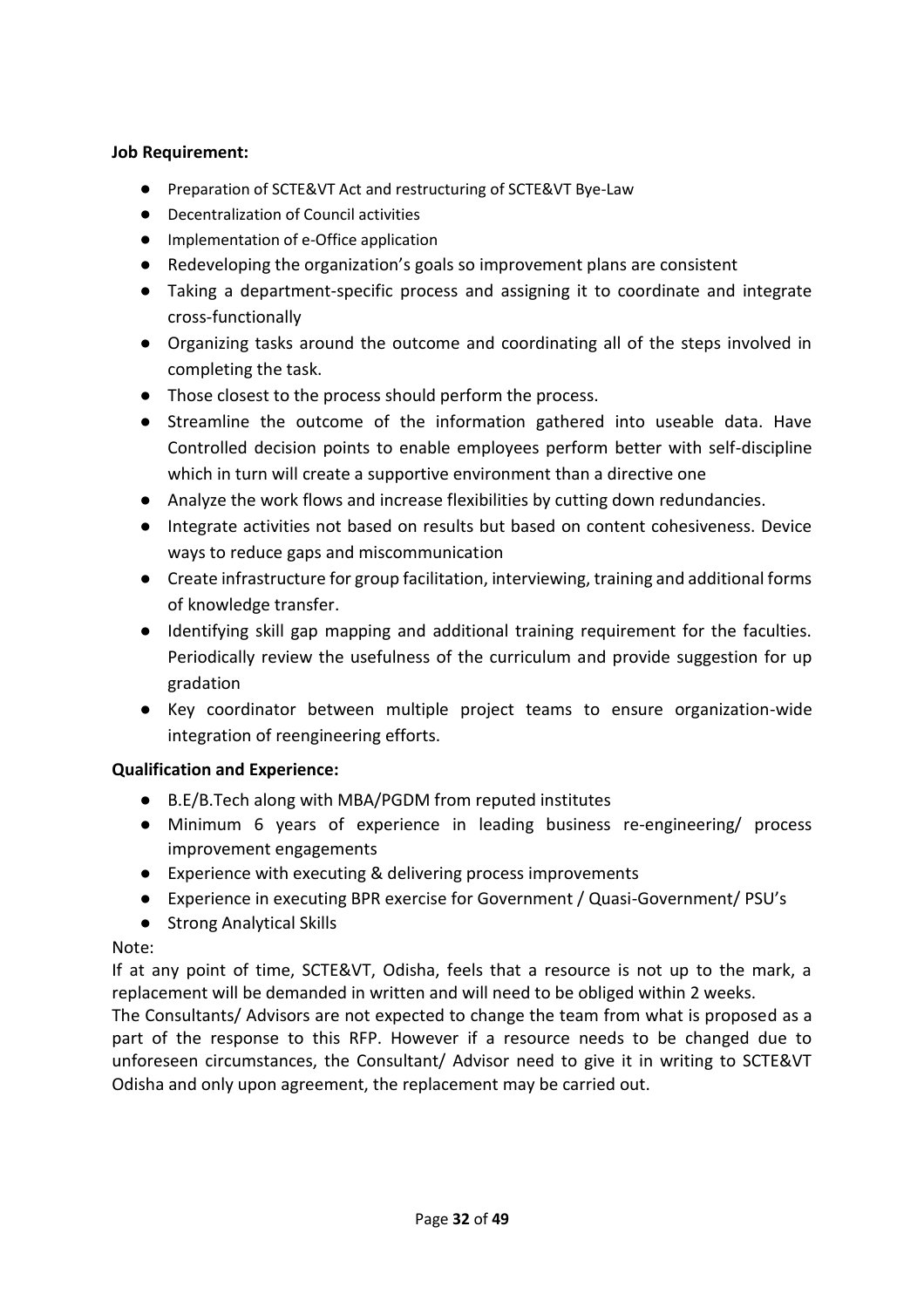# **9. Deliverable and Payment Schedule**

The selected agency will have the following deliverables:-

| SI <sub>No</sub> | Deliverable                                                                                                                                                                                                                                                                                                                                                                                                                                                                                                                                                                                                      | <b>Time Line</b>                           | Amount Payable                      |  |
|------------------|------------------------------------------------------------------------------------------------------------------------------------------------------------------------------------------------------------------------------------------------------------------------------------------------------------------------------------------------------------------------------------------------------------------------------------------------------------------------------------------------------------------------------------------------------------------------------------------------------------------|--------------------------------------------|-------------------------------------|--|
| 1                | <b>Inception Report</b>                                                                                                                                                                                                                                                                                                                                                                                                                                                                                                                                                                                          | Within 2 weeks<br>of acceptance of<br>LoA  | 5% of the annual<br>quoted fees     |  |
| $\overline{2}$   | Detailed study of the present system<br>and suggest effective diagnostic<br>measures involving identifying the<br>industry best practices and other<br>suitable recommendations to improve<br>the efficiency of the present system.                                                                                                                                                                                                                                                                                                                                                                              | Within 6 weeks<br>of acceptance of<br>LoA  | 5% of the annual<br>quoted fees     |  |
| 3                | Create a vision document and action<br>plan as per the scope of the assignment.<br>The vision document will have the<br>details of new systems i.e. systems to<br>automate day to day activities;<br>management of records, inventories,<br>stocks, systems to smoothen the overall<br>experiences of the students as well as<br>the institutes under SCTE&VT Odisha,<br>etc. Identify the specific activities for<br>which third party vendors need to be<br>engaged and put together a detailed<br>roadmap and implementation plan<br>indicating activities and milestones to<br>ensure timely implementation. | Within 8 weeks<br>of acceptance of<br>LoA  | 10% of the<br>annual quoted<br>fees |  |
| 4                | 1. Floating RfPs for hiring vendors to<br>implement the changes as identified in<br>the action plan.<br>2. Implement the activities identified in<br>the action plan which is under the direct<br>scope of the PMU.                                                                                                                                                                                                                                                                                                                                                                                              | Within 3 months<br>of acceptance of<br>LoA | 10% of the<br>annual quoted<br>fees |  |
| 5                | 1. Finalisation of the RfPs, selection and<br>on-boarding of the vendors.<br>2. Implement the activities identified in<br>the action plan which is under the direct<br>scope of the PMU.                                                                                                                                                                                                                                                                                                                                                                                                                         | Within 5 months<br>of acceptance of<br>LoA | 20% of the<br>annual quoted<br>fees |  |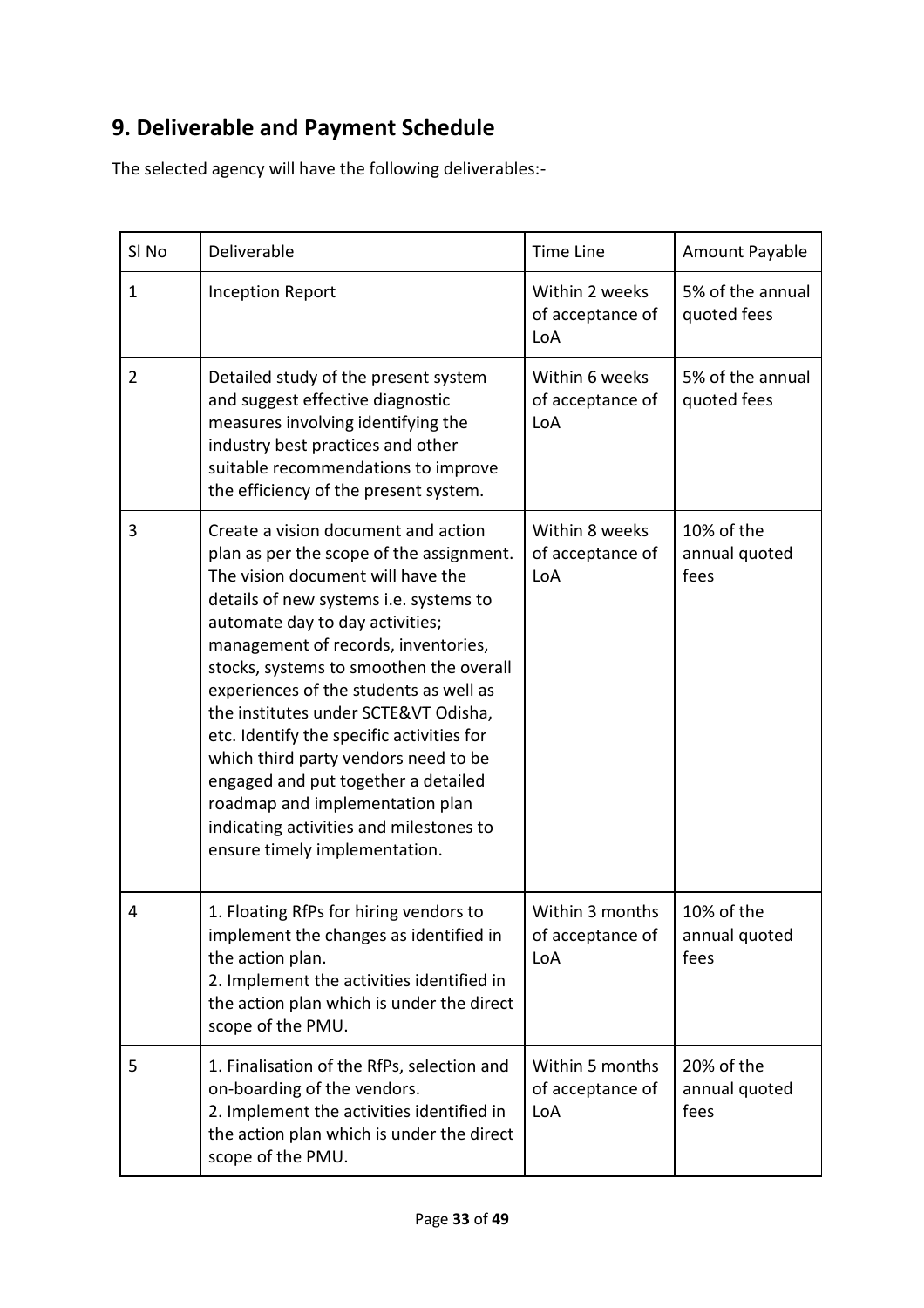| 6 | Implementation of the Action Plan by<br>adhering to the specified timeline.<br>Managing, monitoring and tracking all<br>the associated activities along with<br>those performed by the vendors and<br>submission of monthly reports clearly<br>highlighting the status of the planned<br>activities as per the Action Plan. | After 5 month<br>onwards of<br>acceptance of<br>LoA | 140% of the<br>annual quoted<br>fees divided in<br>19 monthly<br>payments. |
|---|-----------------------------------------------------------------------------------------------------------------------------------------------------------------------------------------------------------------------------------------------------------------------------------------------------------------------------|-----------------------------------------------------|----------------------------------------------------------------------------|
|   | Submission of final report                                                                                                                                                                                                                                                                                                  | End of 24 Months                                    | 10% of the<br>annual quoted<br>fees.                                       |

The engagement period can be extended for a period of maximum 1 year based on the performance during the initial period as determined by SCTE&VT Odisha.

# **10. Evaluation and Selection**

# **10.1 Technical Evaluation**

Initial Bid scrutiny will be made and incomplete details as given below will be treated as nonresponsive if Proposals

- i. Are not submitted in as specified in the RFP document
- ii. Received without the Letter of Authorization (Power of Attorney)
- iii. Are found with suppression of details
- iv. With incomplete information, subjective, conditional offers and partial offers submitted
- v. Submitted without the documents requested in the checklist
- vi. Have non-compliance of any of the clauses stipulated in the RFP
- vii. Have a lesser validity period

All responsive Bids will be considered for further processing as below.

Technical Evaluation Committee will prepare a list of responsive Applicants, who comply with all the Terms and Conditions of the Tender. All eligible bids will be considered for further evaluation by the Committee according to the evaluation process defined in this RFP document. The decision of the Committee will be final & binding in this regard.

a. Technical Evaluation committee will examine the bids to determine whether they are complete, whether any computational errors have been made, and whether the bids are generally in order.

b. SCTE&VT Odisha may conduct clarification meetings with each or any Applicant to discuss any matters, technical or otherwise.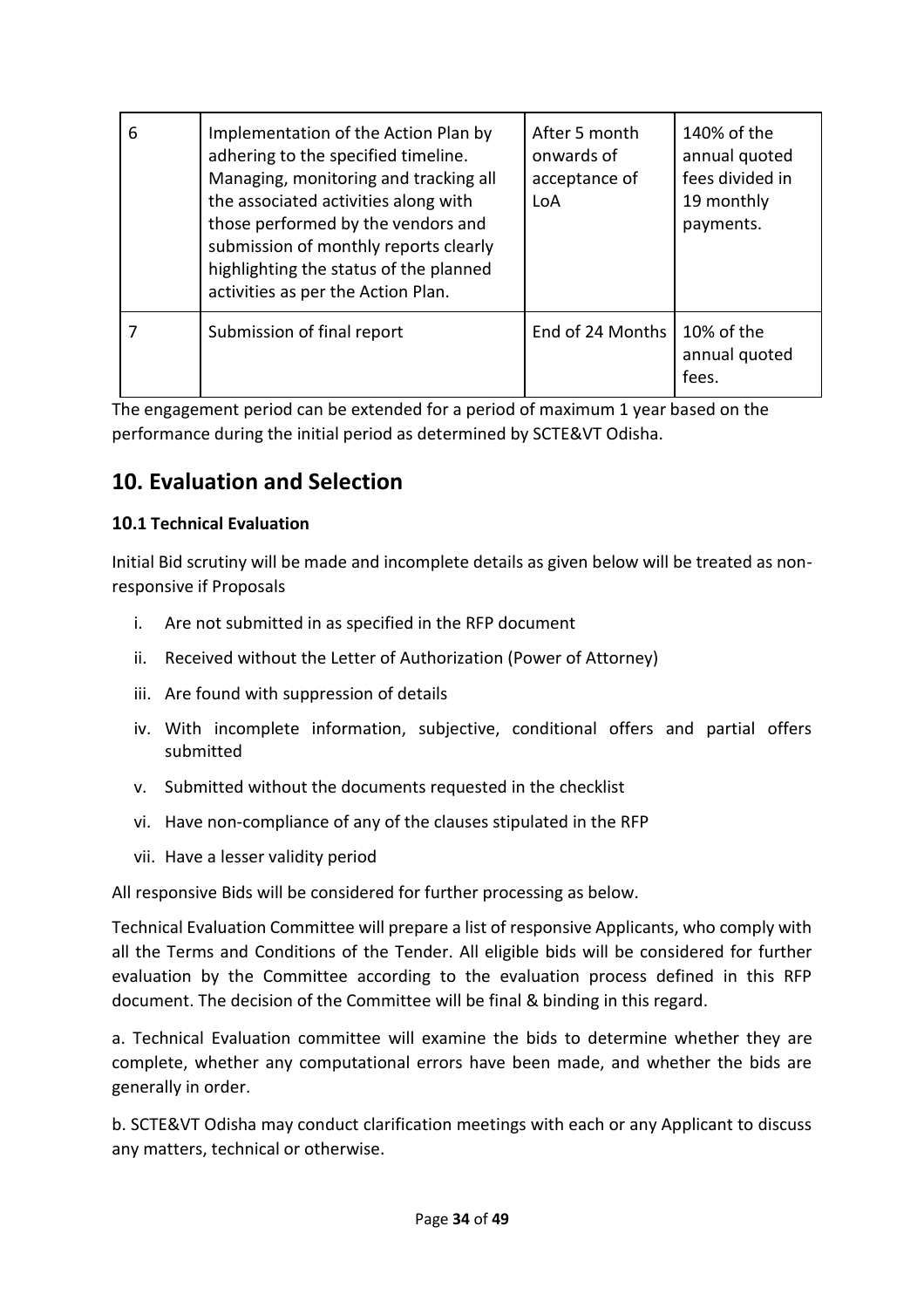c. Further the scope of evaluation committee also covers taking any decision with regard to the Tender document, execution/ implementation of the project including management period.

d. Proposal shall be opened in the presence of Applicants' authorized representatives who intend to attend at their cost. The Applicants' authorized representatives who are present shall sign a register giving evidence of their attendance.

e. Proposal document shall be evaluated as per the following steps.

i. Preliminary examination of pre-qualification/ eligibility criteria documents: The prequalification document will be examined to determine whether the Applicant meets the eligibility criteria, whether the Proposal is complete in all respects, whether the documents have been properly signed and whether the bids are generally in order. Any bids found to be non-responsive for any reason or not meeting the minimum levels of the performance or eligibility criteria specified in various sections of this RFP document will be rejected and will not be considered further.

ii. Evaluation of document: A detailed evaluation of the bids shall be carried out in order to determine whether the Applicants are competent enough and whether the technical aspects are substantially responsive to the requirements set forth in the RFP document. Bids received would be assigned scores based on the parameters defined in the table below. All supporting document submitted in support of Eligibility and Technical Evaluation matrix should comply the following:

- Supporting document is to be submitted in Technical Cover.
- Supporting document should clearly indicate value of the completed/ on-going project and scope of work/ services should be clearly highlighted.
- **•** In case of Applicant is having Non-Disclosure Agreement (NDA) with their client, no such experience will be counted (if agreement copy is not submitted).
- Applicants failing to comply any of the above then the Bid will be summarily rejected.

# **Technical Evaluation Criteria**

| SI.<br>No. | <b>Evaluation Criteria</b>                                                                                                          | <b>Maximum</b><br>marks | <b>Break up of Marks</b>                                                                                        |
|------------|-------------------------------------------------------------------------------------------------------------------------------------|-------------------------|-----------------------------------------------------------------------------------------------------------------|
|            | Applicant's Experience in providing<br>specially Qualified & skilled Manpower                                                       | 50                      |                                                                                                                 |
| 1.1        | The Applicant shall have experience of<br>providing advisory for IT related projects to<br>Government of India or State Governments | 20                      | Up to 5 years $-5$ marks<br>5 to 10 years $-$ 10 marks<br>10 to 12 years $-$ 15 marks<br>$>12$ years - 20 marks |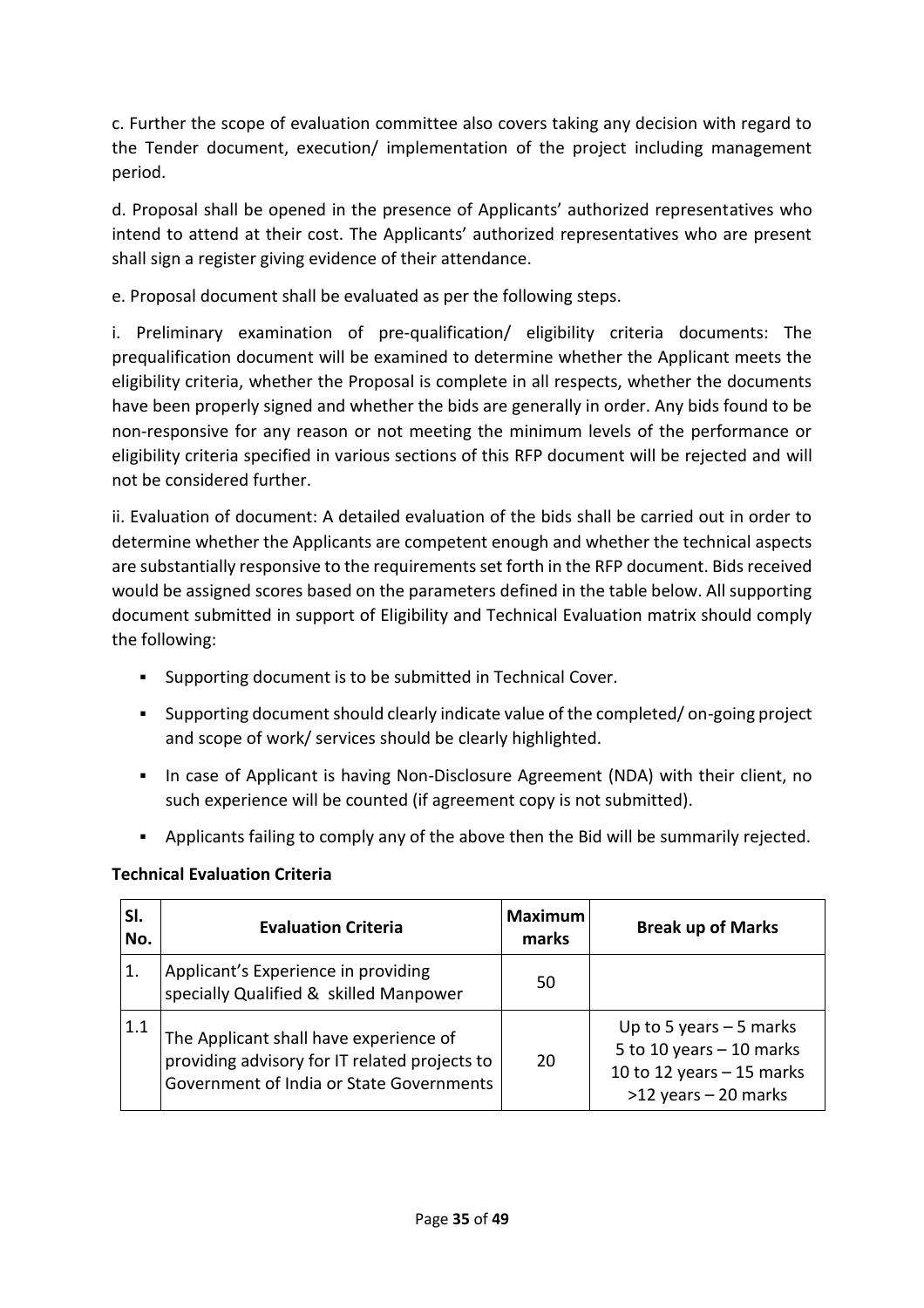| 1.2 | The Applicant shall have experience of<br>providing consultancy services for full time<br>PMU or equivalent of minimum 2 years<br>duration with at least 5 member team | 20 | 2 - 3 Projects - 10 Marks<br>4 - 5 Projects - 15 Marks<br>>5 Projects - 20 Marks                                                                                            |
|-----|------------------------------------------------------------------------------------------------------------------------------------------------------------------------|----|-----------------------------------------------------------------------------------------------------------------------------------------------------------------------------|
| 1.3 | The Applicant should have at least 100<br>professionals on its rolls<br>(as on 31 <sup>st</sup> December 2018)                                                         | 10 | 100-150 Professionals -5<br><b>Marks</b><br>151-200 Professionals -7<br><b>Marks</b><br>>200 Professionals -10 Marks                                                        |
| 2.  | Consultancy Team: No. of CVs submitted<br>that meets the minimum qualification and<br>experience requirements                                                          | 20 |                                                                                                                                                                             |
| 2.1 | Senior Consultant (Technology<br>Management                                                                                                                            |    | Maximum 2 CVs to be<br>submitted<br>8-10 years experience- 1 Mark<br>for each<br>10-12 years experience- 1.5<br>Mark for each<br>>12 years experience- 2.5 Mark<br>for each |
| 2.2 | <b>Consultant (Faculty Development)</b>                                                                                                                                |    | Maximum 2 CVs to be<br>submitted<br>6-8 years experience- 1 Mark for<br>each<br>8-10 years experience- 1.5 Mark<br>for each<br>>10 years experience- 2.5 Mark<br>for each   |
| 2.3 | <b>Consultant (Financial Management)</b>                                                                                                                               |    | Maximum 2 CVs to be<br>submitted<br>6-8 years experience- 1 Mark for<br>each<br>8-10 years experience- 1.5 Mark<br>for each<br>>10 years experience- 2.5 Mark<br>for each   |
| 2.4 | Consultant (Business Process Re-<br>Engineering)                                                                                                                       |    | Maximum 2 CVs to be<br>submitted<br>6-8 years experience- 1 Mark for<br>each<br>8-10 years experience- 1.5 Mark<br>for each<br>>10 years experience- 2.5 Mark<br>for each   |
| 3   | <b>Technical Presentation</b>                                                                                                                                          | 30 |                                                                                                                                                                             |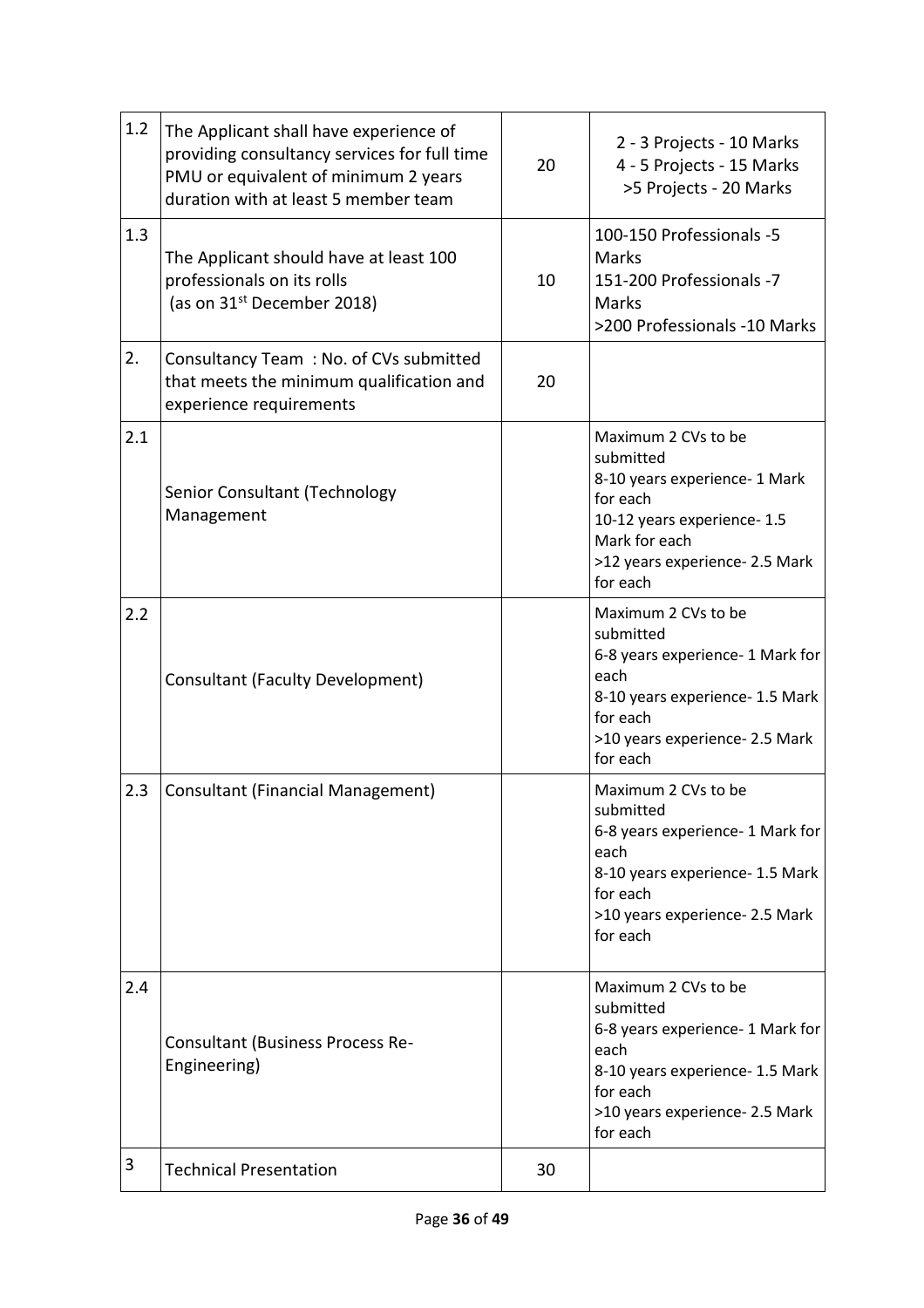|  | $ 3.1 $ Understanding of the assignment, Quality |          |
|--|--------------------------------------------------|----------|
|  | of methodology and work program to be            | 30 marks |
|  | exhibited along with the competence of the $ $   |          |
|  | team.                                            |          |

#### **10.2 Financial Evaluation**

The Applicant shall be selected on the basis of Quality cum Cost Based System (QCBS), whereby Technical Proposal will be allotted weightage of 70% and Financial Proposal will be allotted weightage of 30%. The Proposal with the lowest bid shall be given a financial score of 100 and all other proposals shall be given financial scores that are inversely proportional to lowest Financial Proposal as stated below. The total score, both technical and financial, shall be obtained by weighing the quality and cost score and adding them up.

Financial Proposals of only those Applicants who scores at least 70% marks in Technical Proposal evaluation shall be opened and evaluated as per financial evaluation criteria.

The Financial Proposals shall be given scores as follows:

Sf= 100X Fm/ Financial Proposal of Applicant under consideration

1. Fm: Lowest Financial Proposal 2. Sf: Financial Score

# **10.3 Selection Process**

For selection of Consultant/Advisor, final ranking will be determined based on the combined total score for each Applicant separately. This will be done by applying a weight of 0.70 (or 70 %) and 0.30 (or 30%) respectively to the technical (Te) and financial scores (Sf) of each qualifying Proposal. The Total Score of Technical Proposal and Financial Proposal shall be computed as follows:

Total Score = (Te X 0.70) + (Sf X 0.30)

The Applicant scoring the highest Total Score shall be declared as the **"Selected Applicant"**

# **11 Annexures**

To,

#### **11.1 Annexure I: Proposal Covering Letter**

Date: …………………. The Vice Chairman, SCTE&VT Odisha – 751012 Phone: 0674-2392913 Email: sctevt@yahoo.in, vcsctevt.odisha@gmail.com Dear Sir,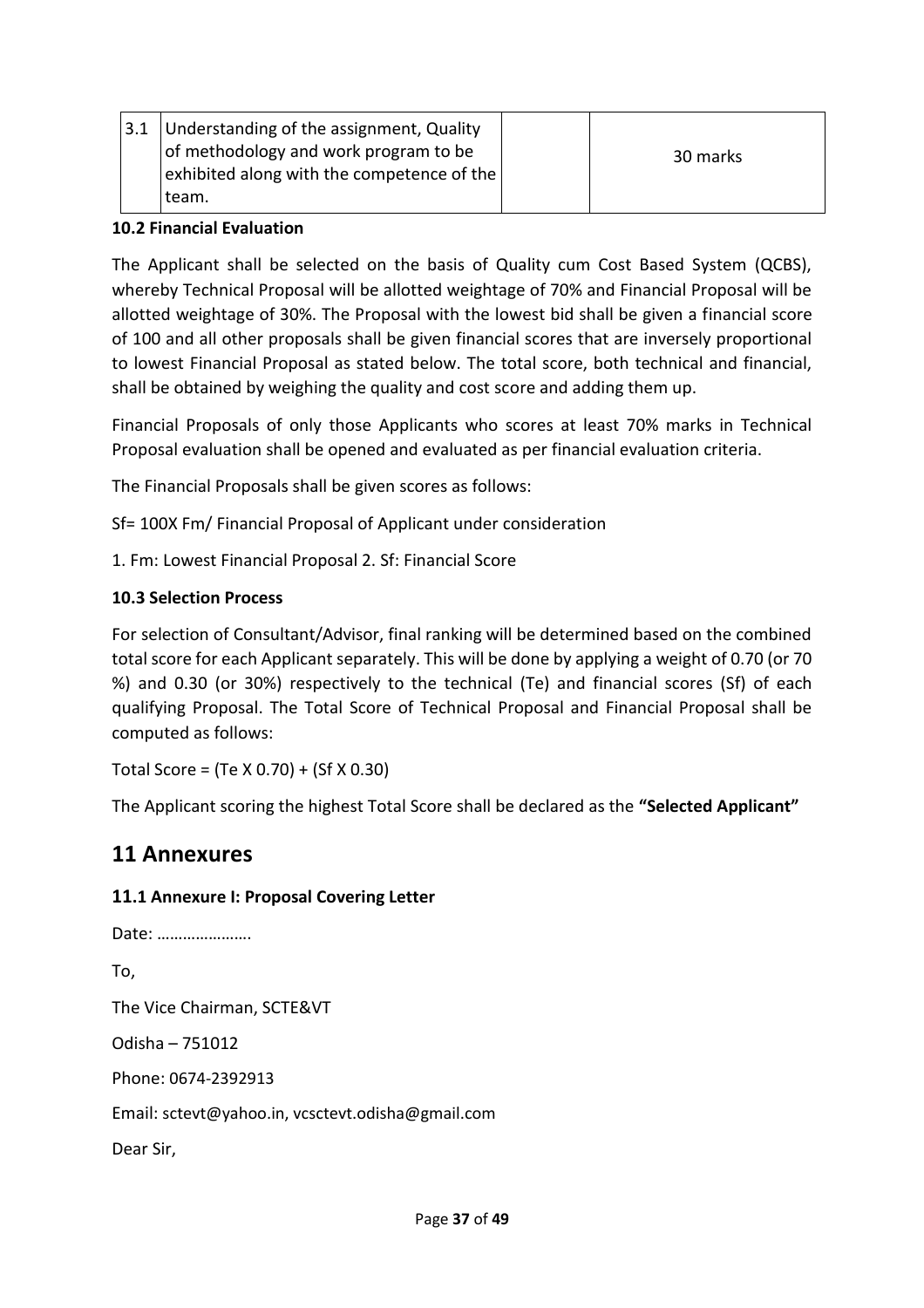We ………………………….. (Name of the Applicant) hereby submit our Proposal in response to notice inviting RFP date …………….. and RFP document no. ……… …………….. and confirm that:

1. All information provided in this Proposal and in the attachments is true and correct to the best of our knowledge and belief.

2. We shall make available any additional information if required to verify the correctness of the above statement.

3. Certified that the period of validity of Proposal is 180 days from the last date of submission of Proposal, and

4. We are quoting for all the services mentioned in the Scope of Work of the RFP.

5. We the Applicants are not under a Declaration of Ineligibility for corrupt or fraudulent practices or blacklisted by any of the Government agencies.

6. SCTE&VT Odisha, may contact the following person for further information regarding this Proposal:

A. Name and full address of office, Contact No., Email ID, Company Name 7. We are submitting our Eligibility criteria, Proposal bid documents and technical bid documents along with original DD of both EMD and Tender Document Fee.

Yours sincerely,

Signature

Full name of signatory Designation Name of the Applicant Agency etc.

#### **11.2 Annexure II: FORMAT FOR POWER OF ATTORNEY**

(To be provided in original as part of Technical Proposal (Envelope – 2) on stamp paper of value required under law duly signed by 'Bidder' for the tender)

Dated:  $\Box$ 

POWER OF ATTORNEY

To Whomsoever It May Concern

Know all men by these presents, we **Example 20** (name and registered office address of the Applicant) do hereby constitute, appoint and authorize Mr. \_\_\_\_\_\_\_\_\_\_ (Name of the Person(s)), domiciled at \_\_\_\_\_\_\_\_\_\_\_\_\_(Address), acting as \_\_\_\_\_\_(Designation and the name of the Agency), as Authorized Signatory and whose signature is attested below, as our attorney, to do in our name and on our behalf, all such acts, deeds and things necessary in connection with or incidental to our Proposal for award of Agreement "SELECTION OF AGENCY FOR THE ESTABLISHMENT AND RUNNING OF PROJECT MANAGEMENT UNIT (PMU)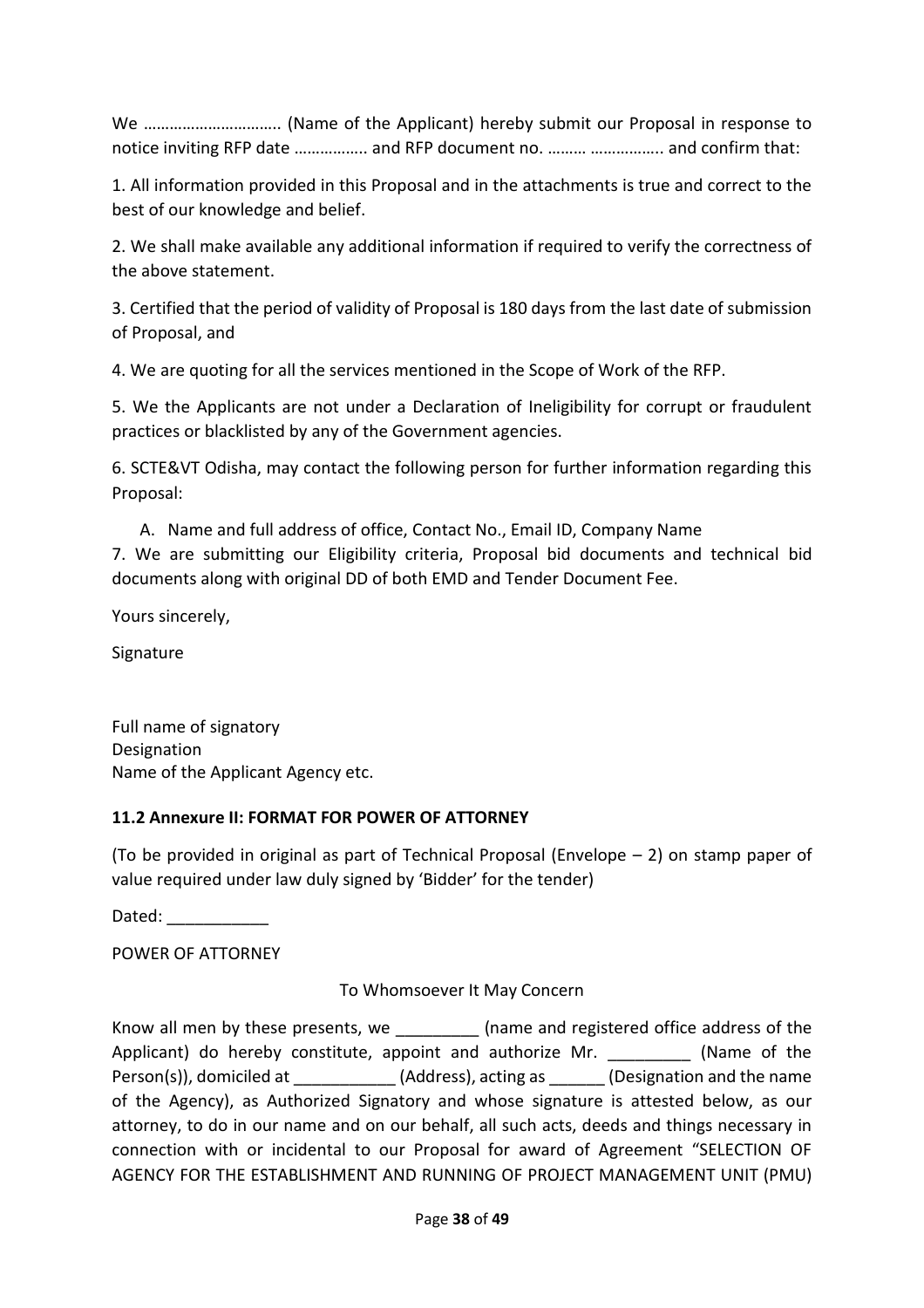FOR INCREASING EFFICIENCY AND EFFECTIVENESS OF SCTE&VT ODISHA" involving the deliverables as per agreement with SCTE&VT Odisha, vide Request of Proposal (RFP) Document dated and sissued by Vice Chairman, SCTE&VT Odisha, including signing and submission of all documents and providing information and responses to clarifications/ enquiries etc. as may be required by Vice Chairman, SCTE&VT Odisha or any governmental authority, representing us in all matters before The Vice Chairman, SCTE&VT Odisha, and generally dealing with SCTE&VT Odisha in all matters in connection with our Proposal for the said Project. We hereby agree to ratify all acts, deeds and things lawfully done by our said attorney pursuant to this Power of Attorney and that all acts, deeds and things done by our aforesaid attorney shall and shall always be deemed to have been done by us.

For --------------------- (Signature) (Name, Title and Address) Accept (Attested signature of Mr. (Name, Title and Address of the Attorney) Notes:

- To be executed by the Applicant
- The mode of execution of the Power of Attorney should be in accordance with the procedure, if any, laid down by the applicable law and the charter documents of the executants(s) and when it is so required the same should be under common seal affixed in accordance with the required procedure.
- Also, wherever required, the executants(s) should submit for verification the extract of the charter documents and documents such as a board resolution / power of attorney in favour of the Person executing this Power of Attorney for the delegation of power hereunder on behalf of the executants(s).

#### **11.3 Annexure III: Financial Proposal Format**

To be submitted in original along with the Proposals (Envelope C)

To ,

The Vice Chairman, SCTE&VT, Odisha – 751012 Phone: 0674-2392913, Email: sctevt@yahoo.in, vcsctevt.odisha@gmail.com

Subject: Selection of Consultant for setting up and running a Project Management Unit (PMU) in SCTE&VT Odisha Sir,

We, the undersigned, offer to provide the services as Consultant for Setting up Project Management Unit (PMU) to improve the efficiency and effectiveness of SCTE&VT Odisha in accordance with your Request for Proposal (RFP) dated [Insert Date] and our Technical Proposal. Our Financial Proposal is as below:

Total Professional fee (fixed):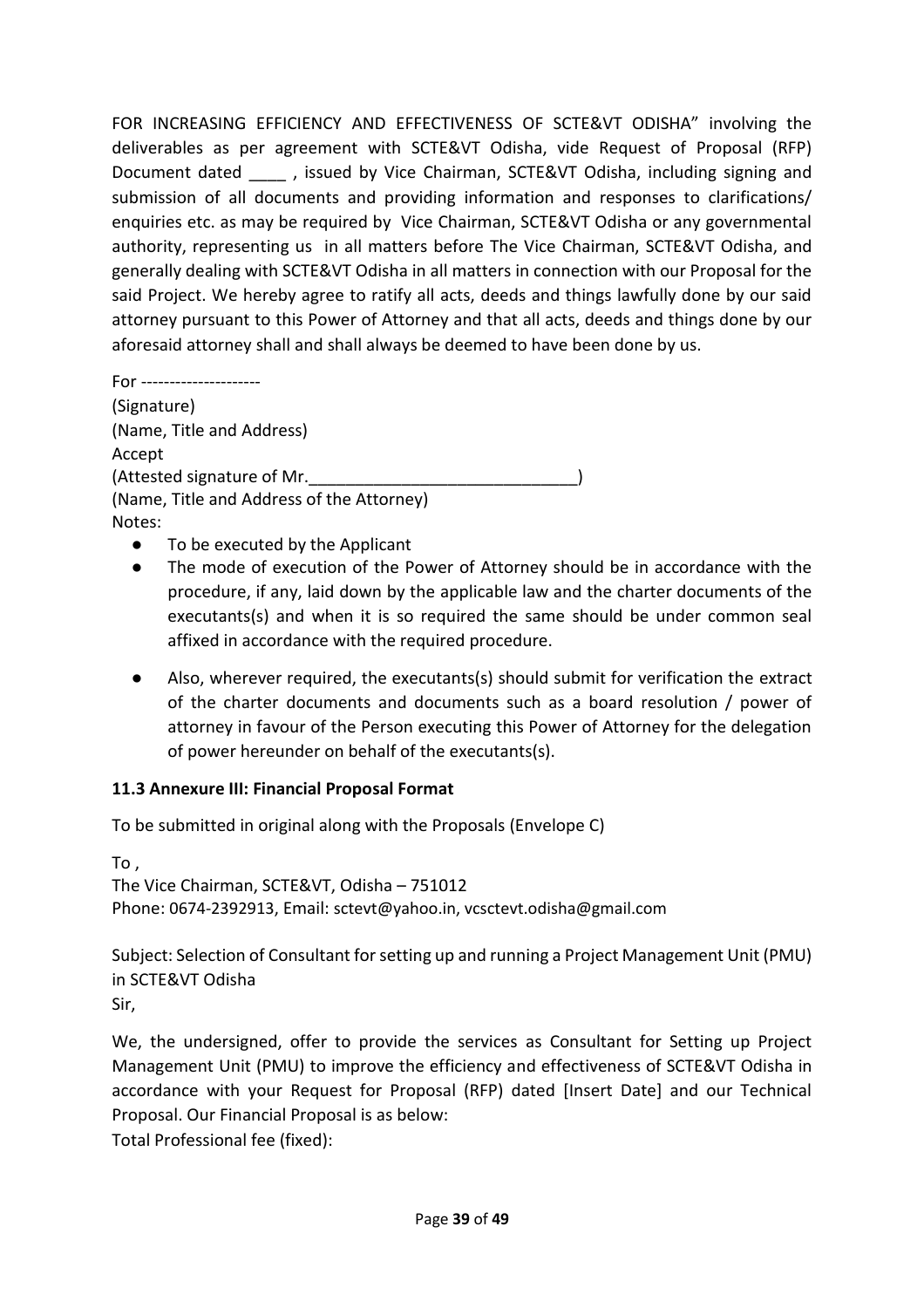| SI.       | Personnel                                    | Unit | $CTC*$ (INR) | Total (INR) |
|-----------|----------------------------------------------|------|--------------|-------------|
| <b>No</b> |                                              |      | (Per month)  | (Per Annum) |
| 1.        | Senior Consultant (Technology Management)    | 1    |              |             |
| 2.        | Consultant (Faculty Development)             |      |              |             |
| 3.        | Consultant (Financial Management)            |      |              |             |
| 4.        | Consultant (Business Process Re-Engineering) |      |              |             |
|           | TOTAL PROFESSIONAL FEE                       |      |              |             |

| GENERAL MANAGEMENT SERVICES FEE (Per Annum) | % of Total Professional Fee |
|---------------------------------------------|-----------------------------|

| TOTAL ANNUAL FEE (Professional fee + management fee) |  |
|------------------------------------------------------|--|
| Per Annum)                                           |  |

Notes:

a. The above fee does not include travel, lodging and other out of pocket expenses, which shall be reimbursed as per actuals or the approved rates, whichever is lower.

b. The above excludes any applicable taxes

Our Financial Proposal shall be binding upon us subject to the modifications resulting from contract negotiations, up to expiration of the validity period of the Proposal.

We solemnly affirm that we will strictly adhere to the laws against fraud, corruption and unethical practices, including but not limited to "Prevention of Corruption Act, 1988", during the Request for Proposal (RFP) process and execution of the Contract, in case we are awarded the work. We understand you are not bound to accept any Proposal you receive.

We remain,

Yours sincerely, Authorised Signature {In full and initials}: Name and Title of Signatory:

#### **11.4 Annexure IV: Draft Performance Guarantee**

(To be issued by a Bank)

This Deed of Guarantee executed at  $-------$  by  $------$  (Name of the Bank) having its Head/ Registered office at  $---------------$  (hereinafter referred to as "the Guarantor") which expression shall unless it be repugnant to the subject or context thereof include its heirs, executors, administrators, successors and assigns;

In favour of The Vice Chairman, SCTE&VT Odisha, having its office at Unit-VIII, Near Raj Bhawan, Bhubaneswar- 751012, Odisha, India (hereinafter called "Vice Chairman, SCTE&VT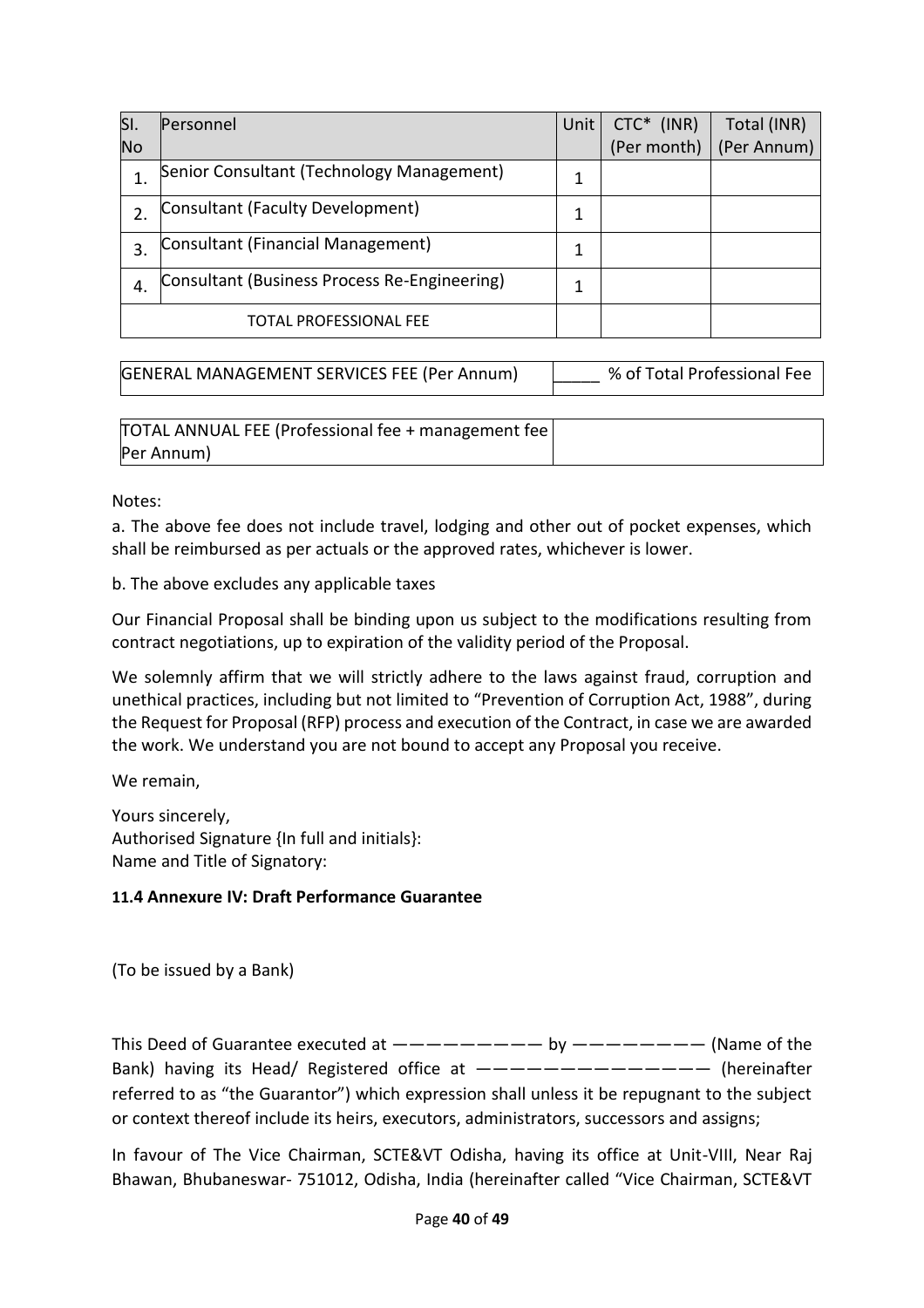Odisha" which expression shall unless it be repugnant to the subject or context thereof include its heirs, executors, administrators, successors and assigns);

Whereas M/s an Agency/company/ firm formed under (specify the applicable law) and having its registered office at has been, consequent to conduct and completion of a competitive Request For Proposal (RFP) process in accordance with the letter of requirements document No. \_\_\_\_\_\_\_\_\_\_\_\_\_\_\_\_\_ dated \_\_/\_\_/2016 issued by Vice Chairman, SCTE&VT Odisha, and selected M/s \_\_\_\_\_\_\_\_\_\_\_\_(hereinafter referred to as the Applicant) for the Agreement by Vice Chairman, SCTE&VT Odisha as more specifically defined in the aforementioned Document including statement of work and the Agreement executed between the Vice Chairman, SCTE&VT Odisha, and the Applicant. The Agreement requires the Applicant to furnish an unconditional and irrevocable Bank Guarantee for an amount of Rs. The supersection only and the same only) by way of security for guaranteeing the due and faithful compliance of its obligations under the Agreement.

Whereas, the Applicant approached the Guarantor and the Guarantor has agreed to provide a Guarantee being these presents:

Now this Deed witnessed that in consideration of the premises, we, \_\_\_\_\_\_\_\_\_\_\_\_\_\_Bank hereby guarantee as follows:

1. The Applicant shall implement the Project, in accordance with the terms and subject to the conditions of the Agreement, and fulfil its obligations there under

2. We, the Guarantor, shall, without demur, pay to Vice Chairman, SCTE&VT Odisha an amount not not exceeding INR (Rupees  $\qquad \qquad \qquad \qquad \qquad 2.$  Only) within 7 (seven) days of receipt of a written demand therefore from Vice Chairman, SCTE&VT Odisha, stating that the Applicant has failed to fulfil its obligations as stated in Clause 1 above.

3. The above payment shall be made by us without any reference to the Applicant or any other person and irrespective of whether the claim of the Vice Chairman, SCTE&VT Odisha is disputed by the Applicant or not.

4. The Guarantee shall come into effect from (Start Date) and shall continue to be in full force and effect till the earlier of its expiry at 1700 hours Indian Standard Time on \_\_\_\_\_\_\_\_ (Expiry Date) (both dates inclusive) or till the receipt of a claim, from the Vice Chairman, SCTE&VT Odisha, under this Guarantee, which is one month after the expiry of performance guarantee, whichever is earlier. Any demand received by the Guarantor from Vice Chairman, SCTE&VT Odisha prior to the Expiry Date shall survive the expiry of this Guarantee till such time that all the moneys payable under this Guarantee by the Guarantor to Vice Chairman, SCTE&VT Odisha.

5. In order to give effect to this Guarantee, Vice Chairman, SCTE&VT Odisha shall be entitled to treat the Guarantor as the principal debtor and the obligations of the Guarantor shall not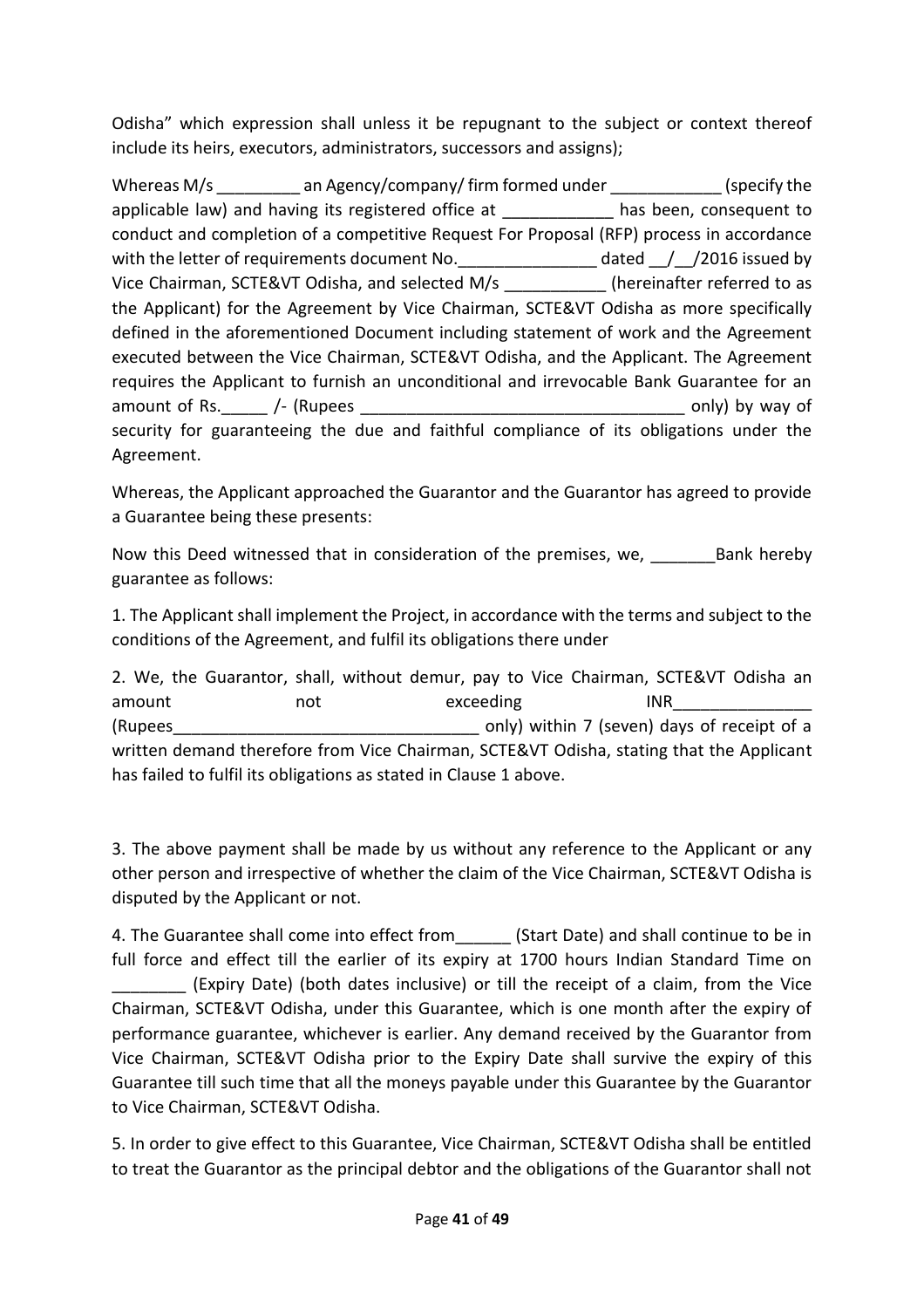be affected by any variations in the terms and conditions of the Agreement or other documents by Vice Chairman, SCTE&VT Odisha or by the extension of time of performance granted to the Applicant or any postponement for any time of the power exercisable by Vice Chairman, SCTE&VT Odisha against the Applicant or forebear or enforce any of the terms and conditions of the Agreement and we shall not be relieved from our obligations under this Guarantee on account of any such variation, extension, forbearance or omission on the part of Vice Chairman, SCTE&VT Odisha or any indulgence by Vice Chairman, SCTE&VT Odisha to the Applicant to give such matter or thing whatsoever which under the law relating to sureties would but for this provision have effect of so relieving us.

6. This Guarantee shall be irrevocable and shall remain in full force and effect until all our obligations under this guarantee are duly discharged.

7. The Guarantor has power to issue this guarantee and the undersigned is duly authorised to execute this Guarantee pursuant to the power granted under \_\_\_\_\_\_\_\_\_\_\_\_\_\_.

In witness, whereof the Guarantor has set its hands hereunto on the day, month and year first here-in above written.

Signed and Delivered by \_\_\_\_\_\_\_\_\_\_\_\_\_\_\_\_ Bank by the hand of Shri\_\_\_\_\_\_\_\_\_\_\_\_\_\_ \_\_\_\_\_ its \_\_\_\_\_and authorised office.

Authorised Signatory \_\_\_\_\_\_\_\_\_\_\_\_Bank

#### **11.5 Annexure V: Format for Professional Experience Citations**

| <b>Assignment Name</b>                  |  |
|-----------------------------------------|--|
| <b>Project Location</b>                 |  |
| Name of Client & details                |  |
| No. of staff provided by your<br>Agency |  |
| No. of Person Months                    |  |
| <b>Start Date</b>                       |  |
| Complete Date                           |  |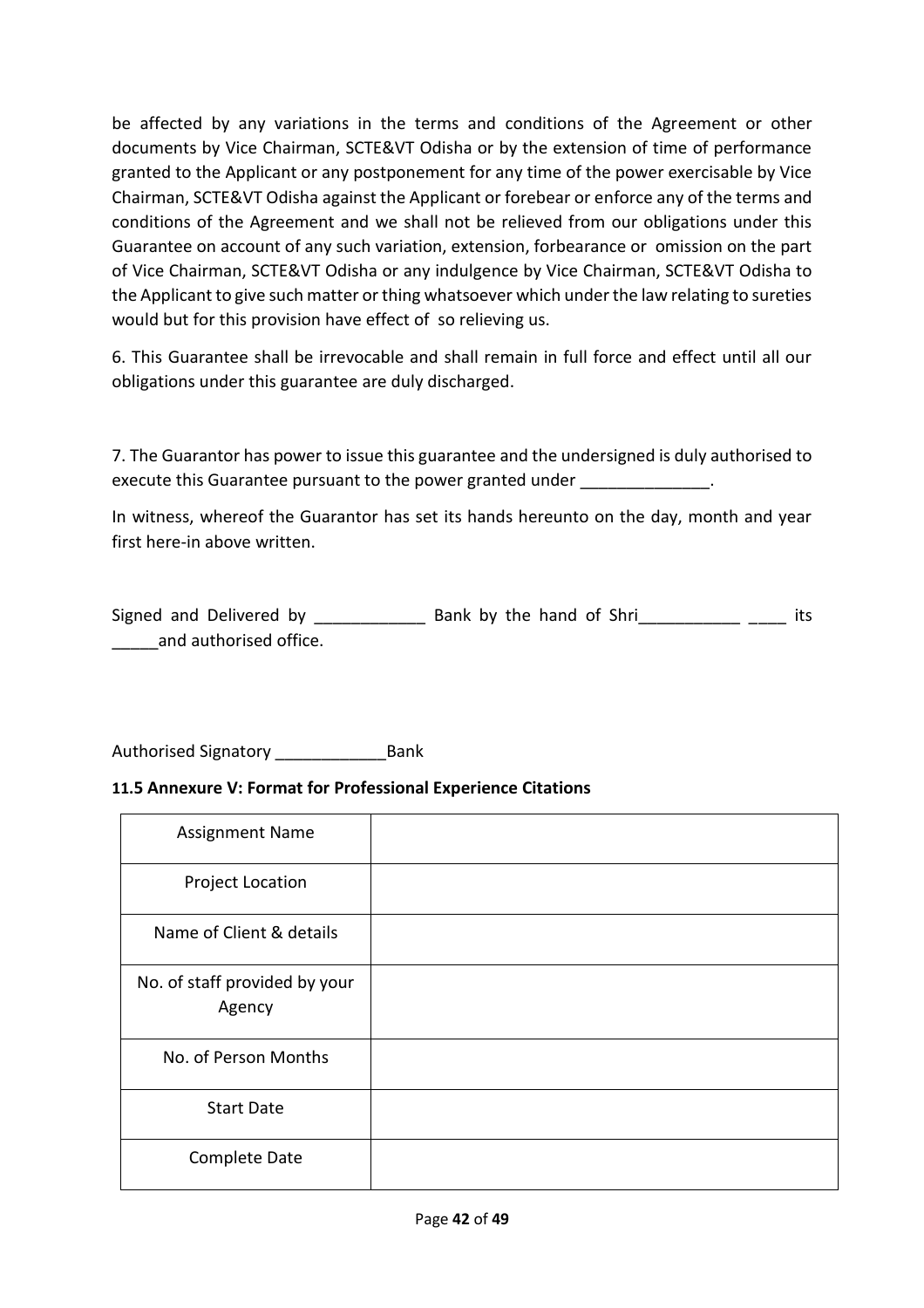| Approx. value of Services                                                                         |  |
|---------------------------------------------------------------------------------------------------|--|
| Name of senior staff (Project<br>Coordinator/ Team Leader)<br>involved and functions<br>performed |  |
| Detailed narrative description<br>of project                                                      |  |
| Detailed description of actual<br>services provided by your firm                                  |  |

#### **11.6 Annexure VI: List of documents to be submitted**

The following documents shall be submitted along with the tender documents:-

- 1. Incorporation certificate
- 2. Pan card of the firm
- 3. GST registration certificate
- 4. Non blacklisting declaration
- 5. Audited balance sheets of the latest three years

#### **11.7 Annexure VII: Non Disclosure Agreement Format**

#### **NON DISCLOSURE AGREEMENT**

This Confidentiality and Non-Disclosure Agreement ("Agreement") dated \_\_\_ ("**Effective Date**") is entered into by and between

SCTE&VT having its principal place of business at Bhubaneswar (hereinafter referred to as **"Client"** which expression shall mean and include its parent, affiliates, sister concerns, subsidiaries and assigns),

#### **And**

**……………...**, a company incorporated under the provisions of ……………….. and having its principal place of business at ……………………. (hereinafter referred to as **"Company"** which expression shall mean and include its parent, affiliates, sister concerns, subsidiaries and assigns)

#### **1. Purpose**

Parties have to disclose certain confidential, technical and business information in order to avail the Services from the Company. To protect the said confidential information both the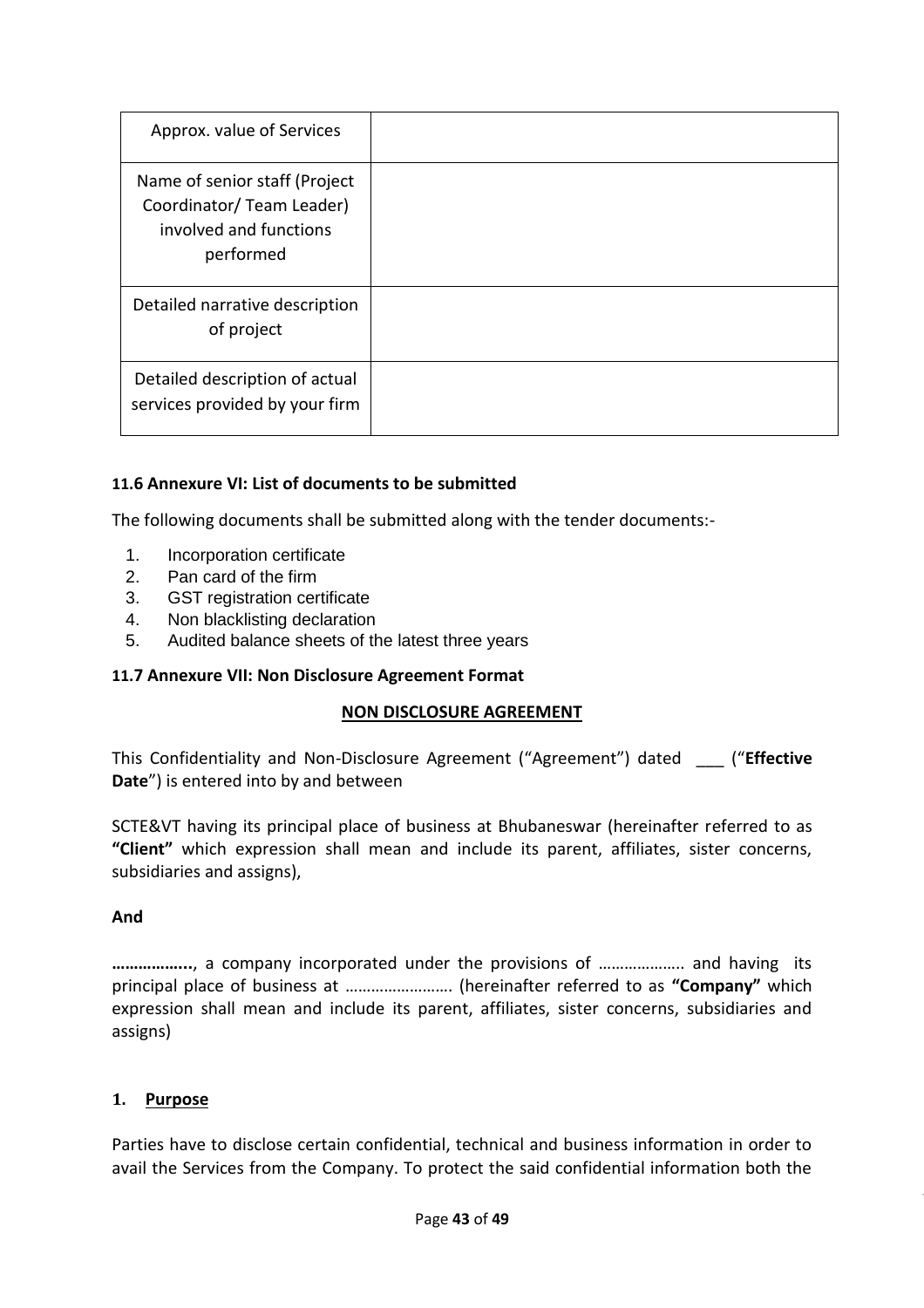parties desires to sign this Non- Disclosure agreement.

# **2. Disclosure of Confidential Information**

Either party may disclose to the other party either orally or in any recorded medium, information comprising or relating to its / or its affiliates, parent, sister concerns group companies: techniques; schematics; designs; contracts; financial information; sales and marketing plans; business plans; clients; client data; business affairs; operations; strategies; inventions; methodologies; technologies; employees; subcontractors; pricing; service proposals; methods of operations; procedures; products and/or services ("Confidential Information"). Confidential Information shall include all nonpublic information furnished, disclosed or transmitted regardless of form.

# **3. Confidentiality**

Either Party shall use the Confidential Information solely in furtherance of the actual or potential business relationship between the parties. The parties shall not use the Confidential Information in any way that is directly or indirectly detrimental to the other party or its subsidiaries or affiliates, and shall not disclose the Confidential Information to any unauthorized third party.

Parties shall ensure that access to Confidential Information is granted only to those of its employees or agents ("Representatives") who have a demonstrated need to know such information in order to carry out the business purpose of this Agreement. Prior to disclosing any Confidential Information to such Representatives, party shall inform them of the confidential nature of the information and their obligation to refrain from disclosure of the Confidential Information. Each party and its Representatives will take all reasonable measures to maintain the confidentiality of the Confidential Information, but in no event less than the measures it uses for its own information of similar type. Parties and its Representatives shall not disclose to any person including, without limitation, any corporation, sovereign, partnership, limited liability company, entity or individual (i) the fact that any investigations, discussions or negotiations are taking place concerning the actual or potential business relationship between the parties, (ii) that it has requested or received Confidential Information, or (iii) any of the terms, conditions or any other fact about the actual or potential business relationship.

Each Party and its Representatives will immediately notify the other Party of any use or disclosure of the Confidential Information that is not authorized by this Agreement. Each Party and its Representatives will use its best efforts to assist the other Party in remedying any such unauthorized use or disclosure of the Confidential Information.

Either Party shall implement and follow the rules as laid down in the Information Technology (Reasonable Security Practices and Procedures and Sensitive Personal Data or Information) Rules, 2011 ['the Rules'].

Either Party shall monitor the security practices, control processes and checks in place in respect of the Confidential Information on a regular basis and disclose any breaches in the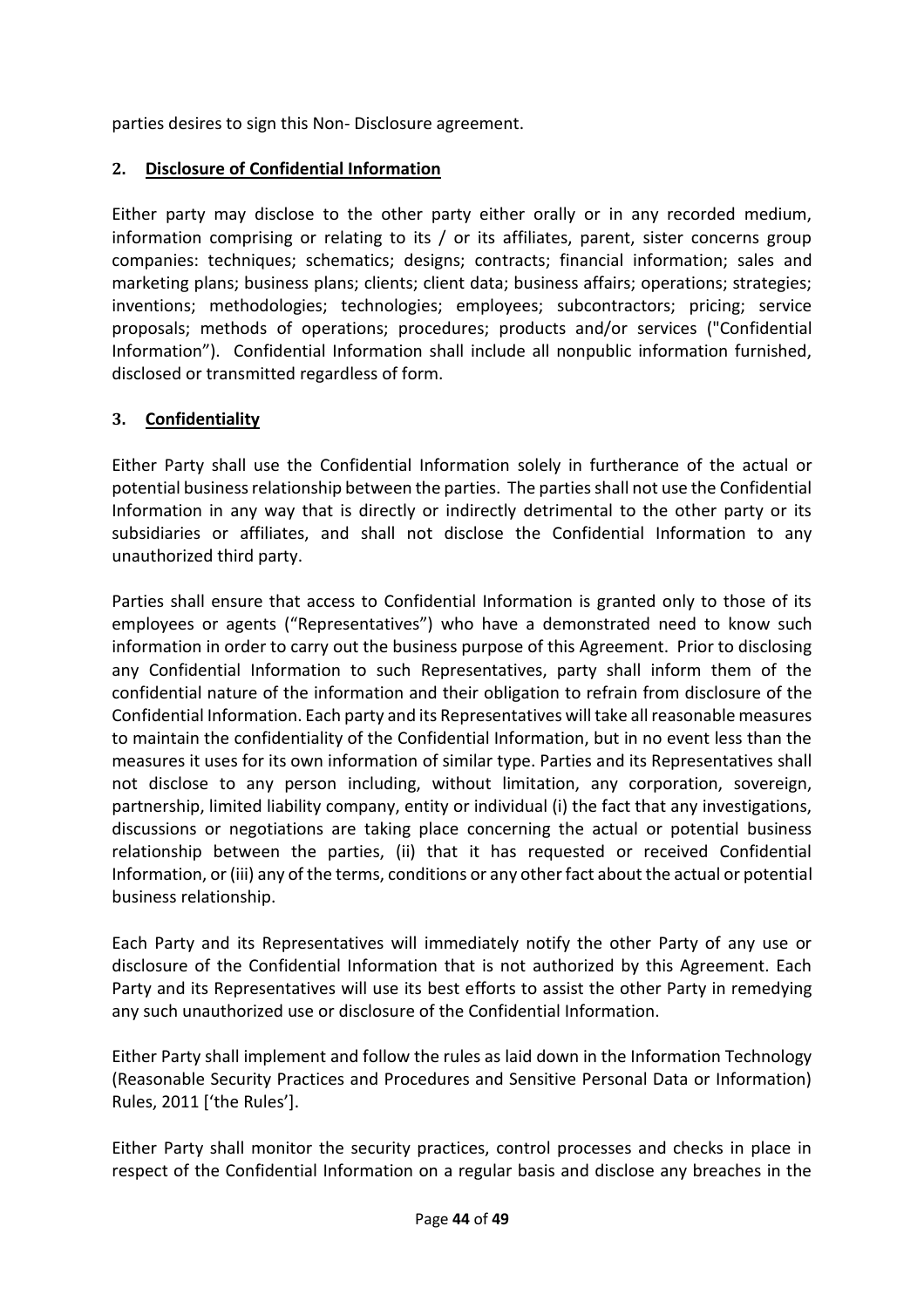security practices, control processes and checks in place to the other Party.

The obligations contained in this Section 2 will not apply to the extent that either Party can demonstrate that the Confidential Information: (a) was part of the public domain at the time of disclosure or properly became part of the public domain, by publication or otherwise; (b) was rightfully acquired by Receiving Party prior to disclosure by Disclosing Party; (c) was independently developed by Receiving Party or its Representatives without reference to the Confidential Information; or (d) is required to be disclosed by a government agency or by a proper court of competent jurisdiction; provided, however, that Receiving Party and its Representatives shall provide Disclosing Party prompt prior written notice of such requirement, shall consult with and assist Disclosing Party in obtaining a protective order prior to such disclosure, and shall only disclose the portion of Confidential Information which it has been advised by written opinion of counsel is legally required to be disclosed and shall use its best efforts to obtain assurance that confidential treatment will be accorded such information if the protective order is not obtained or if Disclosing Party waives disclosure of such information.

# **4. Ownership of Materials/No Warranty**

Each Party retains all rights, title and interest to its Confidential Information. No license under any trademark, patent or copyright, or application for same which are now or thereafter may be obtained by the other Party is either granted or implied by the disclosure of Confidential Information. Confidential Information is provided "as is" with all faults. In no event shall parties be liable for the accuracy or completeness of the Confidential Information.

# **5. Term**

This Agreement shall terminate two (2) years from the Effective Date. Receiving Party's obligations with respect to confidentiality shall expire after two (2) years from the date of disclosure.

# **6. Return of Confidential Information**

Upon written request of either Party, Parties and its Representatives shall promptly return to the other Party all copies of Confidential Information in its possession including, without limitation, all copies of any analyses, compilations, studies or other documents prepared by Receiving Party or its Representatives containing or reflecting any Confidential Information. Either Party shall certify in writing that it and its Representatives have returned all such information to the other Party.

# **7. General**

a) This Agreement shall be governed by and construed in accordance with the laws India without regard to its conflicts of law provisions.

b) Either Party agrees that the breach of the provisions of this Agreement by any Party will cause the other Party an irreparable damage for which recovery of money damages would be inadequate. Either Party will, therefore, be entitled to obtain timely injunctive relief to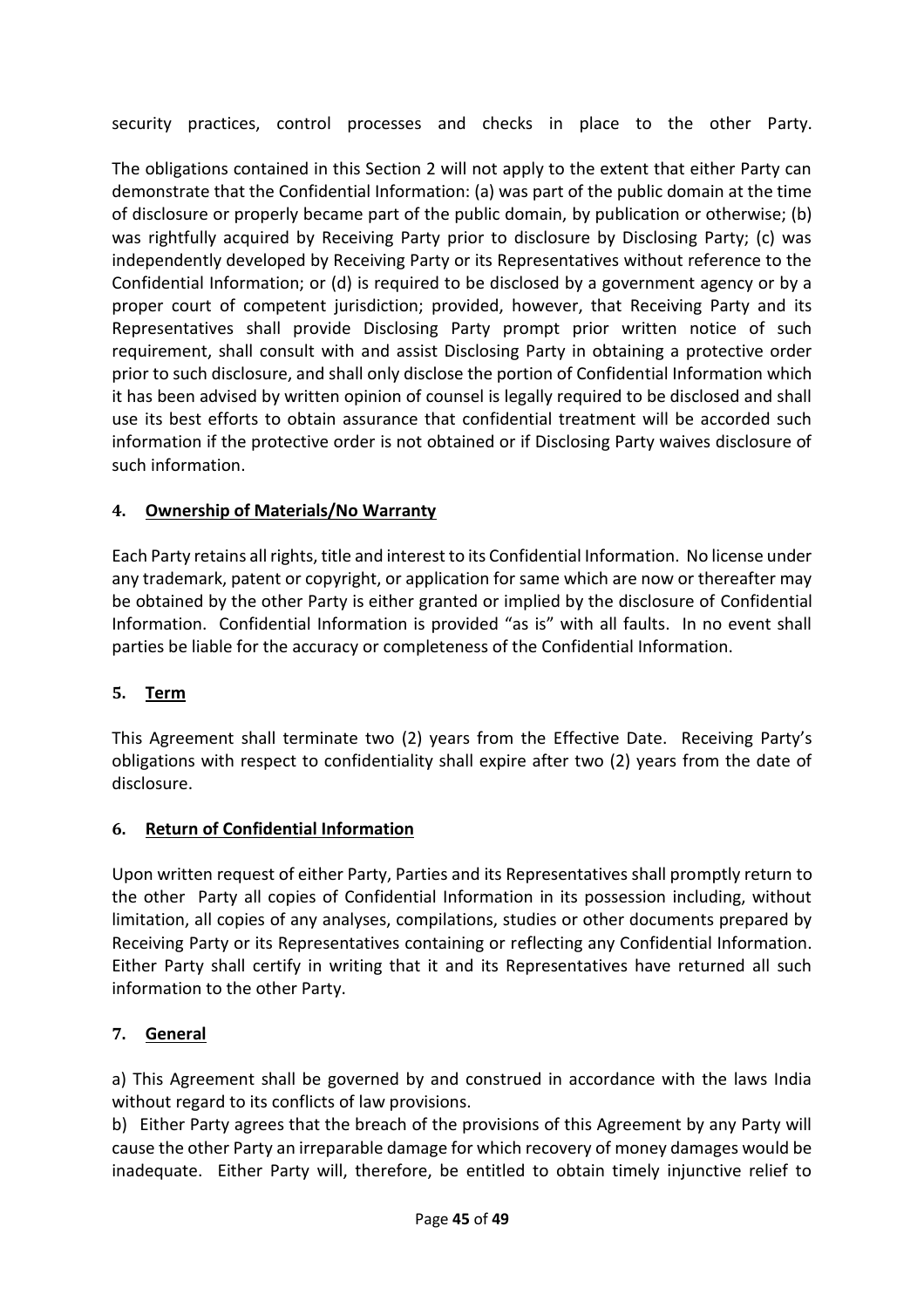protect its rights under this Agreement in addition to any and all remedies available at law or in equity. Receiving Party and its Representatives hereby irrevocably and unconditionally consent to submit to the exclusive jurisdiction of the courts of Bangalore, Karnataka for any actions, suits or proceedings arising out of or relating to this Agreement and the transactions contemplated hereby (and agree not to commence any action, suit or proceeding relating thereto except in such courts), and further agree that service of any process, summons, notice or document by registered mail or tracked courier service to the address set forth above shall be effective service of process for any action, suit or proceeding brought against Receiving Party and its Representatives in any such court.

c) Neither party may assign any of its rights or obligations under this Agreement without the prior written consent of the other party. This Agreement shall be binding upon and inure to the benefit of the parties permitted successors and assigns.

d) This Agreement may be amended or supplemented only by a writing that is signed by duly authorized representatives of both parties.

e) No term or provision hereof will be considered waived by either party, and no breach excused by it, unless such waiver or consent is in writing signed an authorized representative of the non-breaching party. No consent to, or waiver of, a breach by a party, whether express or implied, will constitute a consent to, waiver of, or excuse of any other, different, or subsequent breach.

f) If any part of this Agreement is found invalid or unenforceable, that part will be amended to achieve as nearly as possible the same economic and legal effect as the original provision and the remainder of this Agreement will remain in full force.

g) This Agreement constitutes the entire agreement between the parties relating to this subject matter and supersedes all prior or simultaneous representations, discussions, negotiations, and agreements, whether written or oral.

h) This agreement may be executed in two counterparts, each of which shall be deemed to be an original but all of which together shall constitute one and the same agreement.

# **Accepted and agreed as of the date first above written by the following authorized Party representatives:**

| <b>Client</b>   | <b>The Company</b> |
|-----------------|--------------------|
| By:             | By:                |
| Name:           | Name:              |
| Title:          | Title:             |
| <b>Witness:</b> | Witness:           |
| Name:           | Name:              |
| Title:          | Title:             |
|                 |                    |

**11.8 Annexure-VIII. Conflict of Interest Clause**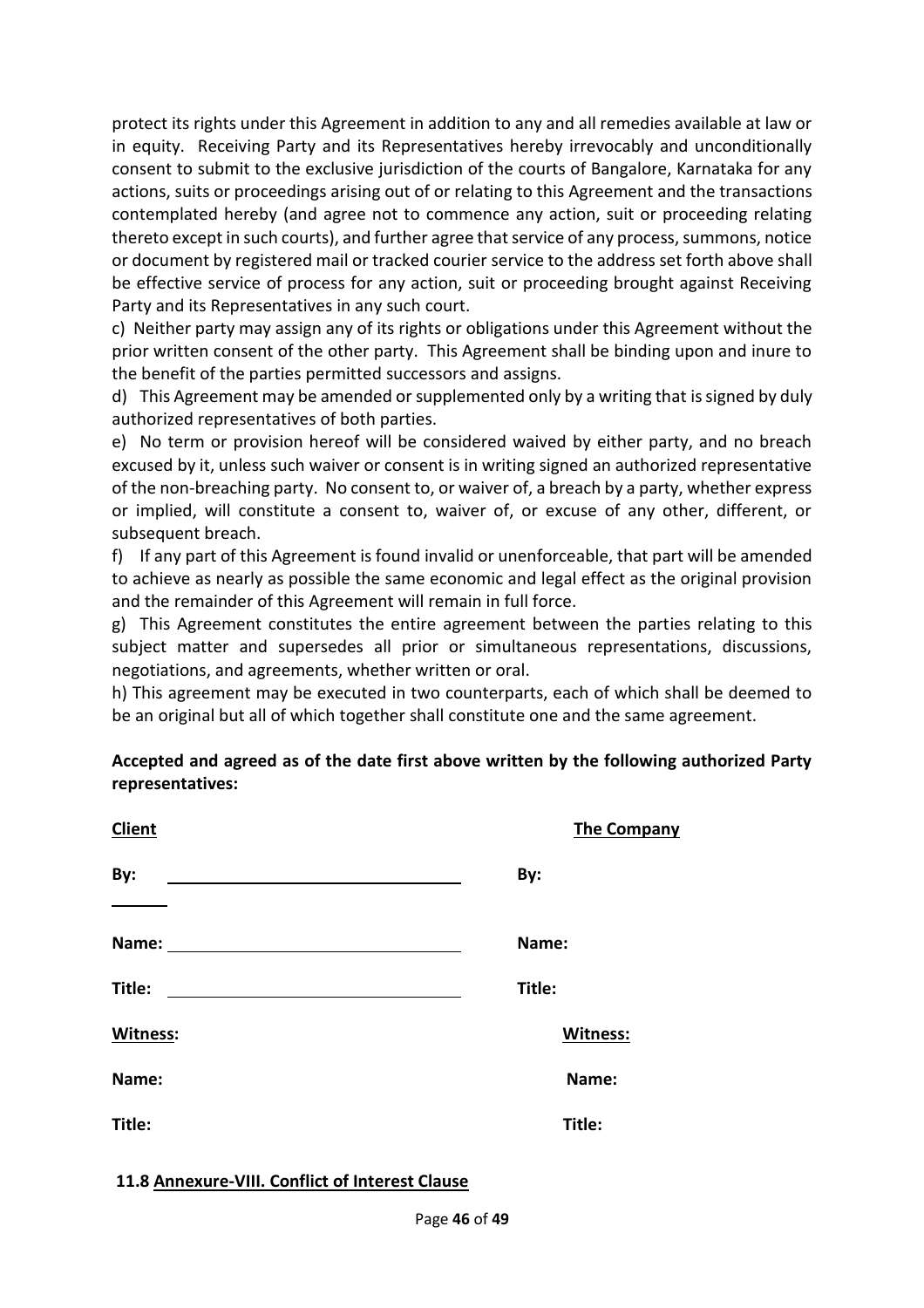Executive agrees that during the Basic Term, and any extension of the Basic Term under this Agreement, he will not engage, either directly or indirectly, in any activity (a Conflict of Interest) which might adversely affect SCTE&VT or its affiliates, including ownership of a material interest in any supplier, contractor, distributor, subcontractor, customer or other entity with which SCTE&VT does business or accepting any material payment, service, loan, gift, trip, entertainment, or other favor from a supplier, contractor, distributor, subcontractor, customer or other entity with which the Company does business, and that Executive will promptly inform the Vice Chairman of SCTE&VT as to each offer received by Executive to engage in any such activity. Executive further agrees to disclose to SCTE&VT any other facts of which Executive becomes aware which might in Executives good faith judgment reasonably be expected to involve or give rise to a Conflict of Interest or potential Conflict of Interest.

# **11.9 Annexure-IX. Format for Non-Blacklisting Declaration:**

**Date: ../../…. RFP Reference No.: ……………………………….**

To, The Vice Chairman, SCTE&VT,

Odisha - 751012

#### **Subject: Non-blacklisting and non-ineligibility declaration**

Dear Sir,

The bidding entity for this engagement is XXXXXXXX Private Limited ("XXXX" or "we"). XXXXX is a private limited company registered under the Companies Act, 1956 (or as applicable), and we are engaged in providing professional services in the areas of consulting, business advisory etc.

I, XXXXXXX, authorized signatory of XXXXX, do hereby declare to the best of our knowledge and information available with us as on Date ../../…. that we have not come across any written directive by any Central Government/State Government/Public Sector Undertaking blacklisting XXXXX and/or issuing declaration of ineligibility/blacklisting for corrupt or fraudulent practices to XXXX against providing such professional services as mentioned in the RFP.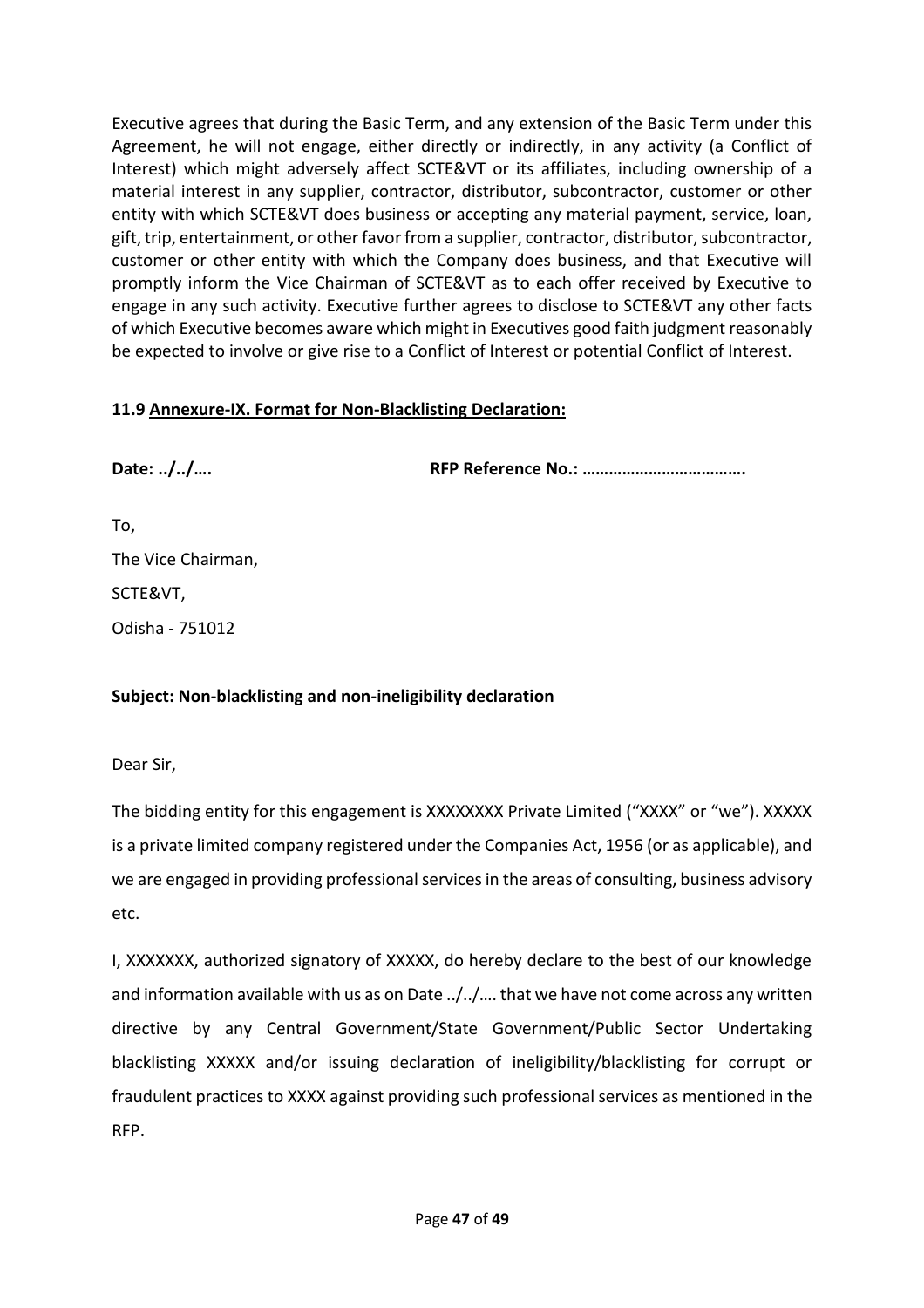Thanking you,

**Signature Name & Designation Company name -**

#### **11.10 Annexure-X. Sub-Contracting Clause**

The selected bidder cannot outsource or sub-contract the complete work or part of it. All the personnel considered should be on the direct payroll of the Agency.

#### **11.11 Annexure-XI. IPR Clause**

- A. **"Intellectual Property"** includes inventions (whether patentable or not), patents, patent applications, registered designs and applications thereof, copyright material including computer software, technical information and know-how.
- B. **All Intellectual Property under the RFP and/ or the Contract will belong exclusively to SCTE&VT, except the pre-existing intellectual property rights of the selected bidder or its subcontractors (if any),. SCTE&VT shall at all times retain all right, title and interest in and to any Intellectual Property Rights in the** deliverables to be provided by the **selected bidder** under this Agreement and any modifications thereto or works derived from there except the pre-existing intellectual property rights of **selected bidder** or its subcontractors (if any),. It is hereby expressly clarified that **selected bidder** shall have no right, title or interest in or to such Intellectual Property Rights for any purpose, except the right to use, modify, enhance and operate such designs, programs, modifications as per requirement of SCTE&VT. **Selected bidder**  shall not use such Intellectual Property for any other purpose during and after the term of the Contract.
- C. No services covered under the Contract shall be sold or disposed by the **selected bidder** in violation of any right whatsoever of third party, and in particular, but without prejudice to the generality of the foregoing, of any patent right, trademark or similar right, or any charge mortgage or lien.